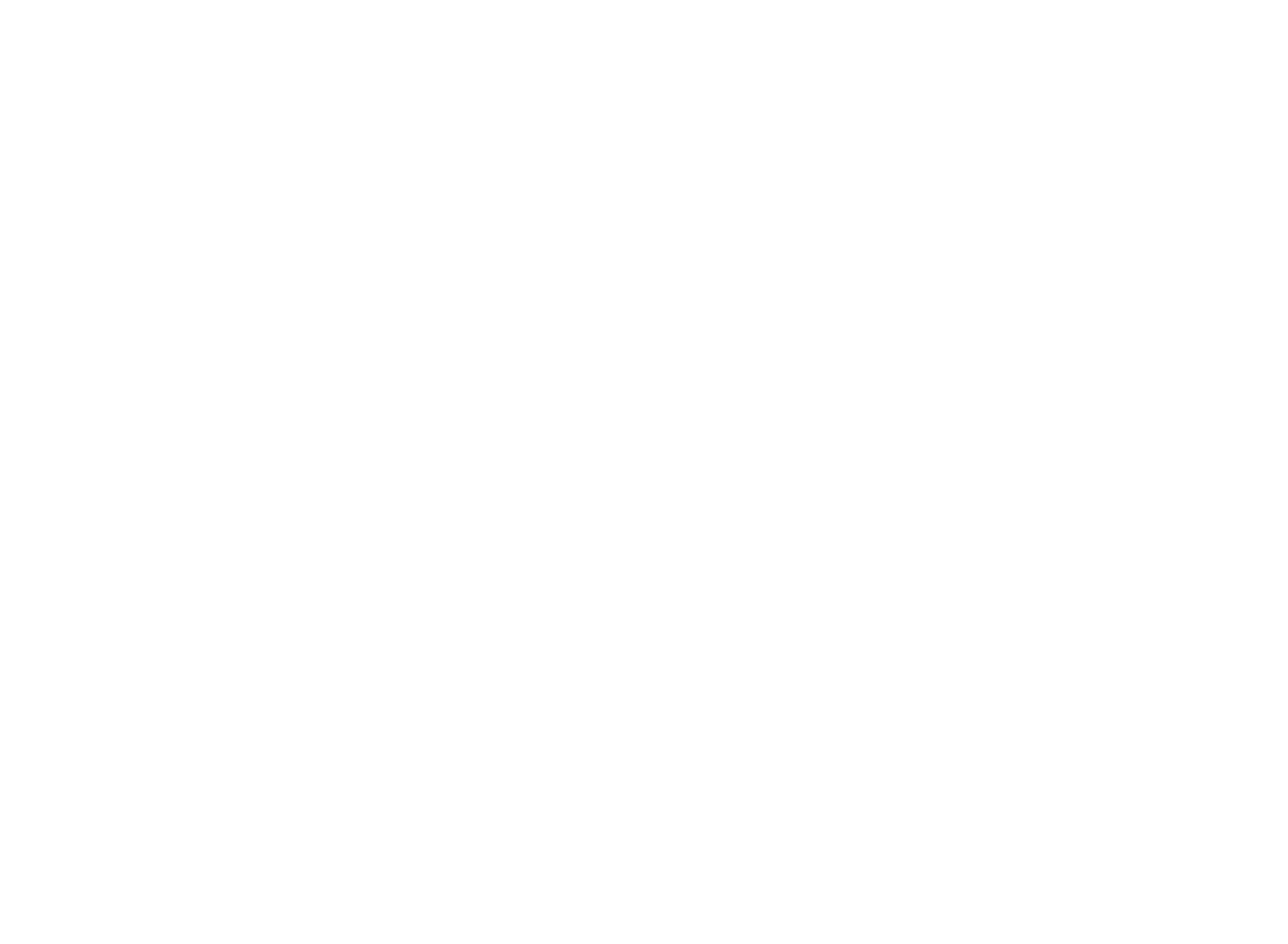| <b>CONTENTS</b>                                                                      | PAGE(S)        |
|--------------------------------------------------------------------------------------|----------------|
| <b>CORPORATE INFORMATION</b>                                                         | $\overline{2}$ |
| <b>FINANCIAL HIGHLIGHTS</b>                                                          | 3              |
| MANAGEMENT DISCUSSION AND ANALYSIS                                                   | $\overline{4}$ |
| REPORT ON REVIEW OF CONDENSED CONSOLIDATED FINANCIAL STATEMENTS                      | 13             |
| CONDENSED CONSOLIDATED STATEMENT OF PROFIT OR LOSS AND<br>OTHER COMPREHENSIVE INCOME | 15             |
| CONDENSED CONSOLIDATED STATEMENT OF FINANCIAL POSITION                               | 17             |
| CONDENSED CONSOLIDATED STATEMENT OF CHANGES IN EQUITY                                | 19             |
| CONDENSED CONSOLIDATED STATEMENT OF CASH FLOWS                                       | 21             |
| NOTES TO THE CONDENSED CONSOLIDATED FINANCIAL STATEMENTS                             | 22             |
| OTHER INFORMATION                                                                    | 42             |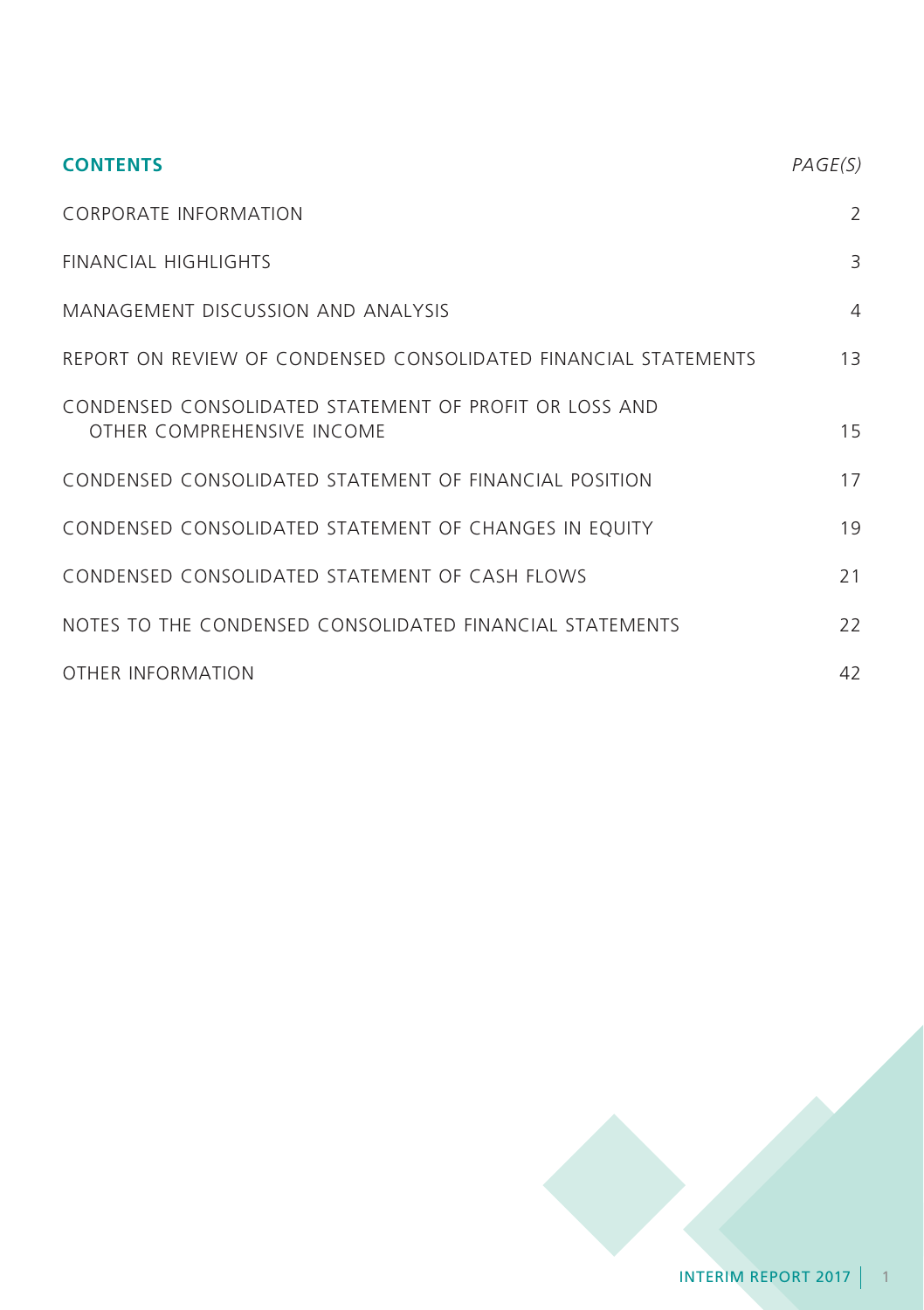# **Corporate Information**

# **Board of Directors**

# *Executive Directors*

CAI Dongchen *(Chairman and CEO)* PAN Weidong *(Vice-Chairman and Rotating CEO)* WANG Huaiyu LU Jianmin WANG Zhenguo WANG Jinxu LU Hua CHAK Kin Man

## *Non-executive Director*

LEE Ka Sze, Carmelo

# *Independent Non-executive Directors*

CHAN Siu Keung, Leonard WANG Bo LO Yuk Lam YU Jinming CHEN Chuan

# **Committees**

## *Audit Committee*

CHAN Siu Keung, Leonard *(Chairman)* LEE Ka Sze, Carmelo WANG Bo

# *Nomination Committee*

CAI Dongchen *(Chairman)* CHAN Siu Keung, Leonard LO Yuk Lam

# *Remuneration Committee*

CHAN Siu Keung, Leonard *(Chairman)* LEE Ka Sze, Carmelo WANG Bo

# **Legal Advisers**

Woo Kwan Lee & Lo

# **Auditor**

Deloitte Touche Tohmatsu

# **Company Secretary**

LEE Ka Sze, Carmelo

# **Authorised Representatives**

PAN Weidong CHAK Kin Man

# **Registered Office**

Suite 3206 Central Plaza 18 Harbour Road Wan Chai Hong Kong

# **Share Registrar and Transfer Office**

Tricor Secretaries Limited Level 22 Hopewell Centre 183 Queen's Road East Hong Kong

## **Website**

www.cspc.com.hk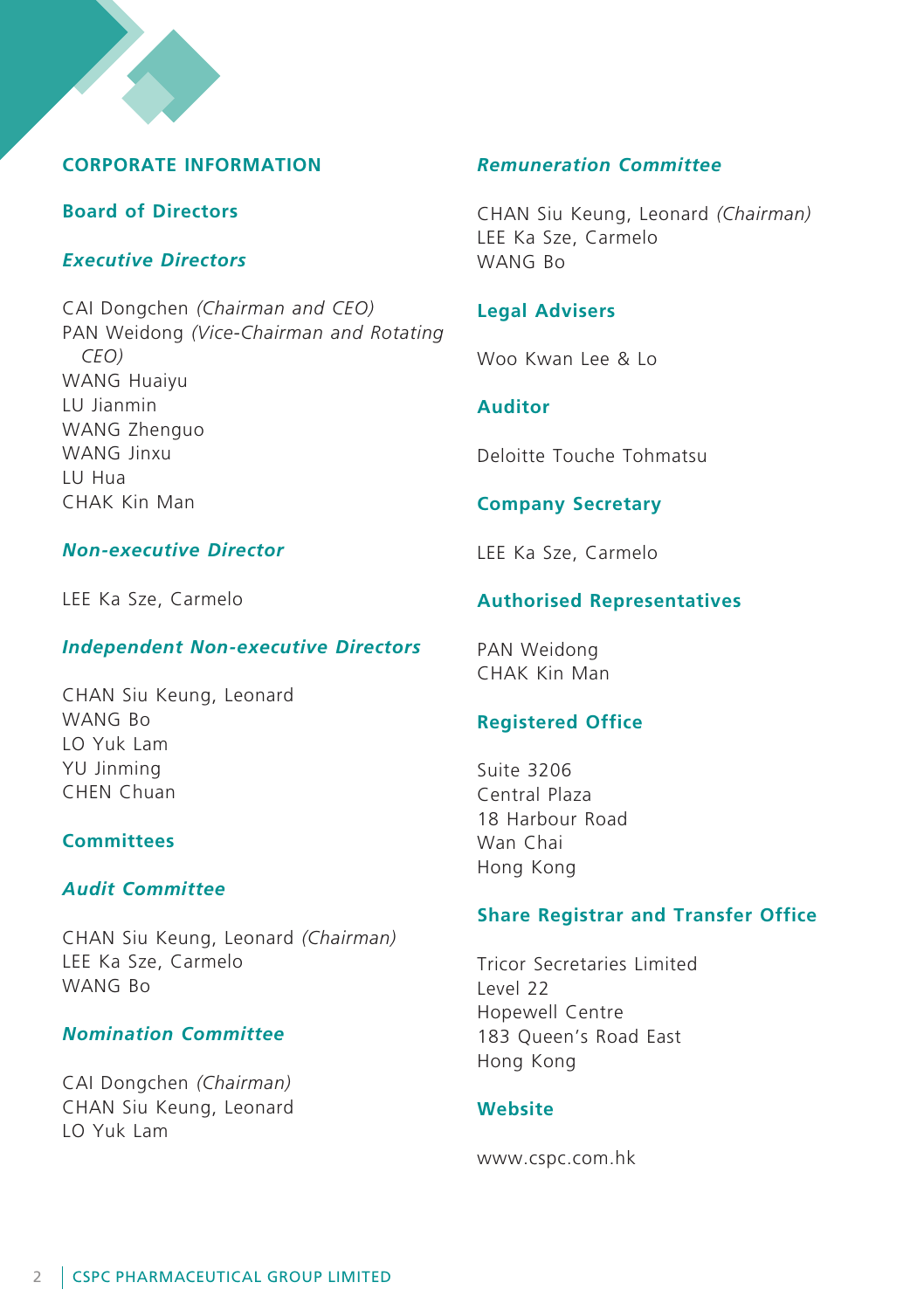# **Financial Highlights**

|                                     |                 |                    |             | Change in %<br>excluding |
|-------------------------------------|-----------------|--------------------|-------------|--------------------------|
|                                     |                 | For the six months |             | foreign                  |
|                                     | ended 30 June   | currency           |             |                          |
|                                     | 2017            | 2016               | Change in % | effects                  |
|                                     | <b>HK\$'000</b> | HK\$'000           |             | (Note)                   |
|                                     | (Unaudited)     | (Unaudited)        |             |                          |
| Revenue by business units:          |                 |                    |             |                          |
| Finished drugs                      |                 |                    |             |                          |
| Innovative drugs                    | 2,948,765       | 2,268,398          | 30.0%       | 36.6%                    |
| Common generic drugs                | 2,324,616       | 2,111,400          | 10.1%       | 15.7%                    |
| Bulk drugs                          |                 |                    |             |                          |
| <b>Antibiotics</b>                  | 619,611         | 729,020            | $-15.0%$    | $-10.7%$                 |
| Vitamin C                           | 760,497         | 679,027            | 12.0%       | 17.7%                    |
| Caffeine and others                 | 548,086         | 358,021            | 53.1%       | 60.9%                    |
| Total revenue                       | 7,201,575       | 6,145,866          | 17.2%       | 23.2%                    |
|                                     |                 |                    |             |                          |
| Gross profit                        | 4,124,857       | 3,036,082          | 35.9%       | 42.8%                    |
|                                     |                 |                    |             |                          |
| Operating profit                    | 1,675,884       | 1,310,280          | 27.9%       | 34.4%                    |
| Profit attributable to shareholders | 1,312,930       | 1,032,813          | 27.1%       | 33.6%                    |

*Note:* Majority of the Group's sales are conducted in the PRC and are denominated in Renminbi. Results stated on a constant currency basis are calculated by applying the average exchange rate of the same period in the prior year to current period local currency results.

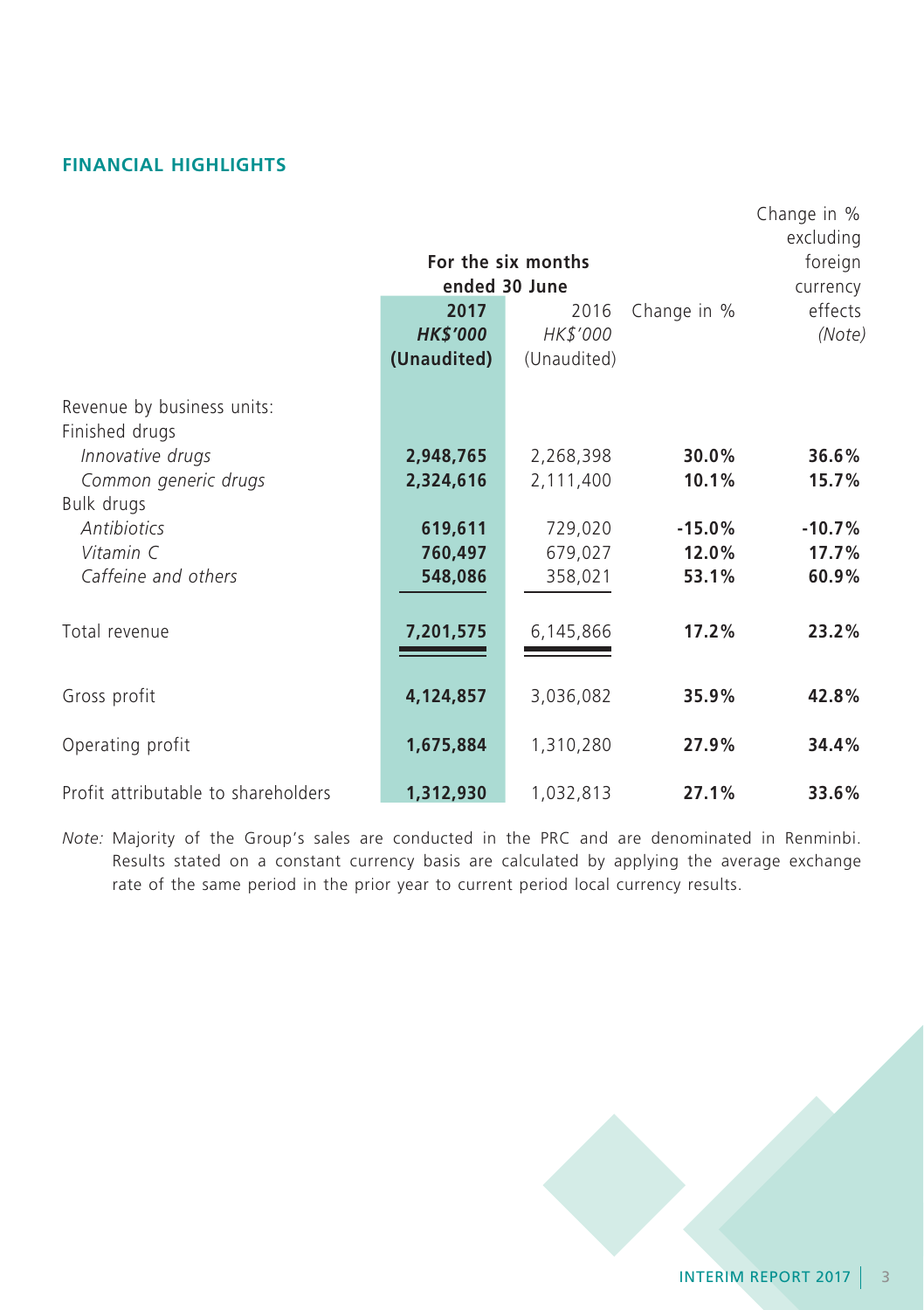## **MANAGEMENT DISCUSSION AND ANALYSIS**

## **Results**

For the first half of 2017, the Group recorded sales of approximately HK\$7,202 million, representing a 17.2% growth (or a 23.2% growth on a constant currency basis) yearon-year; and profit attributable to shareholders of approximately HK\$1,313 million, representing a 27.1% growth (or a 33.6% growth on a constant currency basis) year-onyear.

## **Finished Drug Business**

The finished drug business continued to achieve satisfactory growth during the first half of 2017, with sales reaching approximately HK\$5,273 million, representing a 20.4% growth (or a 26.5% growth on a constant currency basis) year-on-year.

### *Innovative Drug Products*

During the period, the Group continued its efforts in expanding its professional sales team, strengthening academic-based promotion and endeavoring hospital coverage expansion, whereas the new round of drug tenders also brought about new market potential. With these efforts made, the innovative drug products managed to continue its robust growth, along with continuous expansion of market share and a stronger presence and coverage in the high-end market. Sales of innovative drug products for the period reached approximately HK\$2,949 million, representing a 30.0% growth (or a 36.6% growth on a constant currency basis) year-on-year.

The following is an overview of the Group's major innovative drug products:

*"NBP"*

"NBP" series is a Class 1 new drug in China and a patent-protected exclusive product. Its major ingredient is butylphthalide, and the drug is mainly used for the treatment of acute ischemic stroke. Both the soft capsule and injection forms have been listed in the latest edition of the national reimbursement drug list released in 2017 (the "New NRDL").

"NBP" has been awarded the "State Science and Technology Progress Award (Second Class)", the "Golden Award for Outstanding Chinese Patented Invention" and the "China Grand Awards for Industry". "NBP" is also listed as one of the recommended drugs in the "Guidelines for Acute Ischemic Stroke Treatment in China (2014)", which serves to recognize the clinical efficacy of "NBP" in treating acute ischemic stroke, hence providing a solid basis for its academic-based promotion. "NBP" is also newly included in the "Guidelines for the Diagnosis and Treatment of Acute Ischemic Stroke in China" and "Guidelines for the Assessment and Treatment of Cerebral Collateral Circulation in Ischemic Stroke (2017)" during 2017, further increasing the clinical evidence of "NBP".

### 4 CSPC PHARMACEUTICAL GROUP LIMITED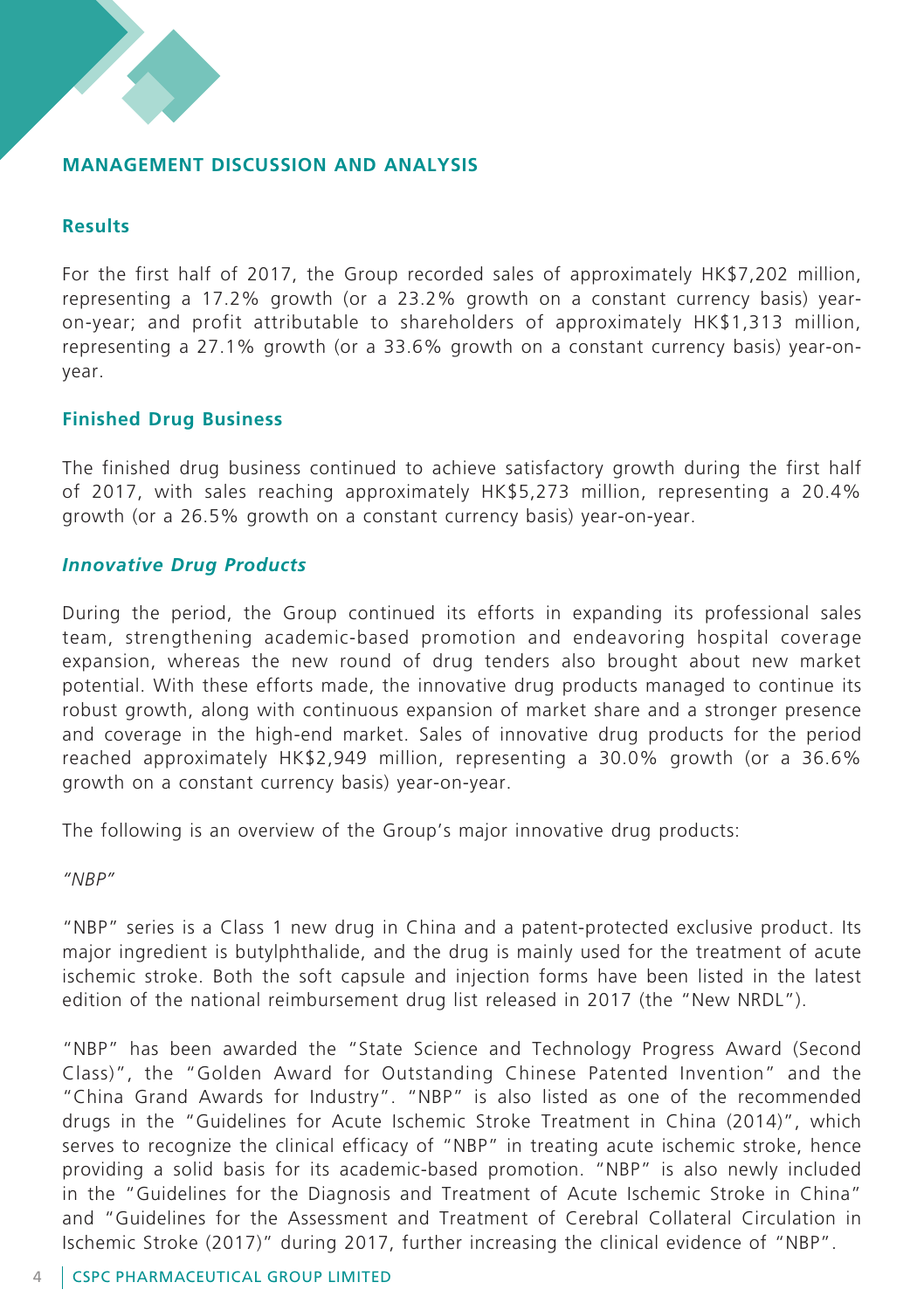## **Finished Drug Business** *(Continued)*

## *Innovative Drug Products (Continued)*

### *"NBP" (Continued)*

"NBP" also made progress in expanding into new treatment area. In addition to obtaining approval from the China Food and Drug Administration ("CFDA") for conducting clinical study of "NBP" soft capsules for the treatment of vascular dementia caused by ischemic stroke, the "Guidelines for Diagnosis and Treatment of Dementia and Cognitive Impairment in China (2015)" published in 2016 also mentions the effectiveness of "NBP" in improving the cognitive function and ability in managing daily activities of patients with ischemic subcortical non-dementia-type vascular cognitive dysfunction. The study of this new indication will create room for further expansion of the market potential for "NBP".

The new tender prices of "NBP" are largely stable and in line with the Group's product pricing strategy. It is expected that the new tenders will create more market opportunities for "NBP" injection. On the other hand, apart from achieving vigorous expansion in the high-end market, the Group will gradually expand its coverage into the lower-tier medical markets. The Group will also continue to strengthen academic-based promotion by means of organizing academic conferences and initiating clinical study projects, so as to improve its expert network and enhance experts' recognition of the product. The inclusion of "NBP" injection in the New NRDL will also provide additional sales driver.

### *"Oulaining"*

"Oulaining" series is available in the forms of capsule and lyophilized powder injection. Its major ingredient is oxiracetam, and the drug is mainly used for the treatment of mild to moderate memory and mental impairment resulting from vascular dementia, senile dementia and brain trauma. "Oulaining" lyophilized powder injection is an exclusive formulation in China, and has been awarded the "Hebei Province Science and Technology Progress Award (First Class)". In the "Guidelines for Diagnosis and Treatment of Dementia and Cognitive Impairment in China (2015)" published in 2016, description and evidence were given on the efficacy of oxiracetam on Alzheimer's disease, vascular dementia and cognitive impairment. As the provincial reimbursement lists are undergoing progressive adjustment, "Oulaining" aims at being included in more provincial reimbursement drug lists, aiding the oxiracetam market to further expand. Leveraging on this opportunity, the Group will conduct deeper research on oxiracetam, differentiate the positions of both formulations and seek for new market growth drivers, through which to achieve stable growth for "Oulaining" series.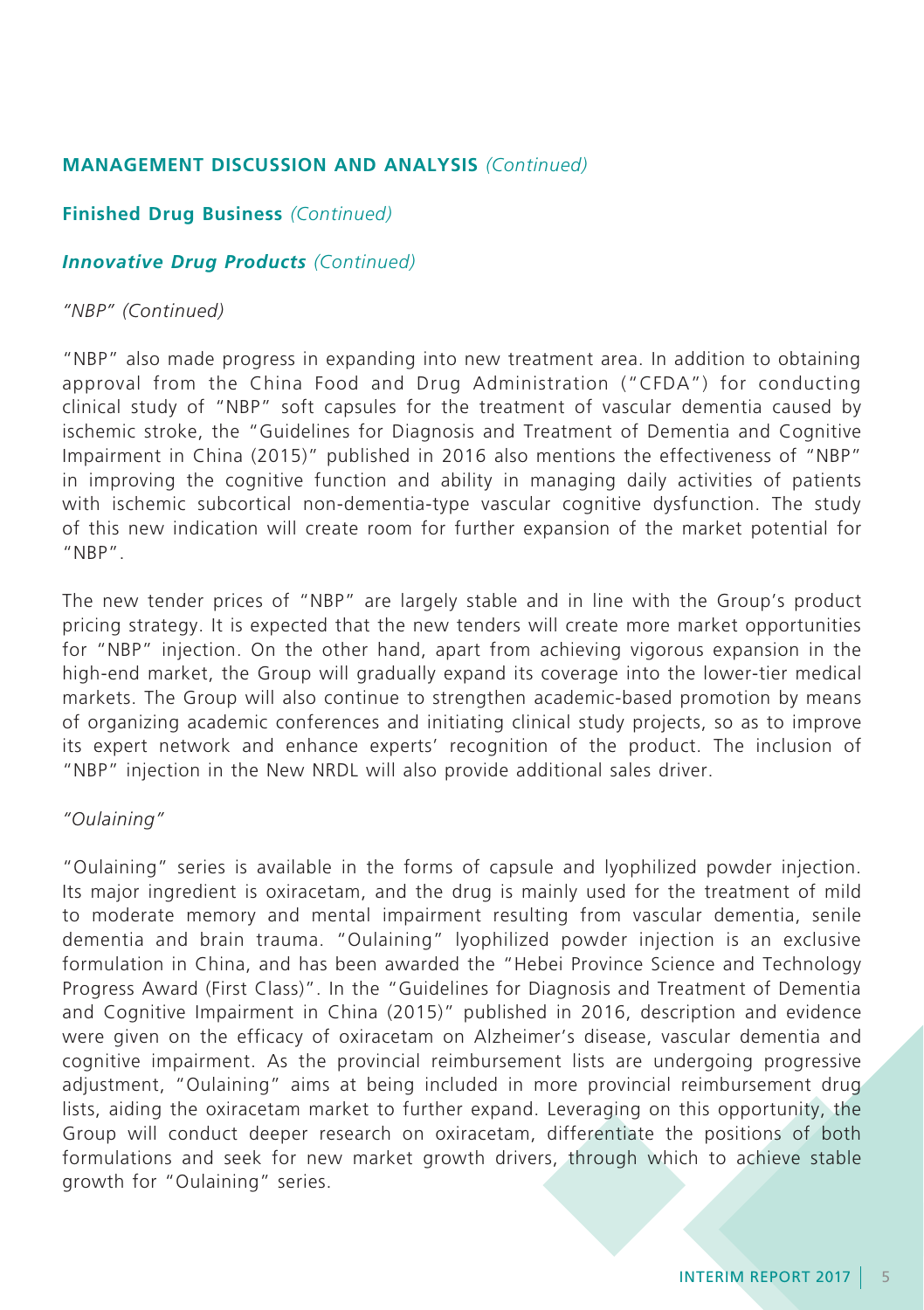**Finished Drug Business** *(Continued)*

## *Innovative Drug Products (Continued)*

### *"Xuanning"*

"Xuanning" is available in the forms of tablet and dispersible tablet. Its major ingredient is maleate levamlodipine, and the drug is mainly used for the treatment of hypertension and angina pectoris. The product has been awarded the "State Technological Invention Award (Second Class)" and is included in the new edition of the "Guidelines for the Rational Use of Drugs for Hypertension" in 2017. With the promulgation of policies on the national tiered medical system and chronic disease management, the hypertension market gradually shifts to the community level, which possesses larger capacity and offers new growth opportunities for "Xuanning". The Group will step up the promotion of the "Xuanning" brand and expand its coverage in the low-tier end-user market in order to achieve rapid growth for "Xuanning" products.

## *"Duomeisu"*

"Duomeisu" (doxorubicin hydrochloride liposome injection) is used as a first-line chemotherapy drug. The drug has been recommended by the "National Comprehensive Cancer Network (NCCN) Guidelines" for the treatment of lymphoma, multiple myeloma, ovarian cancer and breast cancer. This product can also be used as a second-line chemotherapy drug for treating patients with improving progress of AIDS-related Kaposi's sarcoma, as well as patients who are intolerant of chemotherapy involving a combination of two or more of the following drugs: vincristine, bleomycin and doxorubicin (or any anthracycline antibiotics). The patented nano-membrane extrusion technique of "Duomeisu" can achieve a more consistent particle size of the liposome, ensuring the target enrichment effect of the liposomal drug and significantly minimizing cardiotoxicity, hair loss, nausea, vomiting and other side effects. "Duomeisu" has become the leading brand of doxorubicin hydrochloride liposome injection in China, market prospects are good given that its market penetration rate is still relatively low as compared to traditional anthracyclines. In order to boost the sales growth of "Duomeisu", the Group will continue to focus on organising academic conferences and initiating clinical research projects to enhance expert network and recognition.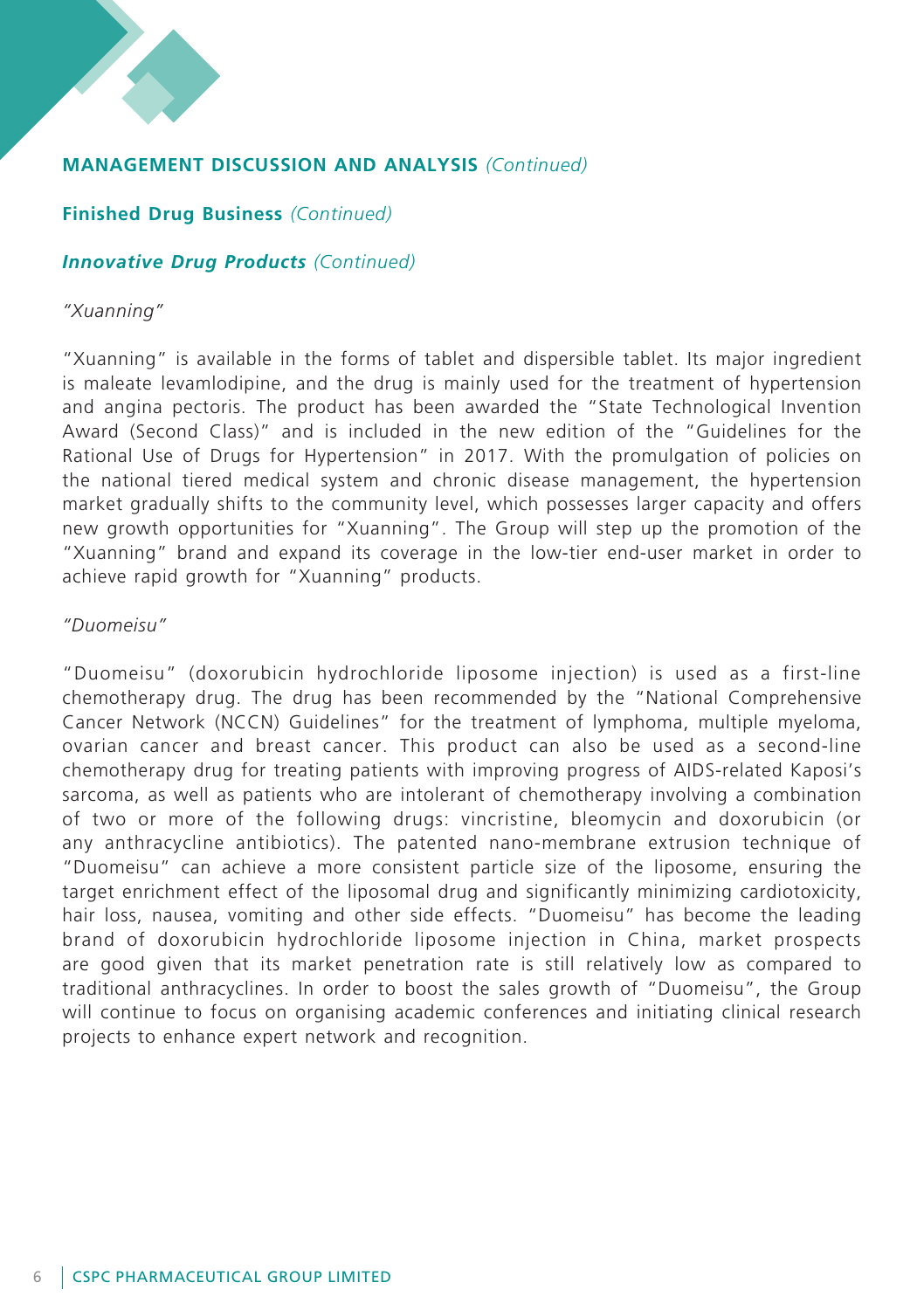## **Finished Drug Business** *(Continued)*

## *Innovative Drug Products (Continued)*

## *"Jinyouli"*

"Jinyouli" (PEG-rhGCSF injection) is the first long-acting white blood cell booster drug in China. It is used to decrease the incidence of infection due to low white blood cell count in patients receiving chemotherapy, thus ensuring the chemotherapy can proceed according to schedule and dosage. "Jinyouli" is well supported by evidence with its phase IV clinical study being included in the "Significant New Drug Innovation" major technology project in the 12th Five-Year Plan. It has the largest sample size in respect of clinical study of long-acting granulocyte-stimulating factor in China. The study has involved 1,537 cases covering lung cancer, breast cancer, lymphoma and other type of cancers.. The efficacy and safety of "Jinyouli" were clinically proven with domestic and foreign guidelines unanimously recommending its application. In 2017, "Jinyouli" was included into the New NRDL, thereby greatly enhancing its competitive advantage and providing new growth momentum.

## *"Ailineng"*

"Ailineng" (elemene injection) is a drug mainly used for the treatment of nerve glioma, brain metastases, and adjuvant treatment of malignant pleural and peritoneal effusion. The upgraded liquid formulation of this product has obtained patent in China. Compared with the traditional emulsion formulation, the liquid formulation contains elemene with enhanced purity and volume. The Group will continue to adopt the market segmentation promotion strategy and adhere to product research and academic-based promotion in order to realise rapid growth of the product.

## *"Nuolining"*

"Nuolining" (imatinib mesylate tablets) was launched in 2015 as the Group's first approved small molecule targeted cancer drug. It is mainly used for the treatment of Philadelphia chromosome-positive chronic myelocytic leukemia (Ph+CML), Philadelphia chromosome-positive acute lymphoblastic leukemia (Ph+ALL) and gastrointestinal stromal tumors. According to the recommendation of various domestic and foreign guidelines, imatinib is a first-line drug for the above diseases. Since product launch, the Group has been continuing to strengthen the academic-based promotion and team building. In order to address to the lack of tenders in various provinces, the Group has adopted a combined business model of non-hospital channel and online promotion to drive sales growth. This product has become reimbursable according to the New NRDL.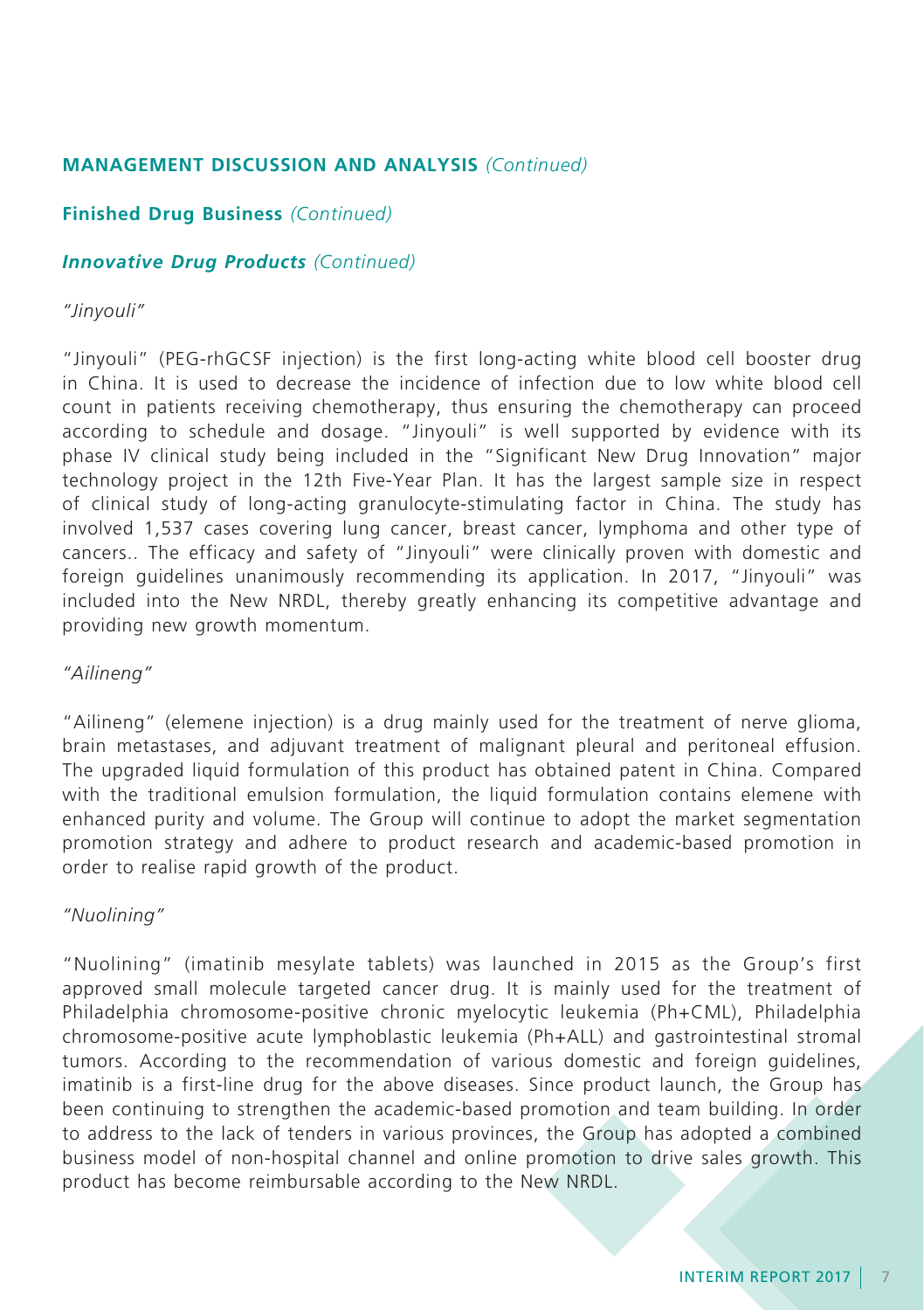## **Finished Drug Business** *(Continued)*

## *Common Generic Drug Products*

During the period, the Group accelerated the bioequivalence evaluation of generic drugs, among which the progress of amoxicillin capsules was ahead of schedule. Taking this opportunity, the Group has been actively strengthening its strategic cooperation with the core distributors and initiating various interactive marketing activities in the enduser market, including the promotion of best treatment option for common diseases and frequent diseases in the low-tier end-user market, thereby improving the diagnosis standard of doctors and reinforcing the reputation of the Group's common generic drugs in the low-tier market.

The Group's Chinese medicine soft capsule product series (including "Qingre Jiedu soft capsules(清熱解毒軟膠囊)", "Ganmao Qingre soft capsules(感冒清熱軟膠囊)", "Yin Huang soft capsules(銀黃軟膠囊)", "Xiangsha Yangwei soft capsules(香砂養胃軟膠囊)" and "Huoxiang Qushu soft capsules(藿香祛暑軟膠囊)") have attained sound growth during the first half of the year. Meanwhile, the Group's high-end antibiotic product "Zhongnuo Shuluoke(中諾舒羅克)" (meropenem for injection) and health supplement product "Guoweikang(果維康)" (vitamin C tablet) have recorded rapid growth. During the first half of the year, the Group has organised the chain pharmacies to initiate marketing activities to promote the sales of chronic diseases products, including "Qinkexi (勤可息)" (enalapril maleate tablets), "Gubang(固邦)" (alendronate sodium entericcoated tablets/tablets), "Ouyi (歐意) " (aspirin enteric-coated tablets), "Ouwei (歐維) " (mecobalamin tablets) and "Linmeixin(林美欣)" (glimepiride dispersible tablets).

During the first half of 2017, the common generic drug products maintained stable growth with sales reaching approximately HK\$2,325 million, representing a 10.1% growth (or a 15.7% growth on a constant currency basis) year-on-year.

### **Bulk Drug Business**

### *Antibiotics*

The decline in end-user market demand caused by the policies of restricted use of antibiotics, coupled with increase in market supply, has led to a decrease in the prices of antibiotic products during the period. It is expected that the sluggish market will not be recovered in the short term. The Group will continue to implement a number of measures such as technology upgrade, management reinforcement, energy saving and consumption reduction in order to continuously reduce the production costs and maintain its leading position in the industry.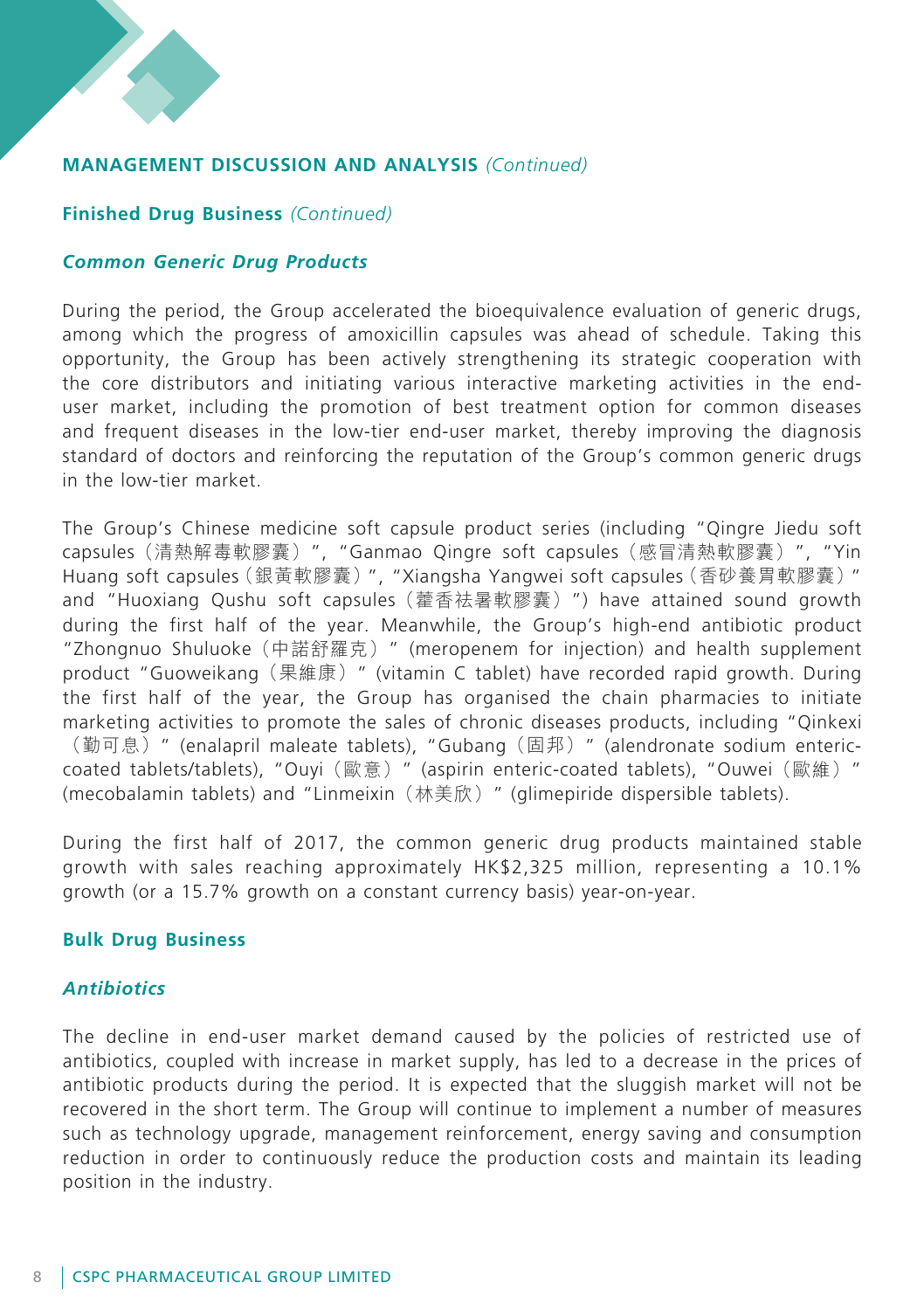### **Bulk Drug Business** *(Continued)*

## *Vitamin C*

Overcapacity of the vitamin C market still lingered, yet product prices have rebounded to a reasonable level after years of continual volatility during the period. Apart from the efforts to attain quality improvement and production cost reduction, the Group will grasp the market opportunities to develop high-quality, high-end customers, adjust customer structure and improve product's profitability. During the period, the vitamin C business continued to contribute profit.

## *Caffeine and Others*

During the period, the market demand of caffeine remained stable while product prices recorded a slight increase. The Group has further improved its overall business performance by the promotion of new products and lowering of production costs. The strong growth of the segment during the period is also attributable to the contribution from the glucose business which was acquired by the Group in June 2016.

### **Research and Development**

The Group continued to invest in the research and development of new products, and currently has approximately 170 new products under research and development, primarily focusing on the therapeutic areas of cardio cerebrovascular, diabetes, oncology, neurology and anti-infection. Among these products, 18 are Class 1 new drugs and 49 are Class 3 new chemical drugs (old classification system).

During the first half of 2017, the Group has submitted clinical trial application for 4 products and production application for 5 products (namely "dasatinib raw materials and tablets" (Class 3+6 chemical drug), "ticagrelor raw material and tablets" (Class 3+6 chemical drug), "pramipexole hydrochloride raw material and tablets" (Class 3+6 chemical drug), "sunitinib malate raw material and capsules" (Class 3+6 chemical drug) and "clopidogrel hydrogen sulfate tablets" (Class 6 chemical drug) to the CFDA; and has obtained clinical trial approval for 3 products (namely "baicalein tablets" (Class 1 new drug), "amphotericin b cholesteryl sulfate complex for injection" (Class 6 chemical drug) and "simethicone soft capsules" (Class 5 chemical drug)) from the CFDA.

At present, the Group has 32 products pending for production approval by the CFDA (including "paclitaxel for injection (albumin-bound)" (new Class 4 chemical drug), "dronedarone hydrochloride raw material and tablets" (Class 3+6 chemical drug) and "moxifloxacin hydrochloride raw material and tablets" (Class 3+6 chemical drug)) and 17 products undergoing bioequivalence studies or clinical trials (including 9 Class 1 new drugs).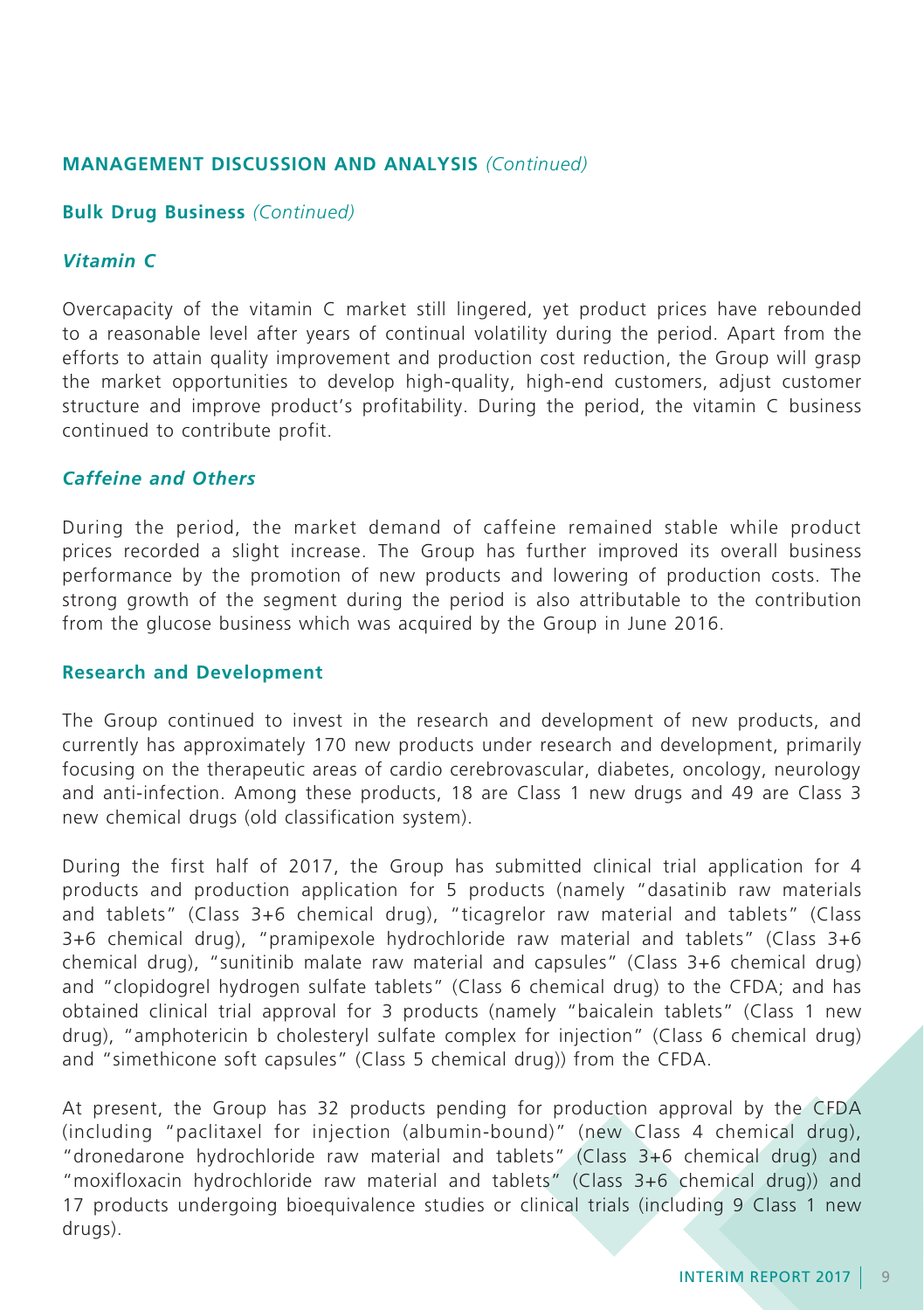## **Research and Development** *(Continued)*

With regard to the Abbreviated New Drug Application ("ANDA") in the U.S., the Group has submitted application for 3 drugs (namely "benzonatate soft capsules 100 mg", "celecoxib capsules" and "pregabalin capsules") and obtained approval for 6 drugs (namely "clopidogrel hydrogen sulfate tablets", "montelukast sodium tablets", "montelukast sodium chewable tablets", "gabapentin tablets", "azithromycin tablets" and "cefadroxil capsules") so far this year. Currently, the Group has a total of 4 drugs with ANDA application submitted, and a total of 14 drugs in the research stage.

Meanwhile, the phase II clinical trial of "butylphthalide soft capsules" in the U.S. is in the stage of selecting clinical centres to conduct the clinical research. It is expected that 20 subjects will be enrolled by the end of 2017. Further, "mitoxantrone hydrochloride liposome injection" has also been approved by the U.S. FDA to commence clinical trials. At present, the protocol for clinical trial has passed the ethical evaluation of 4 centres and has started subject screening.

### **Financial Review**

## *Results*

|                                     | For the six months ended 30 June |           |         |  |  |
|-------------------------------------|----------------------------------|-----------|---------|--|--|
|                                     | 2017                             | 2016      | Change  |  |  |
|                                     |                                  |           |         |  |  |
| Revenue (HK\$'000)                  |                                  |           |         |  |  |
| Finished drugs                      | 5,273,381                        | 4,379,798 | 20.4%   |  |  |
| Bulk drugs                          | 1,928,194                        | 1,766,068 | $9.2\%$ |  |  |
|                                     |                                  |           |         |  |  |
| Total                               | 7,201,575                        | 6,145,866 | 17.2%   |  |  |
|                                     |                                  |           |         |  |  |
|                                     |                                  |           |         |  |  |
| Operating profit (HK\$'000)         | 1,675,884                        | 1,310,280 | 27.9%   |  |  |
| Operating profit margin             | 23.3%                            | 21.3%     |         |  |  |
| Profit attributable to shareholders |                                  |           |         |  |  |
| (HK\$'000)                          | 1,312,930                        | 1,032,813 | 27.1%   |  |  |
| Net profit margin                   | 18.2%                            | 16.8%     |         |  |  |
| Basic earnings per share (HK cents) | 21.69                            | 17.47     | 24.2%   |  |  |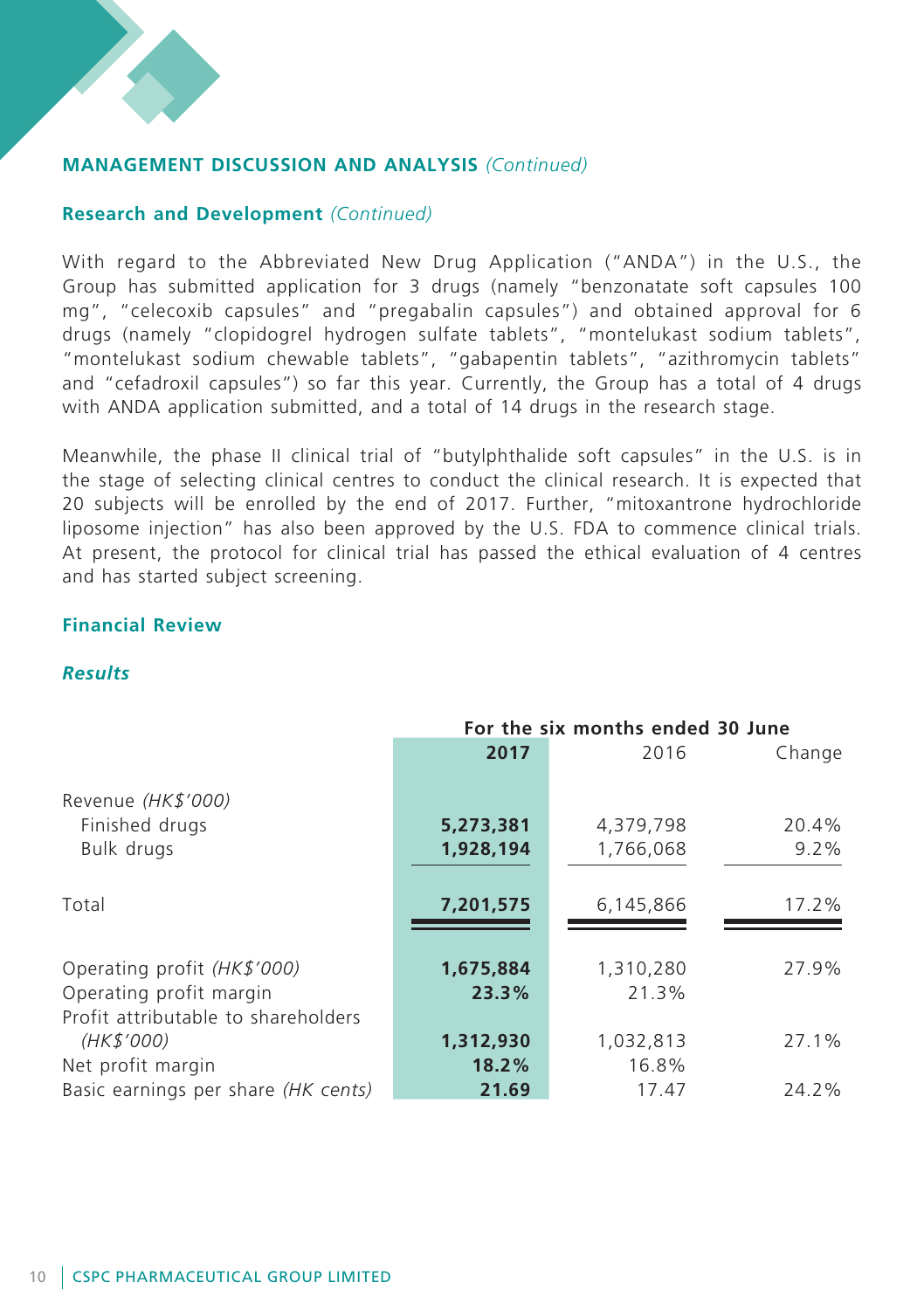### **Financial Review** *(Continued)*

### *Results (Continued)*

Finished drug business continued to be the major growth driver to the Group. In particular, the innovative drugs of the Group delivered a strong growth in the first half of 2017 with aggregate sales reaching approximately HK\$2,949 million, representing a growth of 30.0%. Revenue from innovative drugs as a percentage of total revenue of the Group further increased from 36.9% in the same period last year to 40.9% in the current period. The increased contribution from the innovative drugs, coupled with a strong recovery of the vitamin C business, were mainly attributable to the improvement of operating profit margin and net profit margin of the Group in the first half of 2017.

### *Liquidity and Financial Position*

For the first half of 2017, the Group's operating activities generated a cash inflow of HK\$1,271 million (2016: HK\$951 million). For the current period, the average turnover period of trade receivables (ratio of balance of trade receivables to sales, inclusive of value added tax for sales in China) slightly increased from 41 days in 2016 to 42 days whereas the average turnover period of inventories (ratio of balance of inventories to cost of sales) increased from 116 days in 2016 to 149 days. The significant increase in inventory level was mainly due to (i) the finished drug business (which has a longer inventory turnover period in light of its business model) has taken up a bigger proportion of the overall business of the Group; (ii) the need to meet the expected increasing market demand; and (iii) the need to have more inventories in anticipation of the overhaul of bulk drug production plants in the third quarter. Current ratio of the Group was 1.9 as at 30 June 2017, remaining stable as compared to 2.1 half year earlier. Capital expenditure for the current period amounted to HK\$365 million, which were mainly spent to expand production capacities and improve production efficiency.

The Group's financial position remained solid. As at 30 June 2017, total bank balances and cash amounted to HK\$3,124 million (2016: HK\$3,238 million) and total borrowings amounted to HK\$1,085 million (2016: HK\$1,138 million), resulting in a net cash positon of HK\$2,039 million (2016: HK\$2,100 million). Total borrowings comprised bank loans of HK\$1,059 million and loan from a related company of HK\$26 million. HK\$834 million of the total borrowings are repayable within one year and the remaining HK\$251 million repayable between one to two years. Gearing ratio further reduced from 11.2% as at 31 December 2016 to 9.7% as at 30 June 2017.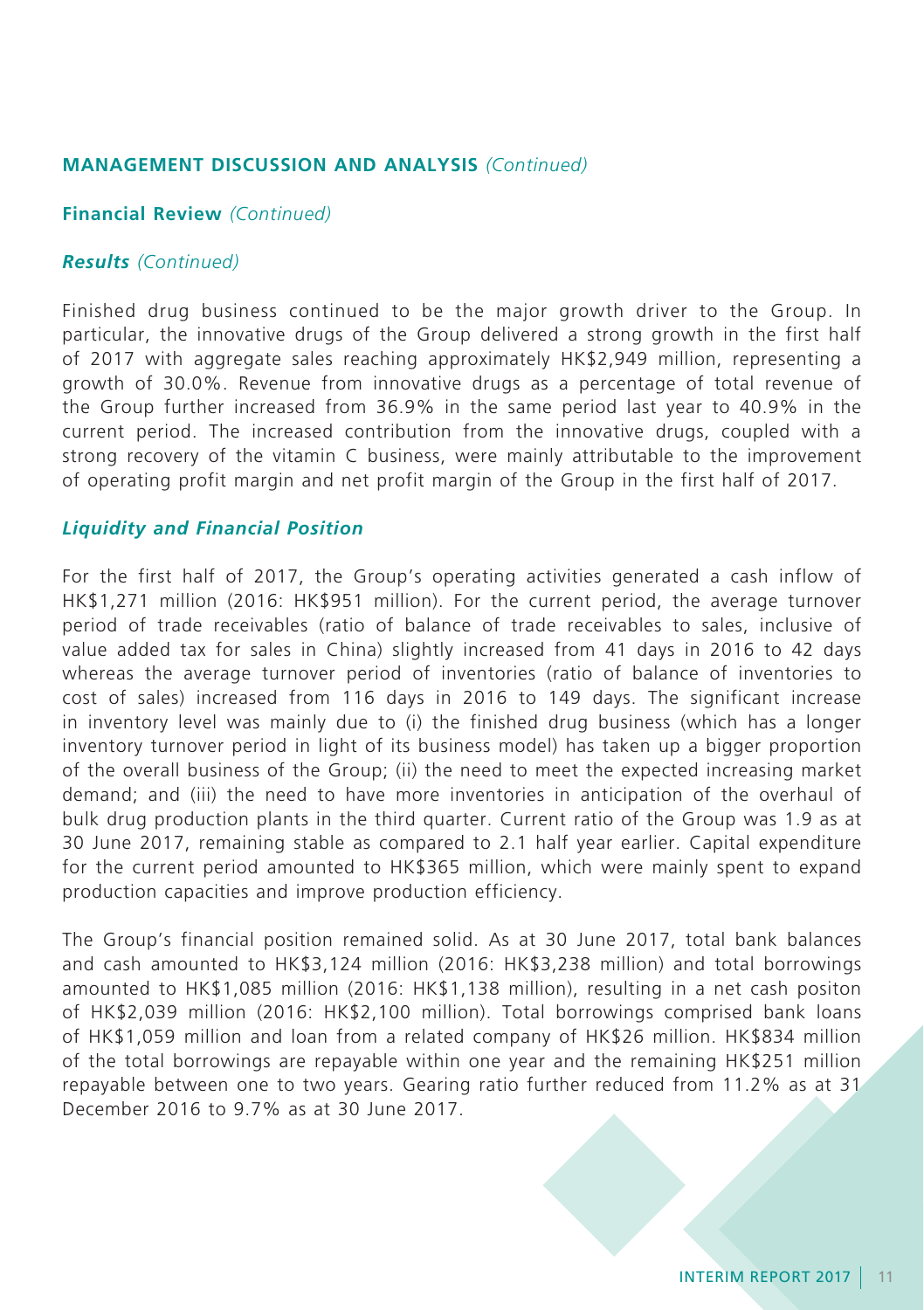

## **Financial Review** *(Continued)*

## *Liquidity and Financial Position (Continued)*

44.0% of the Group's borrowings are denominated in Hong Kong dollars, 39.3% in United States dollars and 16.7% in Renminbi. The Group's sales are denominated in Renminbi for domestic sales in China and in United States dollars for export sales. The Group manages its foreign exchange risks by closely monitoring its net foreign exchange exposures and mitigating the impact of foreign currency fluctuations by using appropriate hedging arrangements when considered necessary.

## *Employees*

As at 30 June 2017, the Group had approximately 10,749 employees. The majority of them are employed in mainland China. The Group will continue to offer competitive remuneration packages, discretionary share options and bonuses to staff based on the performance of the Group and individual employee.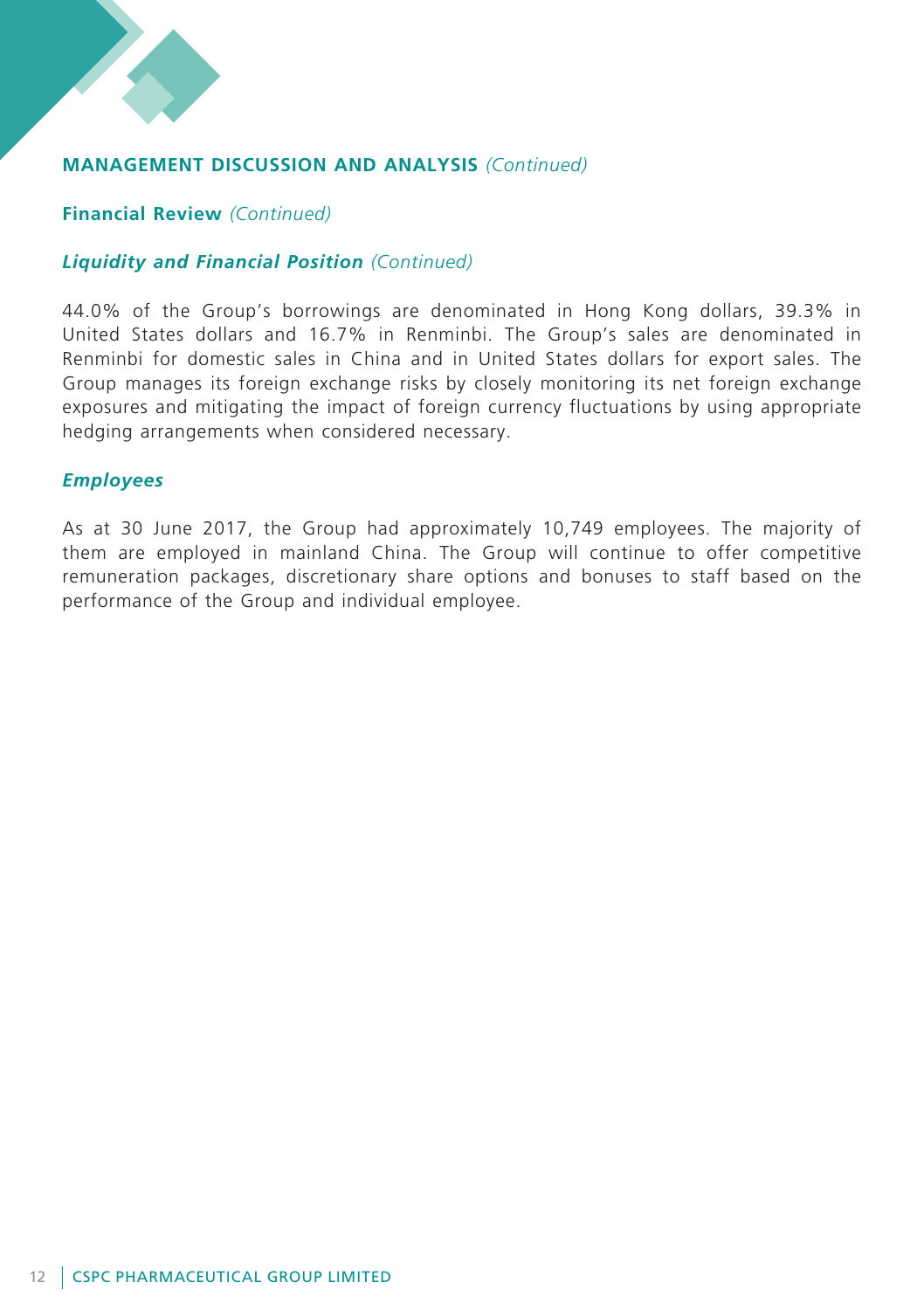## **REPORT ON REVIEW OF CONDENSED CONSOLIDATED FINANCIAL STATEMENTS**





TO THE BOARD OF DIRECTORS OF **CSPC PHARMACEUTICAL GROUP LIMITED 石藥集團有限公司** *(incorporated in Hong Kong with limited liability)*

### **Introduction**

We have reviewed the condensed consolidated financial statements of CSPC Pharmaceutical Group Limited (the "Company") and its subsidiaries (collectively referred to as the "Group") set out on pages 15 to 41, which comprise the condensed consolidated statement of financial position as of 30 June 2017 and the related condensed consolidated statement of profit or loss and other comprehensive income, statement of changes in equity and statement of cash flows for the six-month period then ended, and certain explanatory notes. The Rules Governing the Listing of Securities on The Stock Exchange of Hong Kong Limited require the preparation of a report on interim financial information to be in compliance with the relevant provisions thereof and Hong Kong Accounting Standard 34 "Interim Financial Reporting" ("HKAS 34") issued by the Hong Kong Institute of Certified Public Accountants. The directors of the Company are responsible for the preparation and presentation of these condensed consolidated financial statements in accordance with HKAS 34. Our responsibility is to express a conclusion on these condensed consolidated financial statements based on our review, and to report our conclusion solely to you, as a body, in accordance with our agreed terms of engagement, and for no other purpose. We do not assume responsibility towards or accept liability to any other person for the contents of this report.

## **Scope of Review**

We conducted our review in accordance with Hong Kong Standard on Review Engagements 2410 "Review of Interim Financial Information Performed by the Independent Auditor of the Entity" issued by the Hong Kong Institute of Certified Public Accountants. A review of these condensed consolidated financial statements consists of making inquiries, primarily of persons responsible for financial and accounting matters, and applying analytical and other review procedures. A review is substantially less in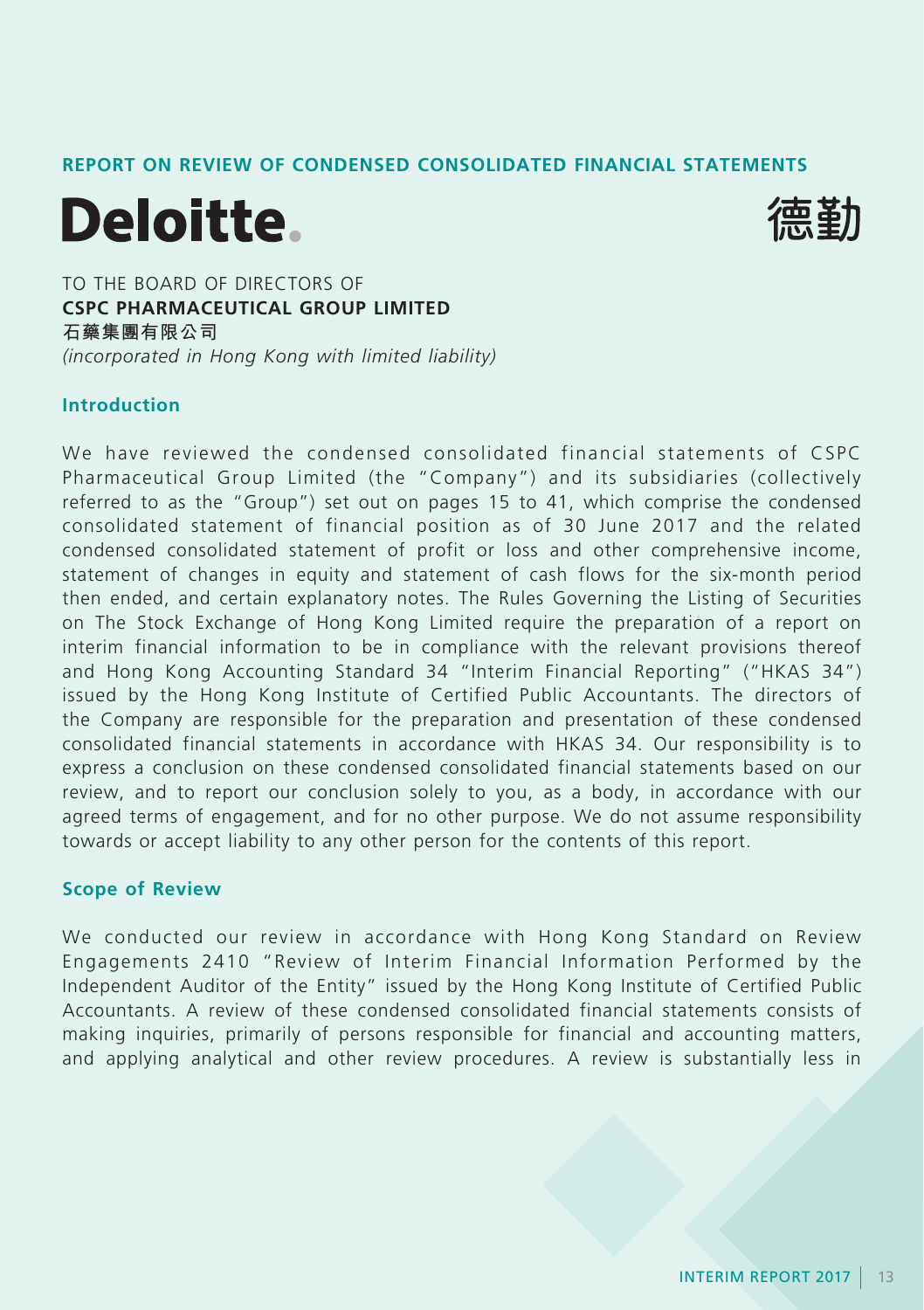

scope than an audit conducted in accordance with Hong Kong Standards on Auditing and consequently does not enable us to obtain assurance that we would become aware of all significant matters that might be identified in an audit. Accordingly, we do not express an audit opinion.

## **Conclusion**

Based on our review, nothing has come to our attention that causes us to believe that the condensed consolidated financial statements are not prepared, in all material respects, in accordance with HKAS 34.

## **Deloitte Touche Tohmatsu**

*Certified Public Accountants* Hong Kong 22 August 2017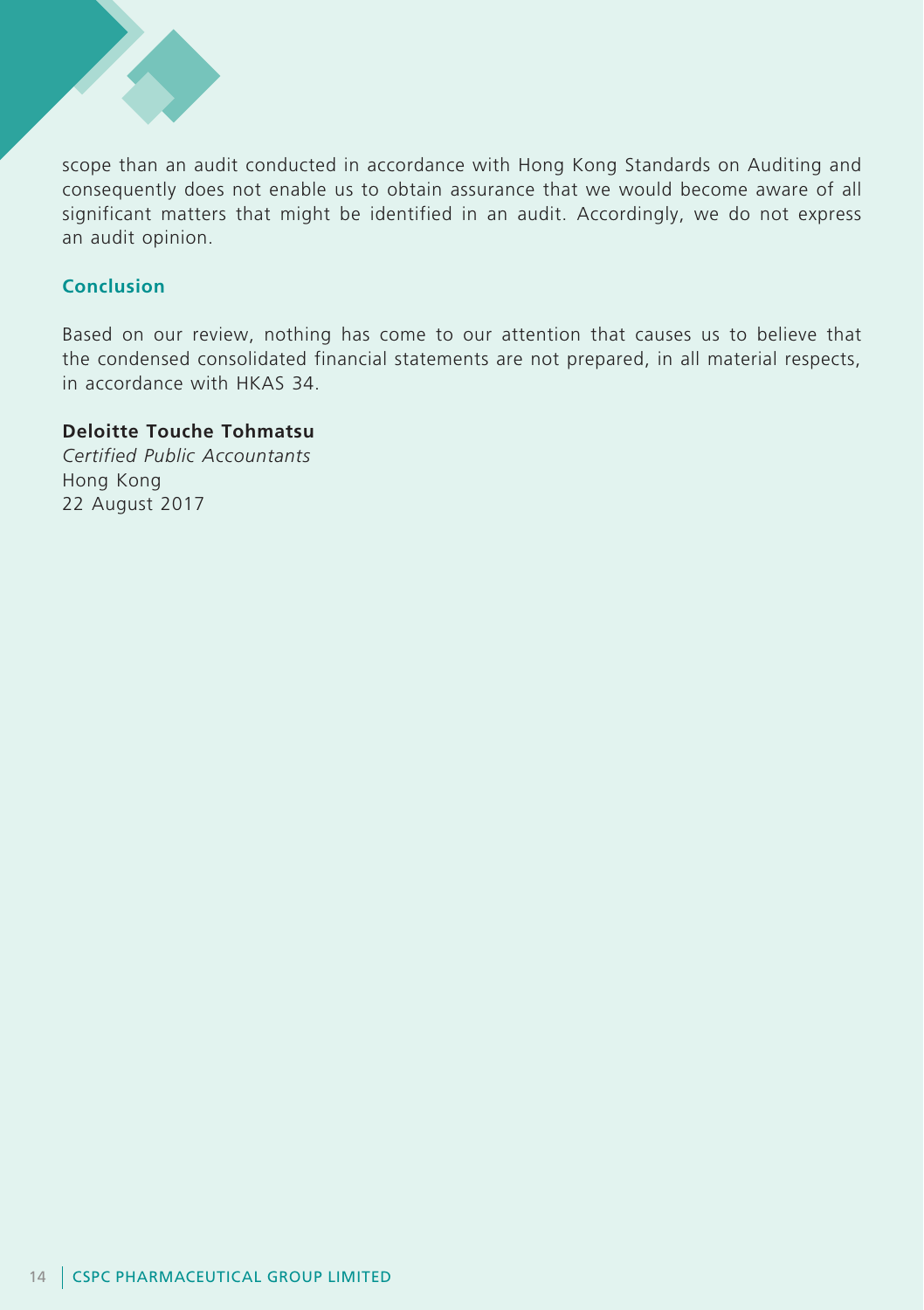## **CONDENSED CONSOLIDATED STATEMENT OF PROFIT OR LOSS AND OTHER COMPREHENSIVE INCOME**

*FOR THE SIX MONTHS ENDED 30 JUNE 2017*

|                                                                                                                                                                                    |                | For the six months<br>ended 30 June                            |                                                                  |  |  |
|------------------------------------------------------------------------------------------------------------------------------------------------------------------------------------|----------------|----------------------------------------------------------------|------------------------------------------------------------------|--|--|
|                                                                                                                                                                                    | <b>NOTES</b>   | 2017<br><b>HK\$'000</b><br>(Unaudited)                         | 2016<br>HK\$'000<br>(Unaudited)                                  |  |  |
| Revenue<br>Cost of sales                                                                                                                                                           | $\overline{3}$ | 7,201,575<br>(3,076,718)                                       | 6,145,866<br>(3, 109, 784)                                       |  |  |
| Gross profit<br>Other income<br>Selling and distribution expenses<br>Administrative expenses<br>Other expenses                                                                     |                | 4,124,857<br>47,804<br>(1,858,606)<br>(305, 658)<br>(332, 513) | 3,036,082<br>40,158<br>(1, 291, 476)<br>(278, 948)<br>(195, 536) |  |  |
| Operating profit<br>Finance costs<br>Share of results of joint ventures                                                                                                            |                | 1,675,884<br>(15, 489)<br>4,861                                | 1,310,280<br>(22, 212)<br>9,009                                  |  |  |
| Profit before tax<br>Income tax expense                                                                                                                                            | 5              | 1,665,256<br>(346, 614)                                        | 1,297,077<br>(257, 275)                                          |  |  |
| Profit for the period                                                                                                                                                              | $\overline{A}$ | 1,318,642                                                      | 1,039,802                                                        |  |  |
| Other comprehensive income<br>(expense):<br>Items that will not be reclassified to<br>profit or loss:<br>Exchange differences arising on<br>translation of financial statements to |                |                                                                |                                                                  |  |  |
| presentation currency<br>Share of exchange differences of joint<br>ventures                                                                                                        |                | 350,992<br>2,489                                               | (182, 852)<br>(598)                                              |  |  |
| Other comprehensive income (expense)<br>for the period, net of income tax                                                                                                          |                | 353,481                                                        | (183, 450)                                                       |  |  |
| Total comprehensive income for the<br>period                                                                                                                                       |                | 1,672,123                                                      | 856,352                                                          |  |  |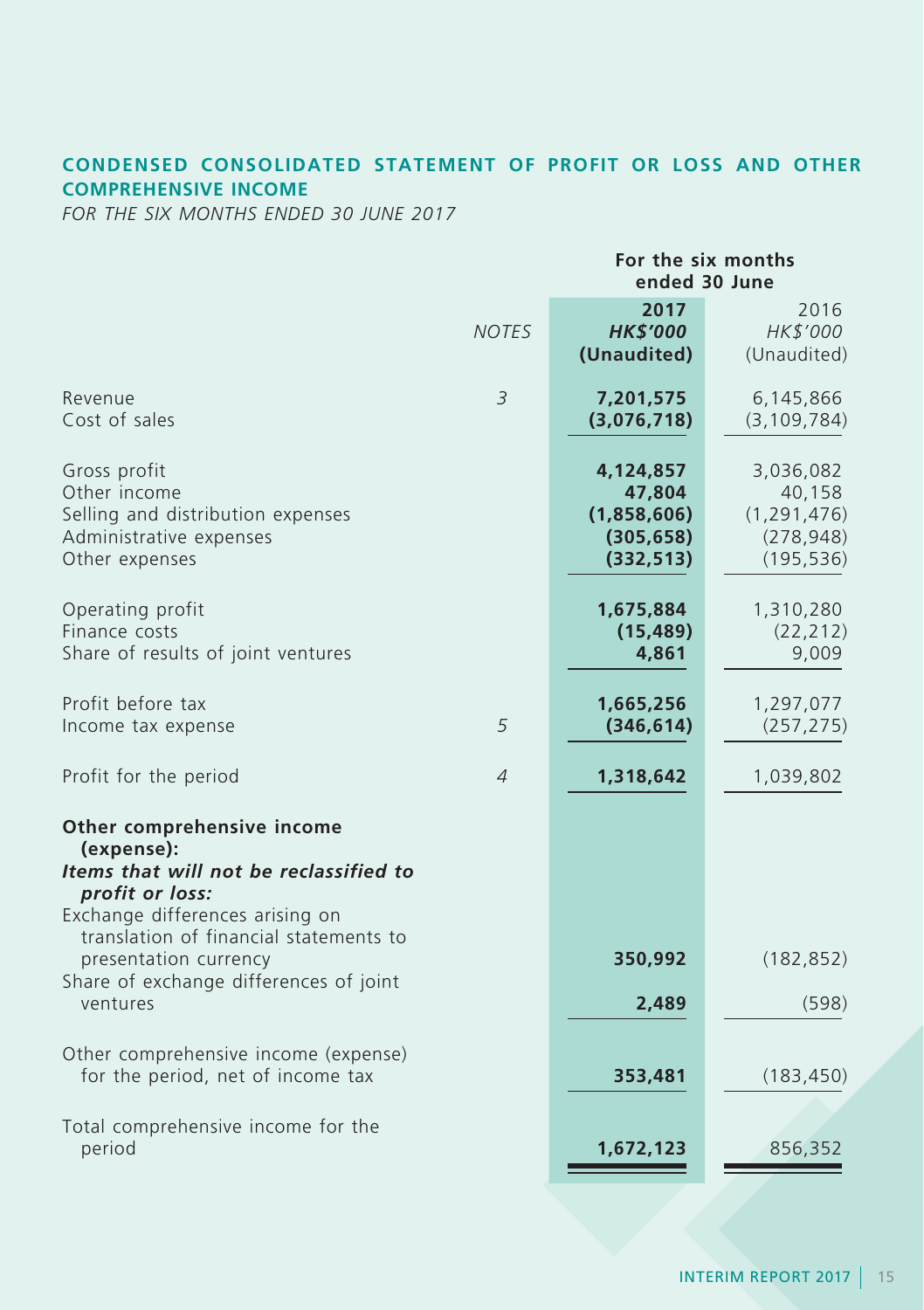

# **CONDENSED CONSOLIDATED STATEMENT OF PROFIT OR LOSS AND OTHER COMPREHENSIVE INCOME** *(Continued)*

*FOR THE SIX MONTHS ENDED 30 JUNE 2017*

|                                                                                                                     | For the six months<br>ended 30 June    |                                 |  |
|---------------------------------------------------------------------------------------------------------------------|----------------------------------------|---------------------------------|--|
| <b>NOTE</b>                                                                                                         | 2017<br><b>HK\$'000</b><br>(Unaudited) | 2016<br>HK\$'000<br>(Unaudited) |  |
| Profit for the period attributable to:<br>Owners of the Company<br>Non-controlling interests                        | 1,312,930<br>5,712                     | 1,032,813<br>6,989              |  |
|                                                                                                                     | 1,318,642                              | 1,039,802                       |  |
| Total comprehensive income for the<br>period attributable to:<br>Owners of the Company<br>Non-controlling interests | 1,664,032<br>8,091                     | 850,880<br>5,472                |  |
|                                                                                                                     | 1,672,123                              | 856,352                         |  |
|                                                                                                                     | <b>HK</b> cents                        | HK cents                        |  |
| Earnings per share<br>7<br>— Basic                                                                                  | 21.69                                  | 17.47                           |  |
| Diluted                                                                                                             | 21.69                                  | 17.30                           |  |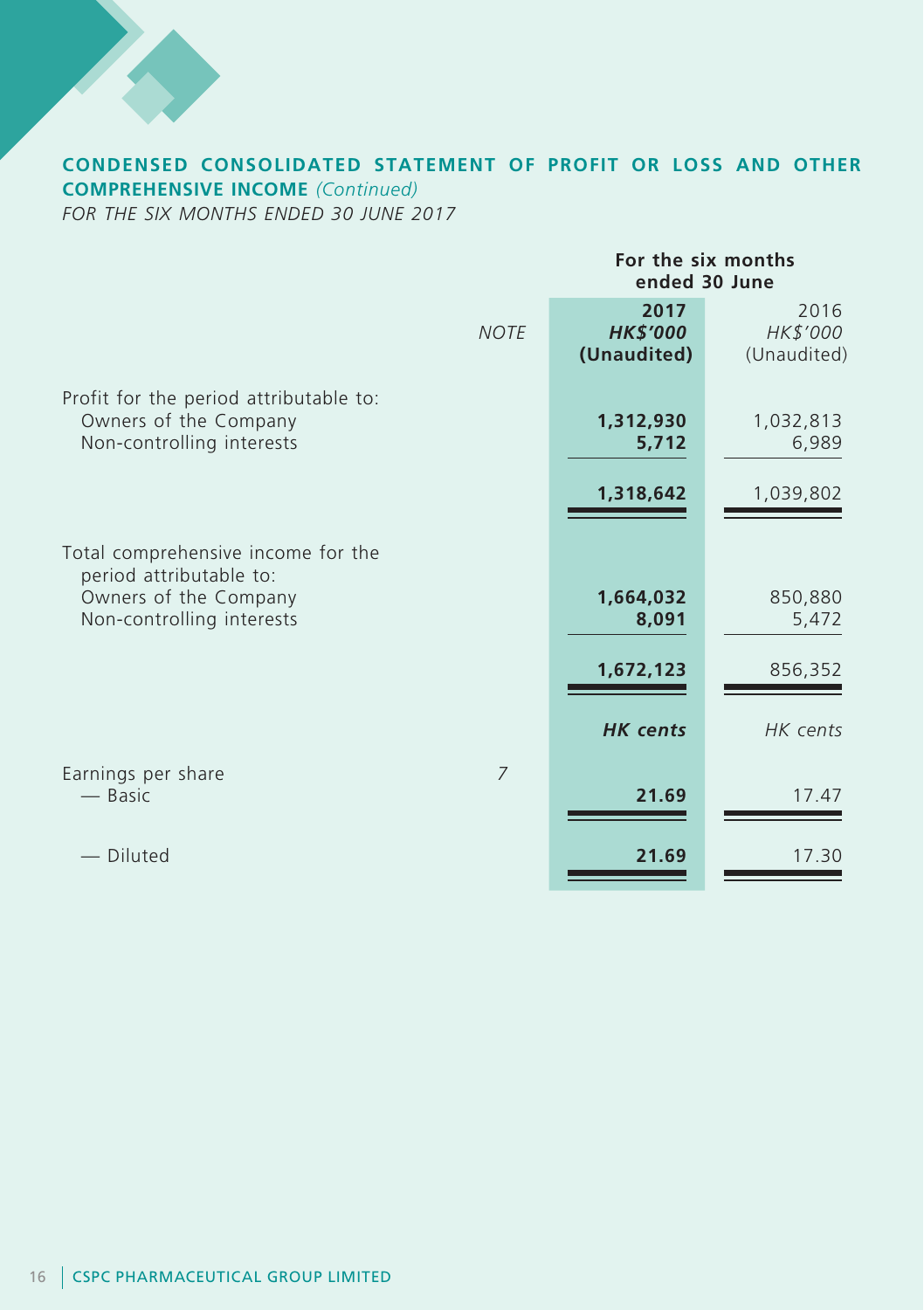## **CONDENSED CONSOLIDATED STATEMENT OF FINANCIAL POSITION**

*AS AT 30 JUNE 2017*

| <b>NOTES</b> | As at<br>30 June<br>2017<br><b>HK\$'000</b><br>(Unaudited)                | As at<br>31 December<br>2016<br>HK\$'000<br>(Audited)                   |
|--------------|---------------------------------------------------------------------------|-------------------------------------------------------------------------|
| 8<br>9       | 5,814,961<br>553,927<br>117,248<br>140,599<br>81,802<br>230,198<br>22,491 | 5,415,032<br>526,712<br>111,785<br>79,232<br>80,089<br>91,732<br>27,986 |
|              | 6,961,226                                                                 | 6,332,568                                                               |
| 10<br>10     | 2,534,483<br>2,183,588<br>1,551,220                                       | 1,933,147<br>1,835,266<br>1,215,156                                     |
| 11<br>11     | 74,571<br>250,110<br>17,451<br>474                                        | 73,570<br>115,986<br>16,419<br>521                                      |
| 12<br>12     | 7,961<br>3,116,357<br>9,736,822                                           | 2,875<br>3,234,678<br>8,427,618                                         |
|              |                                                                           | 607                                                                     |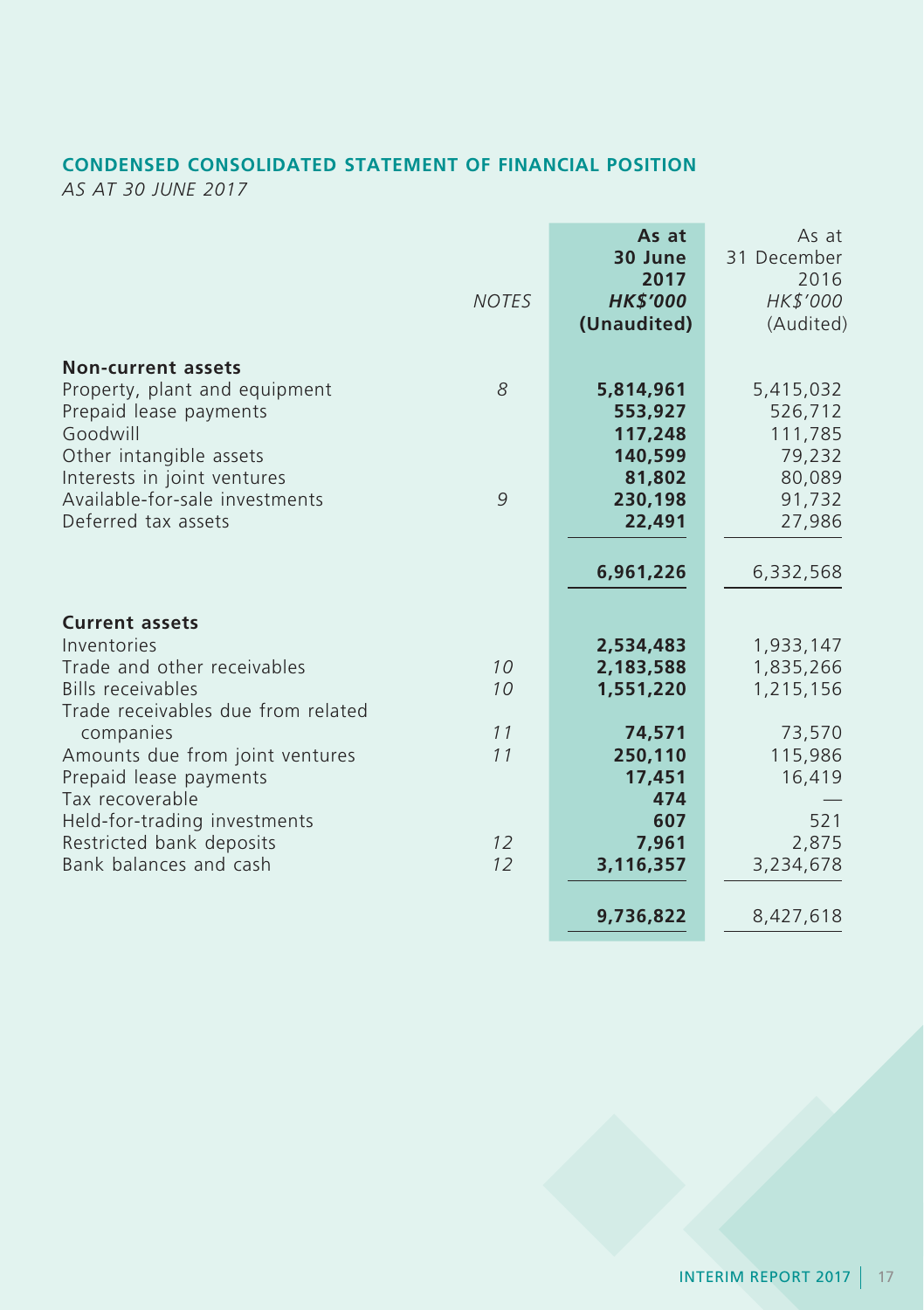

### **CONDENSED CONSOLIDATED STATEMENT OF FINANCIAL POSITION** *(Continued) AS AT 30 JUNE 2017*

**As at** As at **30 June** 31 December<br>**2017** 2016 **2017** 2016 *NOTES HK\$'000 HK\$'000* **(Unaudited)** (Audited) **Current liabilities** Trade and other payables *13* **3,815,264** 2,937,893 **Bills payables** Amounts due to related companies *11* **132,289** 657 Tax liabilities **119,853** 147,769  $B$ orrowings **5,005,607** 4,084,655 **Net current assets 4,731,215** 4,342,963 **Total assets less current liabilities 11,692,441** 10,675,531 **Non-current liabilities** Deferred tax liabilities **122,025** 68,865 Borrowings *14* **250,600** 240,380 Government grants **178,446** 174,964 **551,071** 484,209 **Net assets 11,141,370** 10,191,322 **Capital and reserves** Share capital *15* **10,577,404** 10,569,620 Reserves **475,739** (461,994) Equity attributable to owners of the Company **11,053,143** 10,107,626 Non-controlling interests **88,227** 83,696 **Total equity 11,141,370** 10,191,322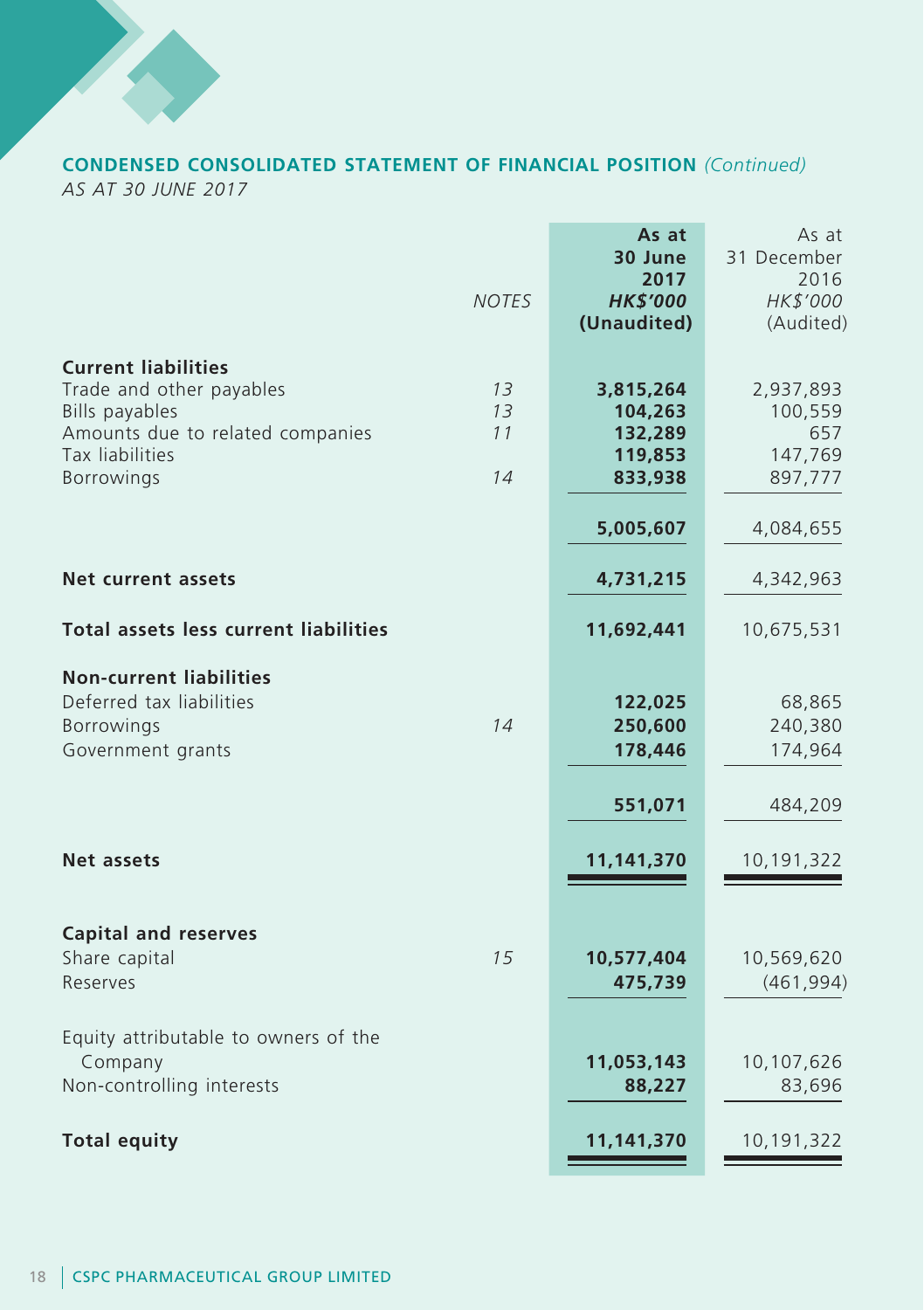# **CONDENSED CONSOLIDATED STATEMENT OF CHANGES IN EQUITY**

*FOR THE SIX MONTHS ENDED 30 JUNE 2017*

|                                                                                                            |                              |                                          |                                                  |                                               | Equity attributable to owners of the Company                 |                                         |                                           |                                    |                         |                                              |                         |
|------------------------------------------------------------------------------------------------------------|------------------------------|------------------------------------------|--------------------------------------------------|-----------------------------------------------|--------------------------------------------------------------|-----------------------------------------|-------------------------------------------|------------------------------------|-------------------------|----------------------------------------------|-------------------------|
|                                                                                                            | Share<br>capital<br>HK\$'000 | Other<br>reserve<br>HK\$'000<br>(note i) | Investment<br>revaluation<br>reserve<br>HK\$'000 | Statutory<br>reserve<br>HK\$'000<br>(note ii) | Capital<br>contribution<br>reserve<br>HK\$'000<br>(note iii) | Share<br>options<br>reserve<br>HK\$'000 | <b>Translation</b><br>reserve<br>HK\$'000 | Accumulated<br>profits<br>HK\$'000 | Total<br>HK\$'000       | Non-<br>controlling<br>interests<br>HK\$'000 | Total<br>HK\$'000       |
| At 1 January 2016 (Audited)                                                                                | 9,835,299                    | (5, 523, 729)                            |                                                  | 700,636                                       | 45,564                                                       | 174,175                                 | (385, 407)                                | 3,891,517                          | 8,738,055               | 74,552                                       | 8,812,607               |
| Profit for the period<br>Other comprehensive expense<br>for the period                                     |                              |                                          |                                                  |                                               |                                                              |                                         | (181, 933)                                | 1,032,813                          | 1,032,813<br>(181, 933) | 6,989<br>(1, 517)                            | 1,039,802<br>(183, 450) |
| Total comprehensive (expense)<br>income for the period<br>Dividends recognised as<br>distribution (note 6) |                              |                                          |                                                  |                                               |                                                              |                                         | (181, 933)                                | 1,032,813<br>(650, 212)            | 850,880<br>(650, 212)   | 5,472                                        | 856,352<br>(650, 212)   |
| Transfer to statutory reserve<br>Lapse of share options<br>Acquisition of a subsidiary                     |                              |                                          |                                                  | 41,635                                        |                                                              | (1, 210)                                |                                           | (41, 635)<br>1,210                 |                         |                                              |                         |
| (note 19)<br>At 30 June 2016 (Unaudited)                                                                   | 9,835,299                    | (5, 523, 729)                            |                                                  | 742,271                                       | 11,879<br>57,443                                             | 172,965                                 | (567, 340)                                | 4,233,693                          | 11,879<br>8,950,602     | 3,989<br>84,013                              | 15,868<br>9,034,615     |
|                                                                                                            |                              |                                          |                                                  |                                               |                                                              |                                         |                                           |                                    |                         |                                              |                         |
| At 1 January 2017 (Audited)                                                                                | 10,569,620                   | (5, 523, 729)                            |                                                  | 769,815                                       | 57,443                                                       | 1,814                                   | (1,041,222)                               | 5,273,885                          | 10,107,626              | 83,696                                       | 10,191,322              |
| Profit for the period<br>Other comprehensive income                                                        |                              |                                          |                                                  |                                               |                                                              |                                         |                                           | 1,312,930                          | 1,312,930               | 5,712                                        | 1,318,642               |
| for the period                                                                                             |                              |                                          |                                                  |                                               |                                                              |                                         | 351,102                                   |                                    | 351,102                 | 2,379                                        | 353,481                 |
| Total comprehensive income for<br>the period<br>Dividends recognised as                                    |                              |                                          |                                                  |                                               |                                                              |                                         | 351,102                                   | 1,312,930                          | 1,664,032               | 8,091                                        | 1,672,123               |
| distribution (note 6)<br>Dividends paid to non-                                                            |                              |                                          |                                                  |                                               |                                                              |                                         |                                           | (726, 482)                         | (726, 482)              | $\overline{\phantom{0}}$                     | (726, 482)              |
| controlling interest<br>Transfer to statutory reserve                                                      |                              |                                          |                                                  | 236,826                                       |                                                              |                                         |                                           | (236, 826)                         |                         | (3, 490)                                     | (3, 490)                |
| Exercise of share options<br>Acquisition of a subsidiary                                                   | 7,784                        |                                          |                                                  |                                               |                                                              | (1, 814)                                |                                           |                                    | 5,970                   |                                              | 5,970                   |
| (note 19)<br>Acquisition of additional                                                                     |                              |                                          |                                                  |                                               |                                                              |                                         |                                           |                                    |                         | 8,927                                        | 8,927                   |
| interest in a subsidiary<br>Revaluation in available-for-sale<br>investments                               |                              |                                          | 1,997                                            |                                               |                                                              |                                         |                                           |                                    | 1,997                   | (8,997)                                      | (8,997)<br>1,997        |
| At 30 June 2017 (Unaudited)                                                                                | 10,577,404                   | (5, 523, 729)                            | 1,997                                            | 1,006,641                                     | 57,443                                                       |                                         | (690, 120)                                | 5,623,507                          | 11,053,143              | 88,227                                       | 11,141,370              |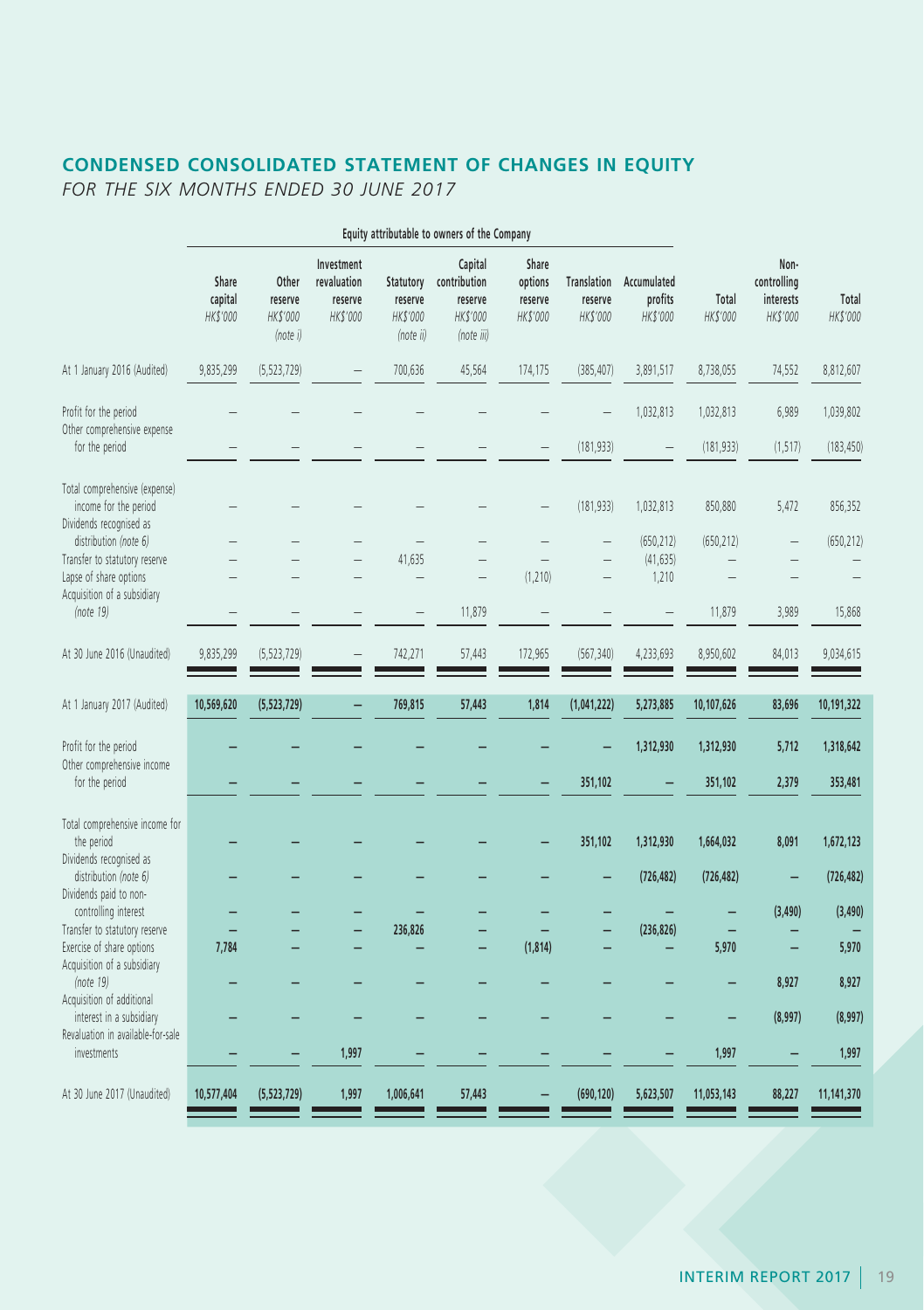

## **CONDENSED CONSOLIDATED STATEMENT OF CHANGES IN EQUITY** *(Continued) FOR THE SIX MONTHS ENDED 30 JUNE 2017*

*Notes:*

- (i) The balance in other reserve mainly included an amount of HK\$5,038,291,000 which represents the difference between the fair value of the deemed consideration under the reverse acquisition of HK\$3,288,998,000 and the fair value of the consideration paid by the Company of HK\$8,327,289,000 in the reverse acquisition on 2012.
- (ii) The statutory reserves were appropriated from the profit after tax of the Company's subsidiaries in the People's Republic of China (the "PRC") under the laws and regulations of the PRC.
- (iii) The balance in capital contribution reserve mainly included the deemed contribution by CSPC Holdings Company Limited ("CHL"), a related company as defined in note 11, which comprise (1) the difference between the carrying amount of the net assets of entities comprising Robust Sun Holdings Limited ("Robust Sun") and its subsidiaries (collectively referred to as the "Robust Sun Group") and the consideration paid to CHL and its subsidiaries during group reorganisation under Robust Sun Group in 2012; (2) the imputed interest arising on a non-interest bearing loan from CHL in 2012; and (3) deemed capital contribution arising from the acquisition of CSPC Shengxue Glucose Co. Ltd. from CHL in April 2016.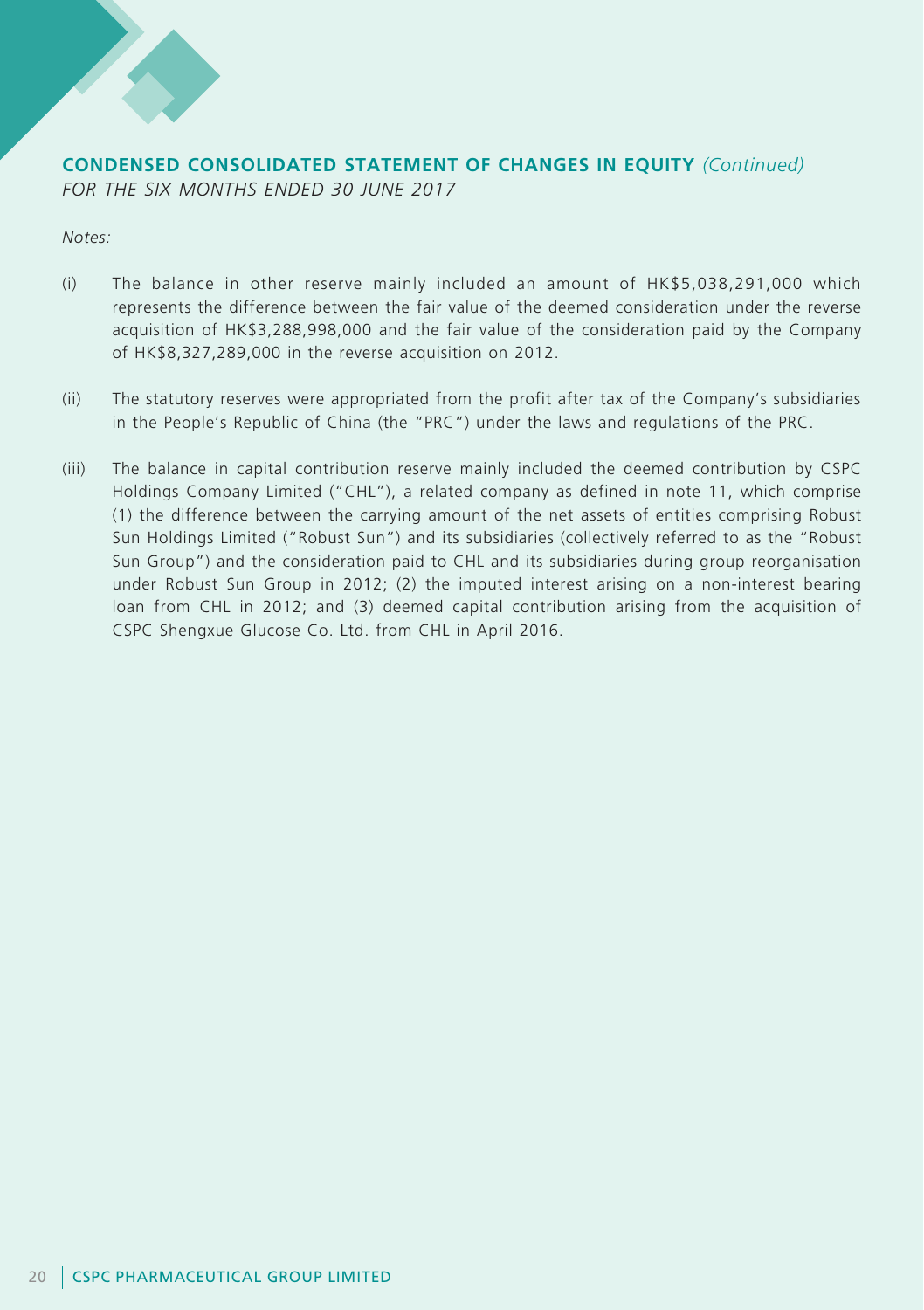## **CONDENSED CONSOLIDATED STATEMENT OF CASH FLOWS**

*FOR THE SIX MONTHS ENDED 30 JUNE 2017*

|                                                                                                                                                                    |             | For the six months<br>ended 30 June          |                                     |  |
|--------------------------------------------------------------------------------------------------------------------------------------------------------------------|-------------|----------------------------------------------|-------------------------------------|--|
|                                                                                                                                                                    | <b>NOTE</b> | 2017<br><b>HK\$'000</b><br>(Unaudited)       | 2016<br>HK\$'000<br>(Unaudited)     |  |
| Net cash from operating activities                                                                                                                                 |             | 1,271,452                                    | 951,206                             |  |
| Net cash used in investing activities:<br>Purchase of property, plant and<br>equipment<br>Acquisition of subsidiaries and assets<br>Purchase of available-for-sale | 19          | (369, 236)<br>(304, 539)                     | (420, 214)<br>(25, 570)             |  |
| investments<br>Advances to joint ventures<br>Placement of restricted bank deposits<br>Addition of intangible assets<br>Proceeds on disposal of property, plant     |             | (136, 469)<br>(123, 478)<br>(4,906)<br>(760) | (11, 249)<br>(6,685)                |  |
| and equipment<br>Interest received<br>Deposit paid for acquisition of prepaid                                                                                      |             | 8,868<br>7,906                               | 5,341<br>6,478                      |  |
| lease payment<br>Other investing cash flows                                                                                                                        |             |                                              | (76, 374)<br>(11, 059)              |  |
|                                                                                                                                                                    |             | (922, 614)                                   | (539, 332)                          |  |
| Net cash used in financing activities:<br>Dividend paid<br>Repayments of borrowings<br>Acquisition of additional interest in a<br>subsidiary                       |             | (726, 482)<br>(641, 621)<br>(8,997)          | (650, 212)<br>(111, 669)            |  |
| Dividends paid to non-controlling<br>interests<br>New borrowings raised<br>Advance from related parties<br>Receipt on issuance of shares upon                      |             | (3, 490)<br>573,513<br>235,123               | 230,906<br>37,659                   |  |
| exercise of share options                                                                                                                                          |             | 5,970<br>(565, 984)                          | (493, 316)                          |  |
| Net decrease in cash and cash equivalents<br>Cash and cash equivalents at 1 January<br>Effect of foreign exchange rate changes                                     |             | (217, 146)<br>3,234,678<br>98,825            | (81, 442)<br>2,299,468<br>(44, 107) |  |
| Cash and cash equivalents at 30 June,<br>represented by bank balances and cash                                                                                     |             | 3,116,357                                    | 2,173,919                           |  |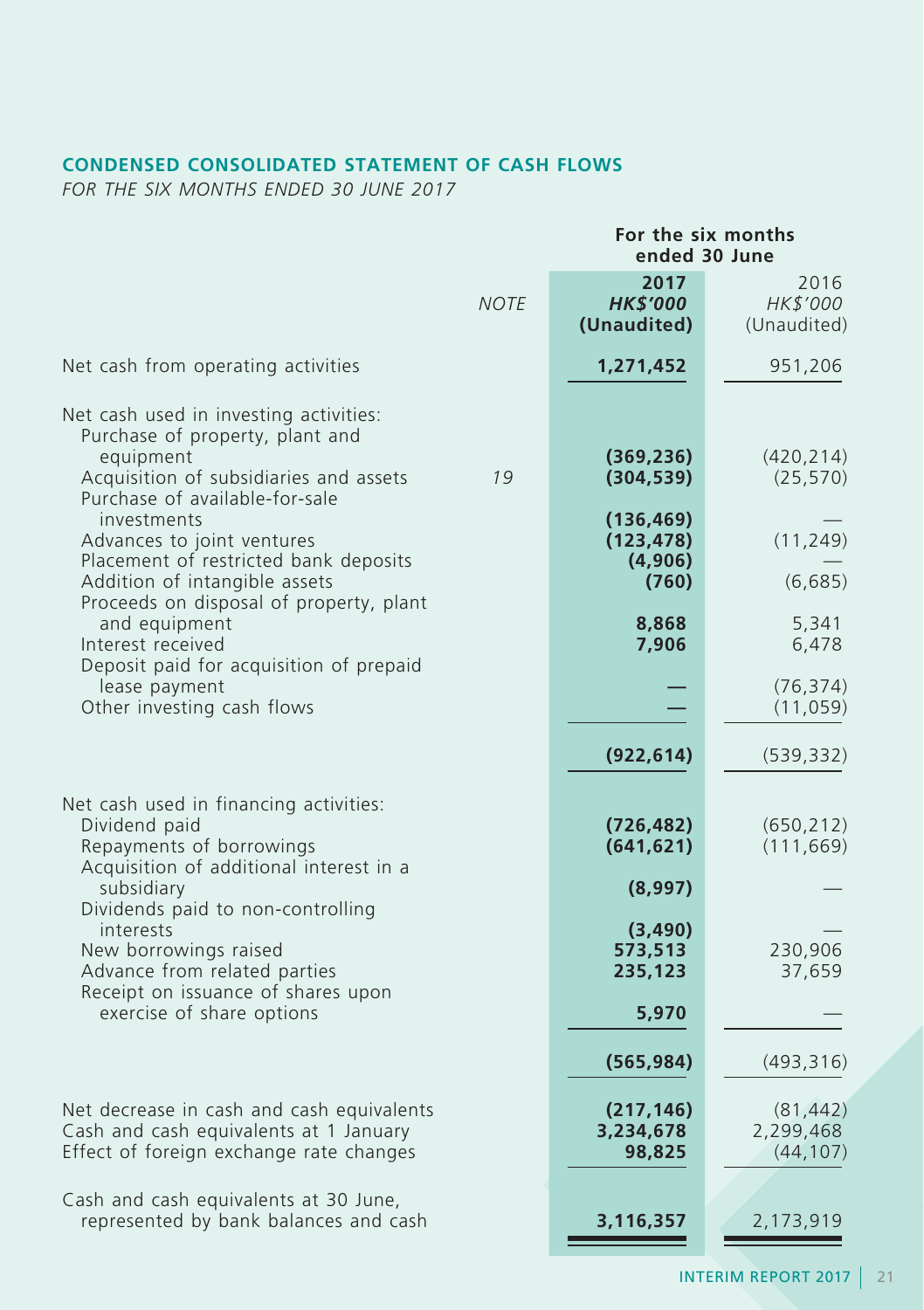## **NOTES TO THE CONDENSED CONSOLIDATED FINANCIAL STATEMENTS**

*FOR THE SIX MONTHS ENDED 30 JUNE 2017*

#### **1. BASIS OF PREPARATION**

The Company is a public limited company incorporated in Hong Kong and its shares are listed on The Stock Exchange of Hong Kong Limited.

The functional currency of the Company is Renminbi ("RMB"), the condensed consolidated financial statements are presented in Hong Kong dollar ("HK\$") for the convenience of the shareholders, as the Company is listed in Hong Kong.

The condensed consolidated financial statements have been prepared in accordance with Hong Kong Accounting Standard ("HKAS") 34 Interim Financial Reporting issued by the Hong Kong Institute of Certified Public Accountants (the "HKICPA") as well as with the applicable disclosure requirements of Appendix 16 to the Rules Governing the Listing of Securities on The Stock Exchange of Hong Kong Limited.

The financial information relating to the year ended 31 December 2016 that is presented in these condensed consolidated financial statements as comparative information does not constitute the Company's statutory annual consolidated financial statements for that year but is derived from those financial statements. Further information relating to these financial statements required to be disclosed in accordance with section 436 of the Hong Kong Companies Ordinance is as follows:

The Company has delivered the financial statements for the year ended 31 December 2016 to the Registrar of Companies as required by section 662(3) of and Part 3 of Schedule 6 to the Hong Kong Companies Ordinance.

The Company's auditor has reported on those financial statements. The auditor's report was unqualified; did not include a reference to any matters to which the auditor drew attention by way of emphasis without qualifying its report; and did not contain a statement under sections 406(2), 407(2) or (3) of the Hong Kong Companies Ordinance.

#### **Significant transactions**

The Group made certain acquisitions during the current interim period. For details, please refer to note 19.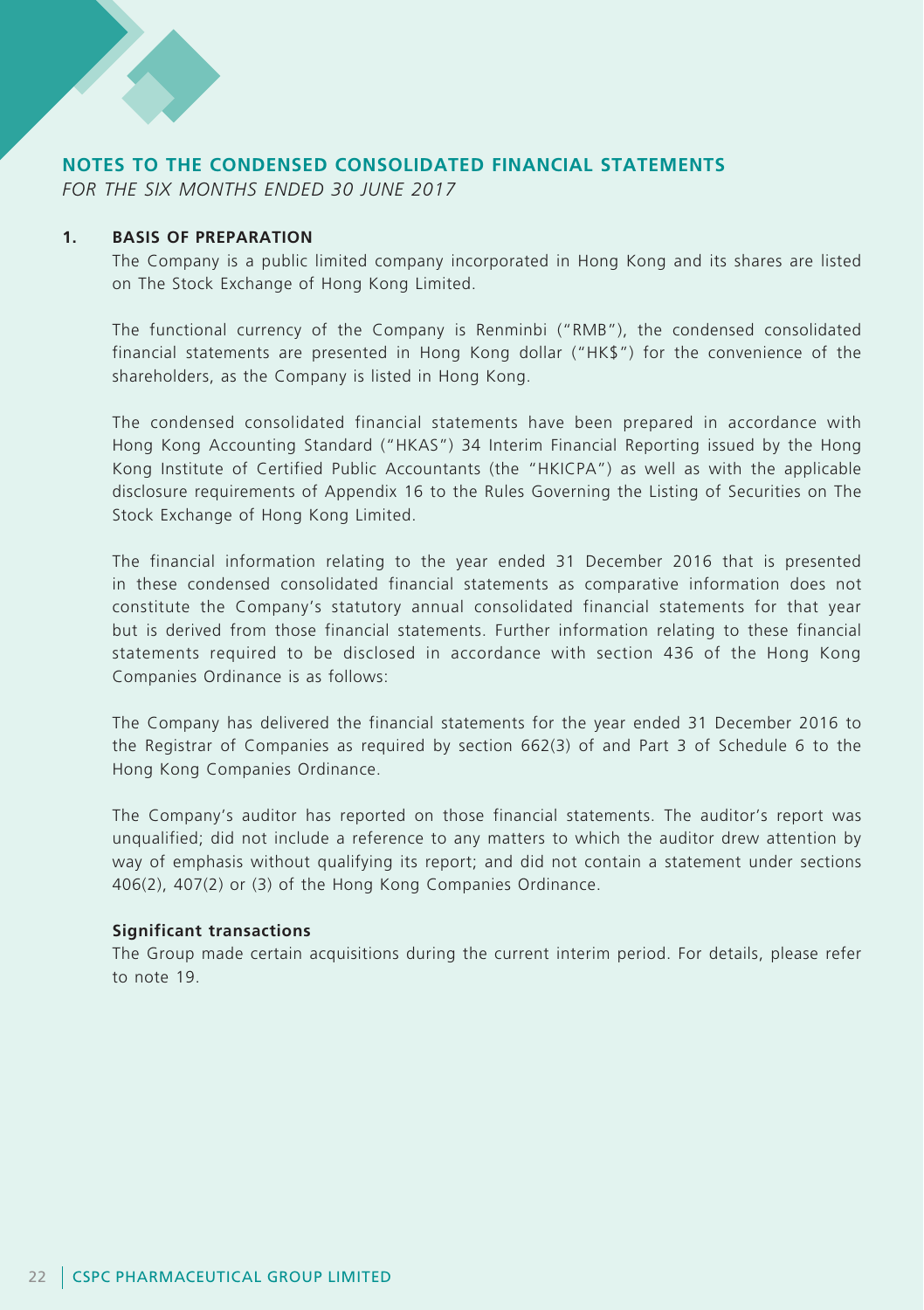### **2. PRINCIPAL ACCOUNTING POLICIES**

The condensed consolidated financial statements have been prepared on the historical cost basis, except for certain financial instruments, which are measured at fair values, as appropriate.

Except as described below, the accounting policies and methods of computation used in the condensed consolidated financial statements for the six months ended 30 June 2017 are the same as those followed in the preparation of the Group's annual financial statements for the year ended 31 December 2016.

In the current interim period, the Group has applied, for the first time, the following amendments to Hong Kong Financial Reporting Standards ("HKFRSs") issued by the HKICPA that are effective during the current period.

| Amendments to HKAS 7   | Disclosure Initiative                                      |
|------------------------|------------------------------------------------------------|
| Amendments to HKAS 12  | Recognition of Deferred Tax Assets for Unrealised Losses   |
| Amendments to HKFRS 12 | As part of the Annual Improvements to HKFRSs 2014 $-$ 2016 |
|                        | Cycle                                                      |

The application of the above amendments to HKFRSs in the current interim period has had no material effect on the amounts reported in these condensed consolidated financial statements and/or disclosures set out in these condensed consolidated financial statements.

Additional disclosures about changes in liabilities arising from financing activities, including both changes from cash flows and non-cash changes on application of amendments to HKAS 7 will be provided in the consolidated financial statements for the year ending 31 December 2017.

### **3. SEGMENT INFORMATION**

Information reported to the board of directors, being the chief operating decision maker ("CODM"), for the purpose of resources allocation and assessment of segment performance focuses on types of goods delivered.

The Group's reportable segments under HKFRS 8 *Operating Segments* are as follows:

- (a) Finished drugs
- (b) Antibiotics (bulk drugs)
- (c) Vitamin C (bulk drugs)
- (d) Caffeine and others (bulk drugs)

All reportable segments and operating segments are engaged in the manufacture and sales of pharmaceutical products.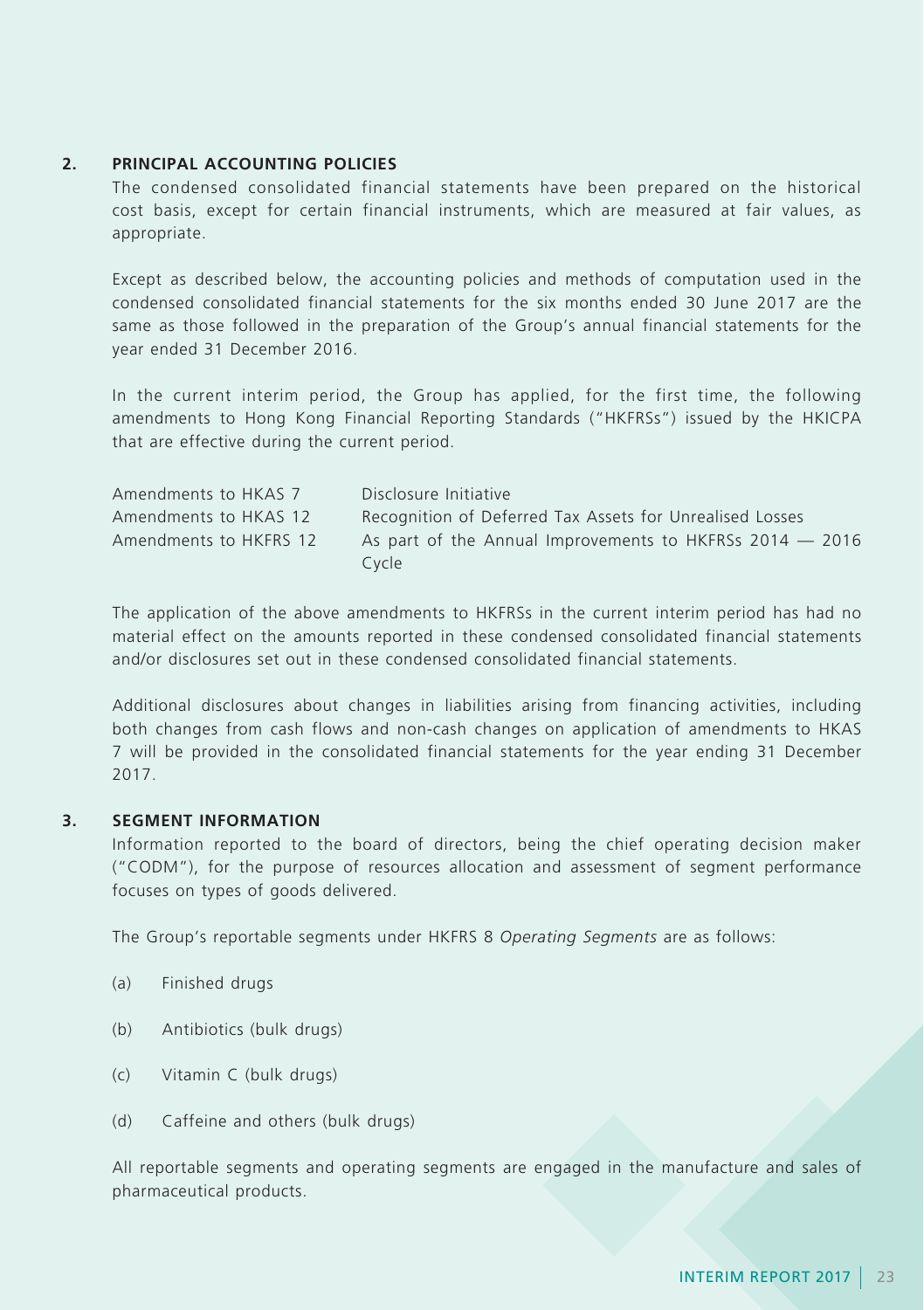## **3. SEGMENT INFORMATION** *(Continued)*

The following is an analysis of the Group's revenue and results by operating and reportable segments:

## **For the six months ended 30 June 2017 (Unaudited)**

|                                                                         | <b>Finished</b><br>drugs<br><b>HK\$'000</b> | <b>Antibiotics</b><br><b>HK\$'000</b> | Vitamin C<br><b>HK\$'000</b> | Caffeine<br>and others<br><b>HK\$'000</b> | Segment<br><b>HK\$'000</b> | <b>HK\$'000</b> | total Eliminations Consolidated<br><b>HK\$'000</b> |
|-------------------------------------------------------------------------|---------------------------------------------|---------------------------------------|------------------------------|-------------------------------------------|----------------------------|-----------------|----------------------------------------------------|
| SEGMENT REVENUE<br>External sales<br>Inter-segment sales                | 5,273,381                                   | 619,611<br>41,754                     | 760,497<br>11,515            | 548,086<br>4,723                          | 7,201,575<br>57,992        | (57, 992)       | 7,201,575                                          |
| TOTAL REVENUE                                                           | 5,273,381                                   | 661,365                               | 772,012                      | 552,809                                   | 7,259,567                  | (57, 992)       | 7,201,575                                          |
| SEGMENT PROFIT                                                          | 1,391,525                                   | 24,608                                | 192,395                      | 113,089                                   |                            |                 | 1,721,617                                          |
| Unallocated income<br>Unallocated expenses                              |                                             |                                       |                              |                                           |                            |                 | 7,906<br>(53, 639)                                 |
| Operating profit<br>Finance costs<br>Share of results of joint ventures |                                             |                                       |                              |                                           |                            |                 | 1,675,884<br>(15, 489)<br>4,861                    |
| Profit before tax                                                       |                                             |                                       |                              |                                           |                            |                 | 1,665,256                                          |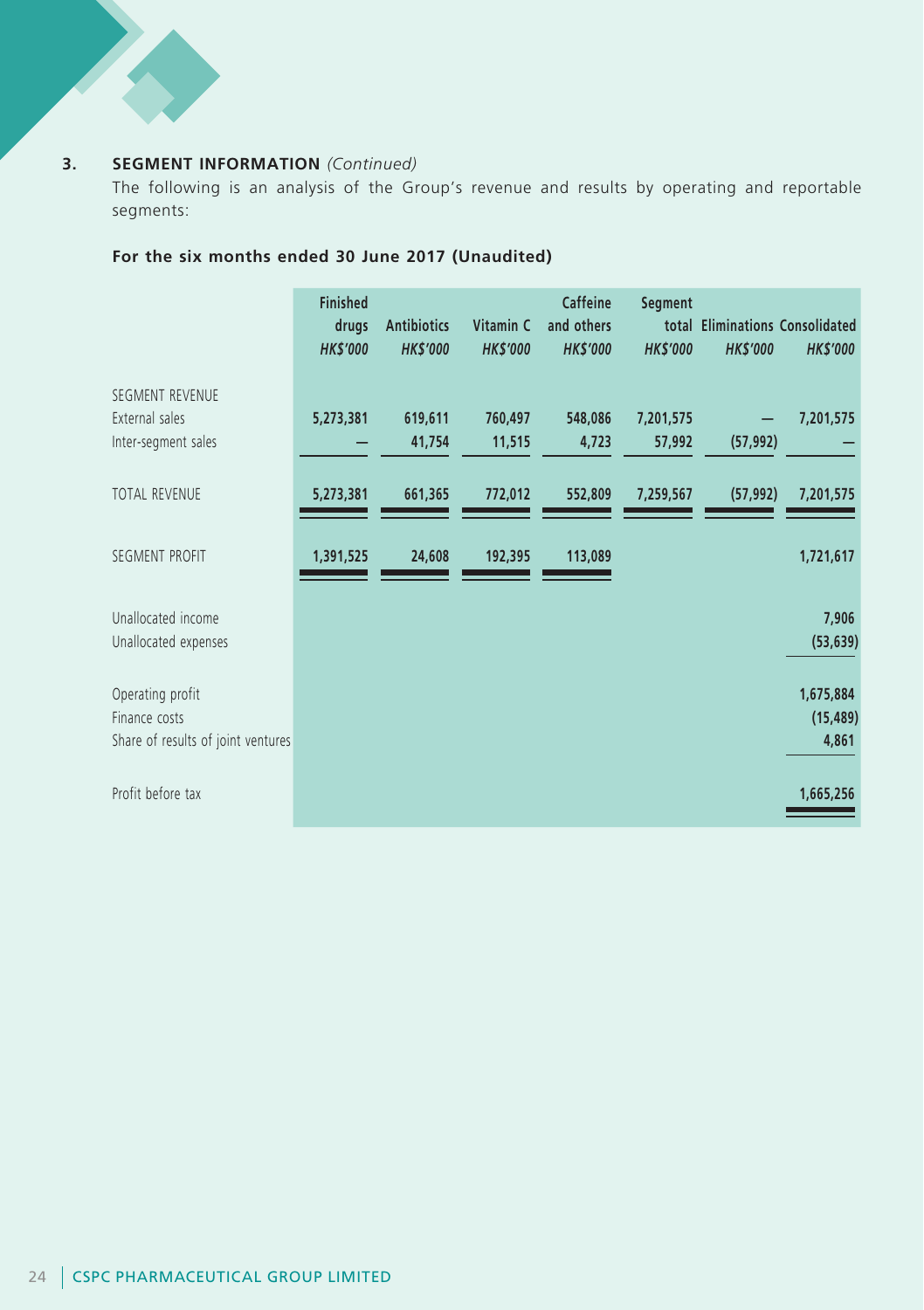## **3. SEGMENT INFORMATION** *(Continued)*

**For the six months ended 30 June 2016 (Unaudited)**

|                                            | Finished<br>drugs<br>HK\$'000 | Antibiotics<br>HK\$'000 | Vitamin C<br>HK\$'000 | Caffeine<br>and others<br>HK\$'000 | Segment<br>total<br>HK\$'000 | HK\$'000  | Eliminations Consolidated<br>HK\$'000 |
|--------------------------------------------|-------------------------------|-------------------------|-----------------------|------------------------------------|------------------------------|-----------|---------------------------------------|
| SEGMENT REVENUE                            |                               |                         |                       |                                    |                              |           |                                       |
| External sales<br>Inter-segment sales      | 4,379,798                     | 729,020<br>26,289       | 679,027<br>1,881      | 358,021<br>3,308                   | 6,145,866<br>31,478          | (31, 478) | 6,145,866                             |
| TOTAL REVENUE                              | 4,379,798                     | 755,309                 | 680,908               | 361,329                            | 6,177,344                    | (31, 478) | 6,145,866                             |
| SEGMENT PROFIT                             | 1,275,454                     | 22,973                  | 1,484                 | 83,089                             |                              |           | 1,383,000                             |
| Unallocated income<br>Unallocated expenses |                               |                         |                       |                                    |                              |           | 6,478<br>(79, 198)                    |
| Operating profit<br>Finance costs          |                               |                         |                       |                                    |                              |           | 1,310,280<br>(22, 212)                |
| Share of results of a joint<br>venture     |                               |                         |                       |                                    |                              |           | 9,009                                 |
| Profit before tax                          |                               |                         |                       |                                    |                              |           | 1,297,077                             |

Segment profit represents the profit earned by each segment without allocation of certain interest income, finance costs, central administrative expenses and share of results of joint ventures. This is the measure reported to the CODM for the purposes of resources allocation and performance assessment.

Inter-segment sales are charged at prevailing market rates.

Segment assets and liabilities are not regularly provided to the CODM for review.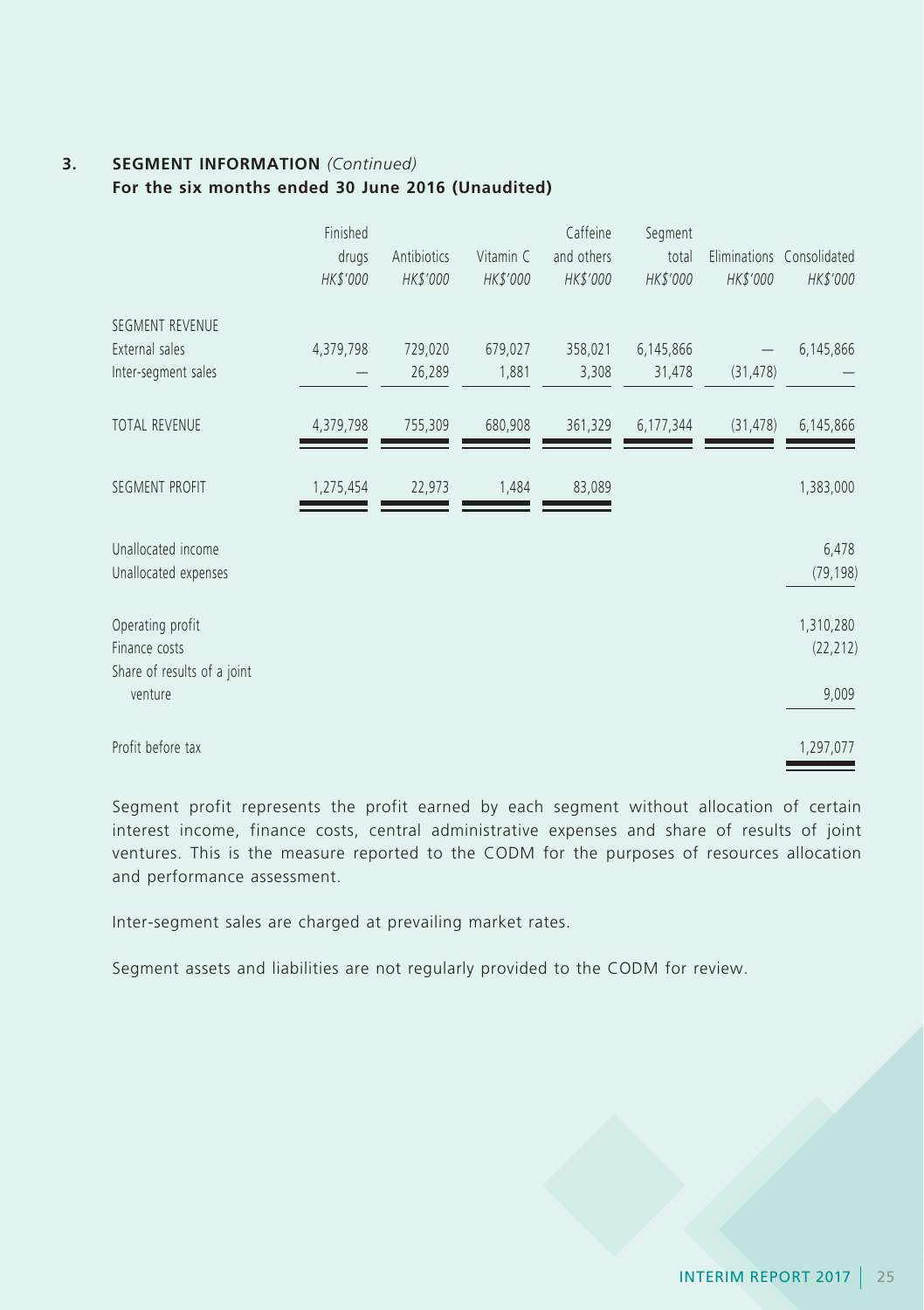#### **4. PROFIT FOR THE PERIOD**

#### **For the six months ended 30 June**

| 2017<br><b>HK\$'000</b><br>HK\$'000<br>(Unaudited)<br>(Unaudited)    | 2016      |
|----------------------------------------------------------------------|-----------|
|                                                                      |           |
| Profit before tax has been arrived at after charging<br>(crediting): |           |
| Amortisation of intangible assets (included in cost of               |           |
| sales)<br>11,494                                                     | 7,834     |
| Amortisation of prepaid lease payments<br>8,532                      | 7,051     |
| Depreciation of property, plant and equipment<br>290,945<br>270,371  |           |
|                                                                      |           |
| Total depreciation and amortisation<br>310,971                       | 285,256   |
|                                                                      |           |
| (8,091)<br>Government grant income (note ii)                         | (10, 294) |
| Impairment loss on trade receivables<br>768                          | 705       |
| Interest income<br>(7,906)                                           | (6, 478)  |
| Loss (gain) on disposal of property, plant and                       |           |
| equipment (included in other expenses/other                          |           |
| income)<br>7,248                                                     | (549)     |
| Net foreign exchange loss<br>8,198                                   | 4,626     |
| Research and development expenditure (included in                    |           |
| other expenses)<br>324,656                                           | 192,164   |
|                                                                      |           |

*Notes:*

- (i) For the six months ended 30 June 2016 and 2017, cost of inventories recognised as an expense approximated cost of sales as shown in the condensed consolidated statement of profit or loss and other comprehensive income.
- (ii) Government grants include cash subsidies from the PRC government which are specific for (i) the purchase of plant and machineries and are recognised over the useful lives of the related assets; and (ii) the development of pharmaceutical products or improvement of production efficiency which are recognised upon compliance with the attached condition.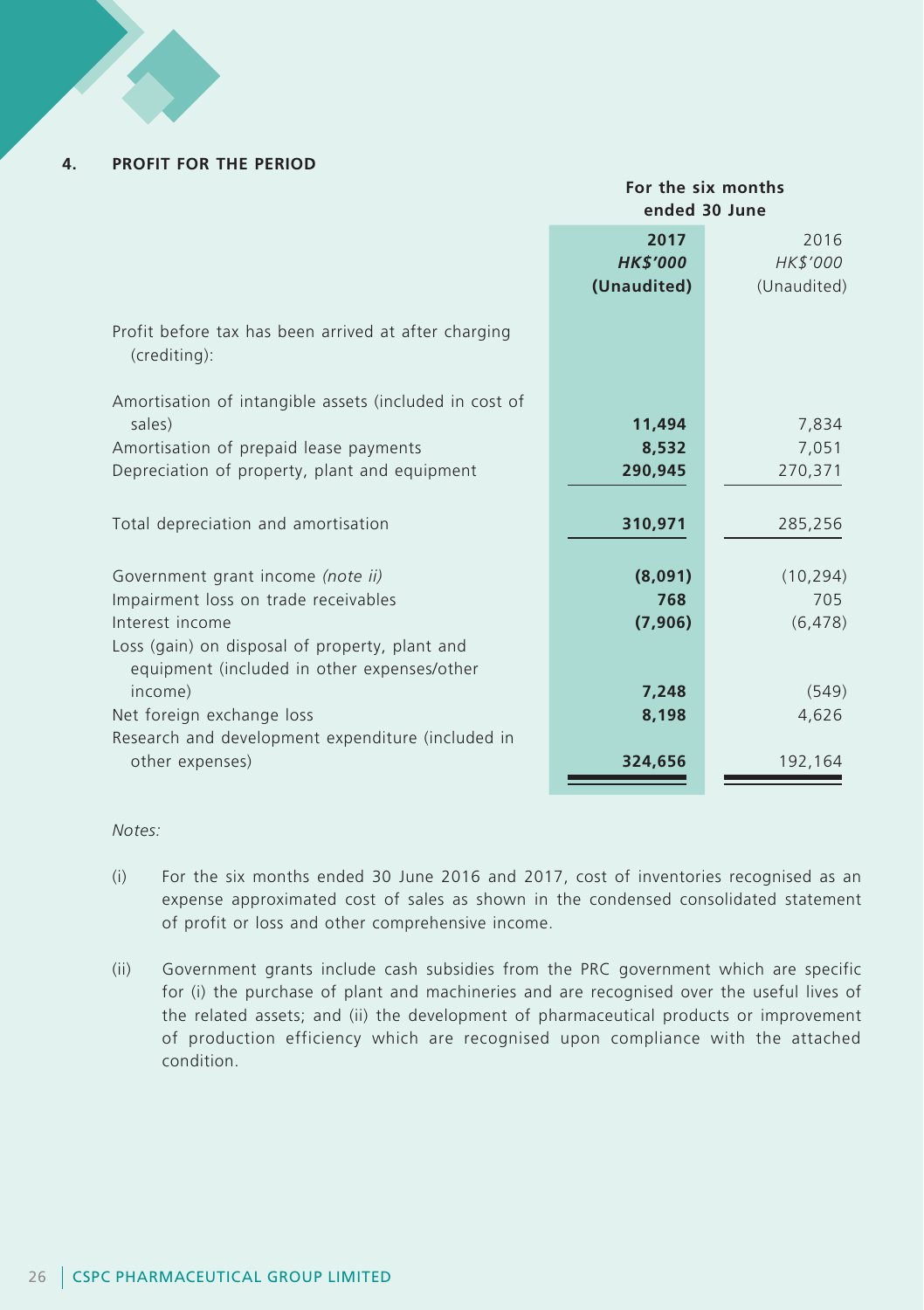#### **5. INCOME TAX EXPENSE**

|                                                  | For the six months<br>ended 30 June    |                                 |
|--------------------------------------------------|----------------------------------------|---------------------------------|
|                                                  | 2017<br><b>HK\$'000</b><br>(Unaudited) | 2016<br>HK\$'000<br>(Unaudited) |
| The tax charge comprises:<br>Current taxation    |                                        |                                 |
| - PRC Enterprise Income Tax<br>Deferred taxation | 290,198<br>56,416                      | 224,023<br>33,252               |
|                                                  | 346,614                                | 257,275                         |

The Company and its subsidiaries incorporated in Hong Kong are subject to 16.5% of the estimated assessable profits under Hong Kong Profits Tax. No Hong Kong Profits Tax has been recognised as the Company and its subsidiaries incorporated in Hong Kong had no assessable profits for both periods.

The basic tax rate of the Company's PRC subsidiaries is 25% under the Law of the PRC on Enterprise Income Tax (the "EIT Law") and implementation regulations of the EIT Law. Certain subsidiaries of the Company are qualified as advanced technology enterprises and have obtained approvals from the relevant tax authorities for the applicable tax rate reduced to 15%.

Under the EIT Law of the PRC, withholding tax is imposed on dividends distributed in respect of profits earned by PRC subsidiaries from 1 January 2008 onwards. PRC withholding tax is applicable to dividends payable to investors that are "non-PRC tax resident enterprises", which do not have an establishment or place of business in the PRC, or which have such establishment or place of business but the relevant income is not effectively connected with the establishment or place of business, to the extent such dividends have their sources within the PRC. Under such circumstances, dividends distributed from the PRC subsidiaries in respect of profits earned from 1 January 2008 onwards to non-PRC tax resident entities shall be subject to the withholding income tax at 10% or a lower tax rate, if applicable.

Deferred taxation has not been provided for in the condensed consolidated financial statements in respect of temporary differences attributable to accumulated profits of the PRC subsidiaries amounting to approximately HK\$4,495,361,000 (31 December 2016: HK\$3,876,285,000) as the Group is able to control the timing of the reversal of the temporary differences and it is probable that the temporary differences will not reverse in the foreseeable future.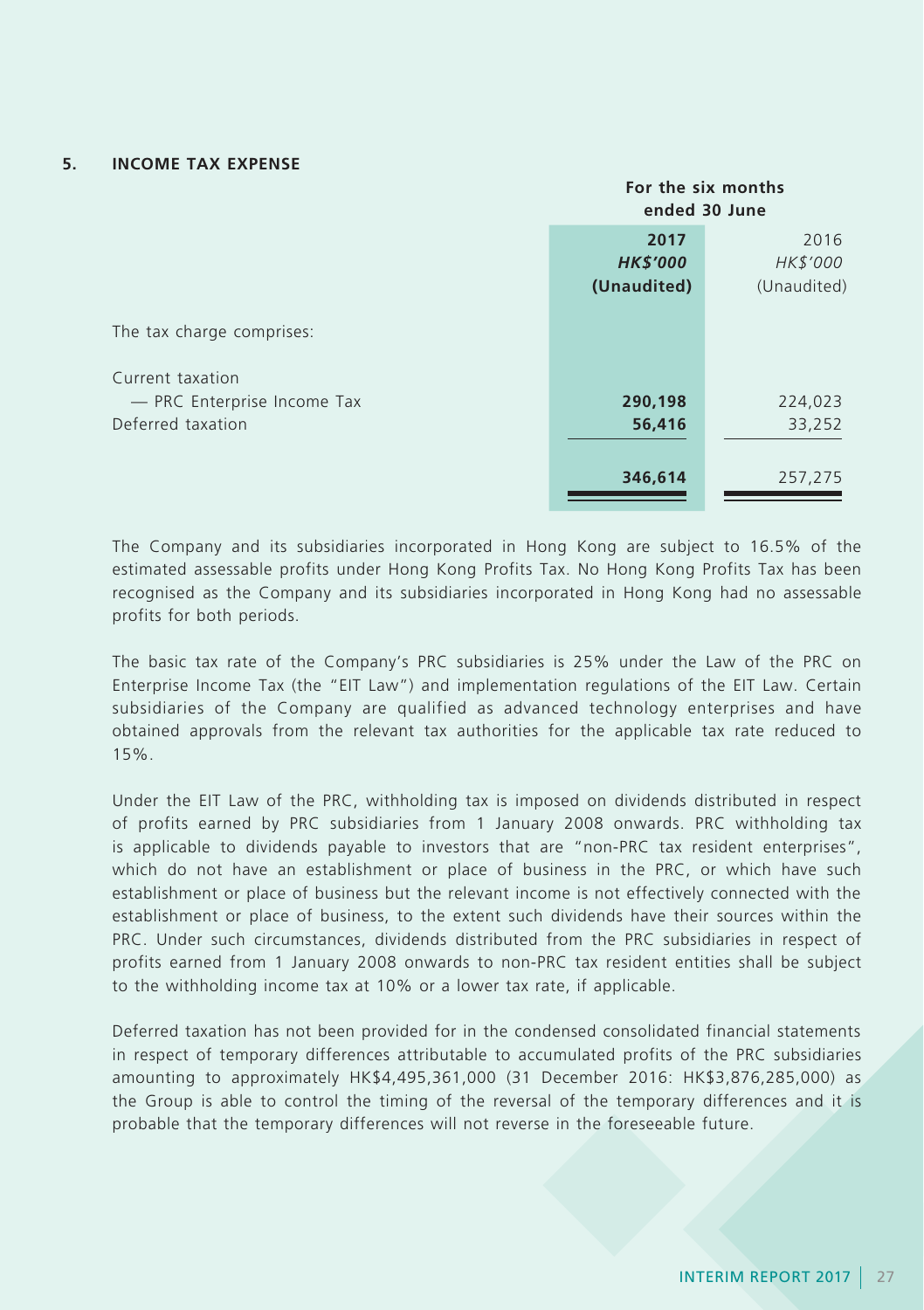### **6. DIVIDENDS**

|                                                                                  | For the six months<br>ended 30 June    |                                 |
|----------------------------------------------------------------------------------|----------------------------------------|---------------------------------|
|                                                                                  | 2017<br><b>HK\$'000</b><br>(Unaudited) | 2016<br>HK\$'000<br>(Unaudited) |
| Dividends recognised as distribution during the<br>period:                       |                                        |                                 |
| 2016 Final, paid - HK12 cents<br>(2016: 2015 Final, paid - HK11 cents) per share | 726,482                                | 650,212                         |

The directors do not declare the payment of an interim dividend for the six months ended 30 June 2017 (2016: nil).

### **7. EARNINGS PER SHARE**

The calculation of the basic and diluted earnings per share attributable to the owners of the Company is based on the following data:

|                                                                      | For the six months<br>ended 30 June |             |
|----------------------------------------------------------------------|-------------------------------------|-------------|
|                                                                      | 2017                                | 2016        |
|                                                                      | <b>HK\$'000</b>                     | HK\$'000    |
|                                                                      | (Unaudited)                         | (Unaudited) |
| Earnings                                                             |                                     |             |
| Earnings for the purposes of basic and diluted<br>earnings per share | 1,312,930                           | 1,032,813   |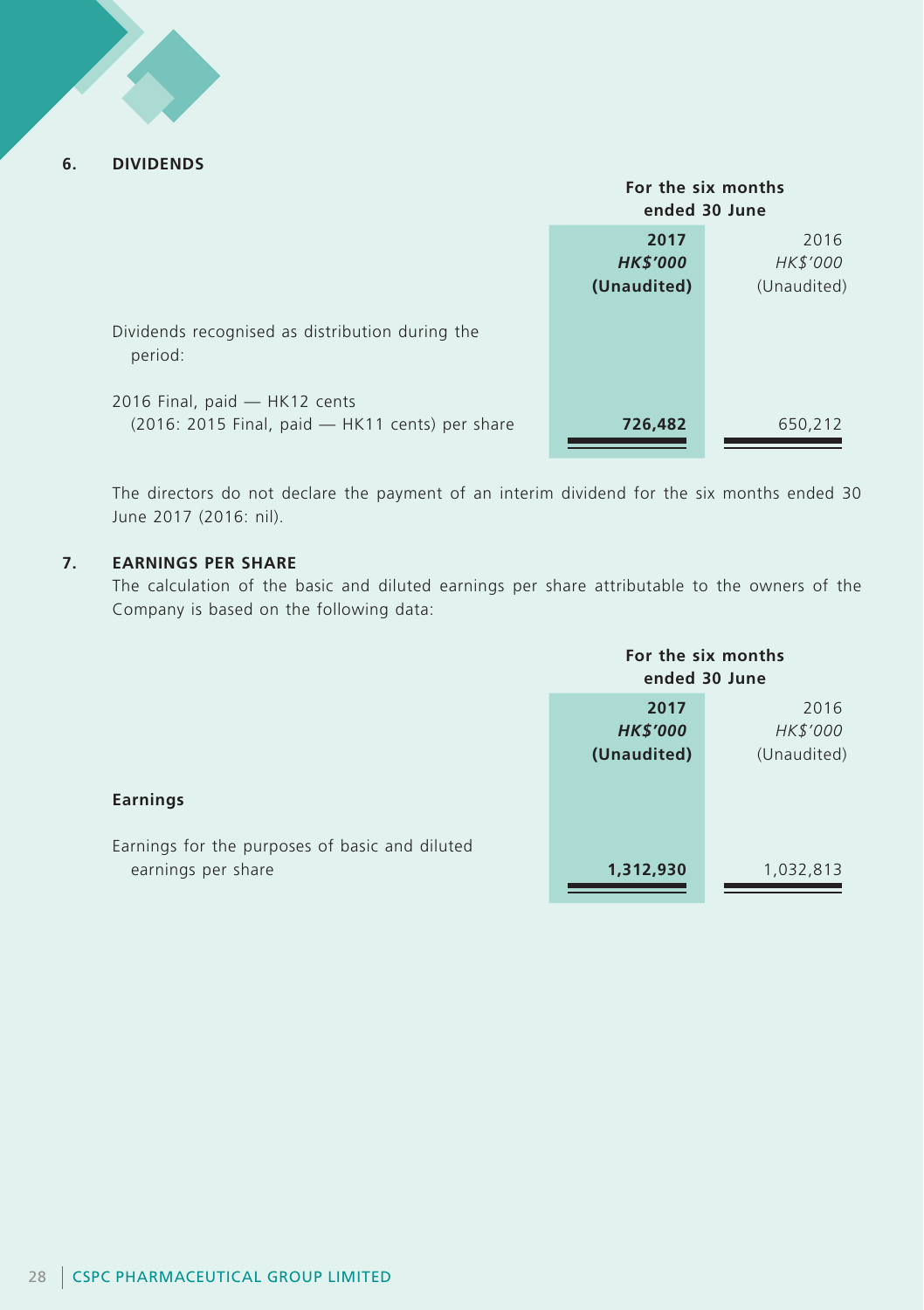## **7. EARNINGS PER SHARE** *(Continued)*

|                                                                                             | For the six months<br>ended 30 June |               |
|---------------------------------------------------------------------------------------------|-------------------------------------|---------------|
|                                                                                             | 2017<br><b>'000</b>                 | 2016<br>'000' |
| Number of shares                                                                            |                                     |               |
| Weighted average number of ordinary shares for the<br>purpose of basic earnings per share   | 6,053,338                           | 5,911,018     |
| Effect of dilutive potential ordinary shares: Share<br>options granted by the Company       | 414                                 | 58,957        |
| Weighted average number of ordinary shares for the<br>purpose of diluted earnings per share | 6,053,752                           | 5,969,975     |

### **8. MOVEMENTS IN PROPERTY, PLANT AND EQUIPMENT**

During the current interim period, the Group had addition of property, plant and equipment of approximately HK\$365,189,000 (2016: HK\$395,618,000) in order to upgrade its manufacturing capabilities.

In addition, the Group disposed of certain property, plant and equipment with a carrying amount of approximately HK\$16,116,000 (2016: HK\$4,792,000) for proceeds of approximately HK\$8,868,000 (2016: HK\$5,341,000), resulting in a loss of approximately HK\$7,248,000 (2016: gain of approximately HK\$549,000).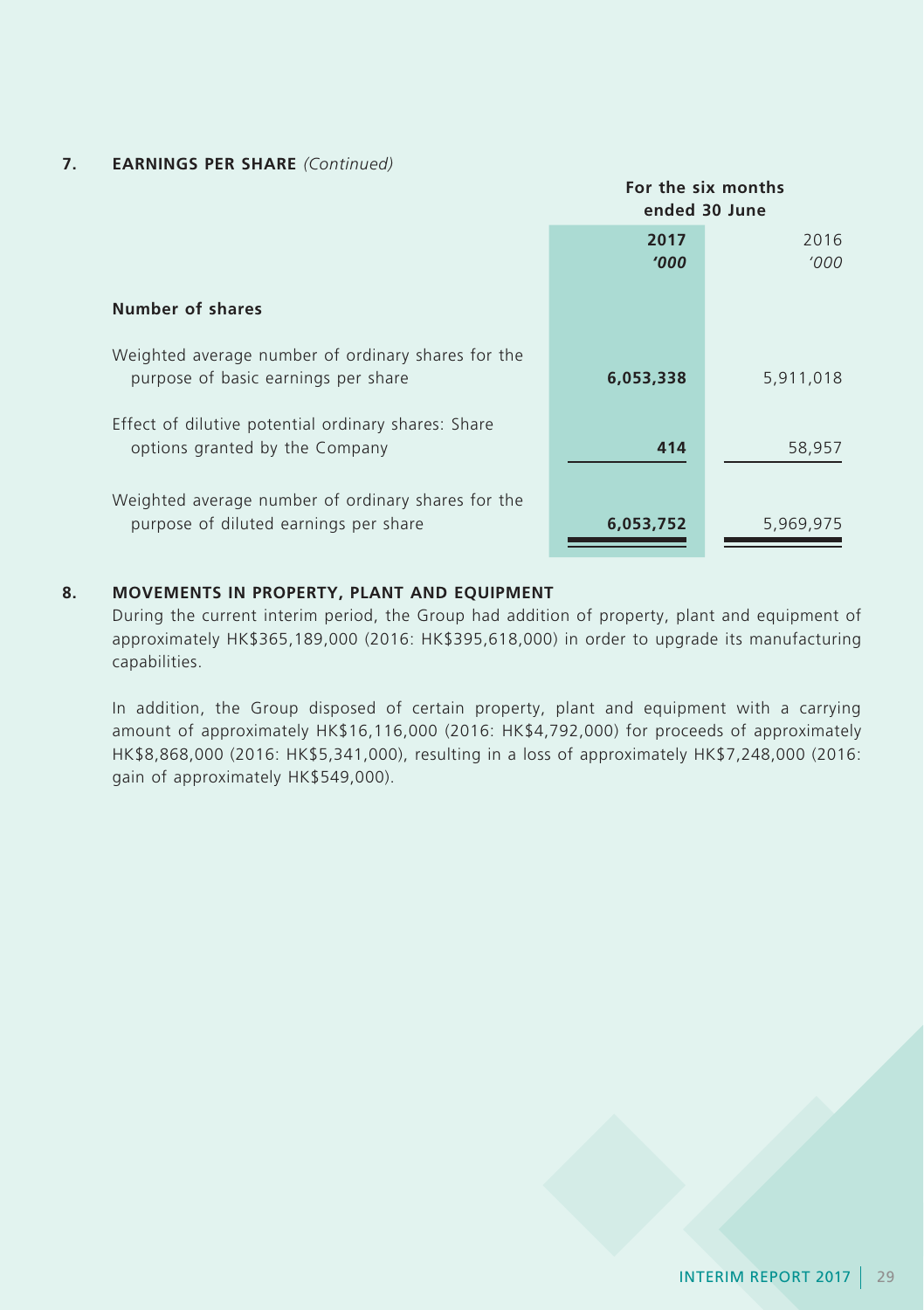#### **9. AVAILABLE-FOR-SALE INVESTMENTS**

|                                                                                                                          | As at           | As at       |
|--------------------------------------------------------------------------------------------------------------------------|-----------------|-------------|
|                                                                                                                          | 30 June         | 31 December |
|                                                                                                                          | 2017            | 2016        |
|                                                                                                                          | <b>HK\$'000</b> | HK\$'000    |
|                                                                                                                          | (unaudited)     | (audited)   |
| Listed equity investment in Hong Kong, at fair value<br>(note i)<br>Unlisted equity investments in partnerships, at cost | 60,086          |             |
| (note ii)                                                                                                                | 154,630         | 91,372      |
| Unlisted equity investments, at cost (note iii)                                                                          | 15,482          |             |
|                                                                                                                          | 230,198         | 91,372      |

#### *Notes:*

- (i) The amount represents equity securities listed in Hong Kong. The fair value of the investment is determined based on the quoted market bid prices available on the relevant exchange. The Group does not have the intention to sell the investment in the short term.
- (ii) Unlisted equity investments in partnerships included two limited partnership enterprises established in 2016 and the limited partnership enterprises interests acquired on 29 May 2017. The limited partnership enterprises (the "Partnership Enterprise(s)") specialise in making equity investment. The Group has an intention of holding them as long term investments.

According to the Partnership Enterprises agreements, each Partnership Enterprise is managed by its general partner. The Group participates in the Partnership Enterprises as one of the limited partners whom does not have power on selection nor removal of assets manager or general partner of the Partnership Enterprises. In addition, the Group does not have any right on making operating, investing and financing decision of the Partnership Enterprises. The directors of the Company are of the opinion that the Group does not have any control nor significant influence to affect the variable returns through its investment in the partnership enterprises and therefore these investments are accounted for as available-for-sale financial assets.

As at 30 June 2017, the investments in the Partnership Enterprises are measured at cost less impairment at the end of the reporting period because the range of reasonable fair value estimates is so significant that the directors of the Company are of the opinion that their fair value cannot be measured reliably.

(iii) The amount represents investments in unlisted equity interests in entities established in the PRC. The investments are measured at cost less impairment at the end of the reporting period because the range of reasonable fair value estimates are so significant that the directors of the Company are of the opinion that their fair value cannot be measured reliably.

### 30 CSPC PHARMACEUTICAL GROUP LIMITED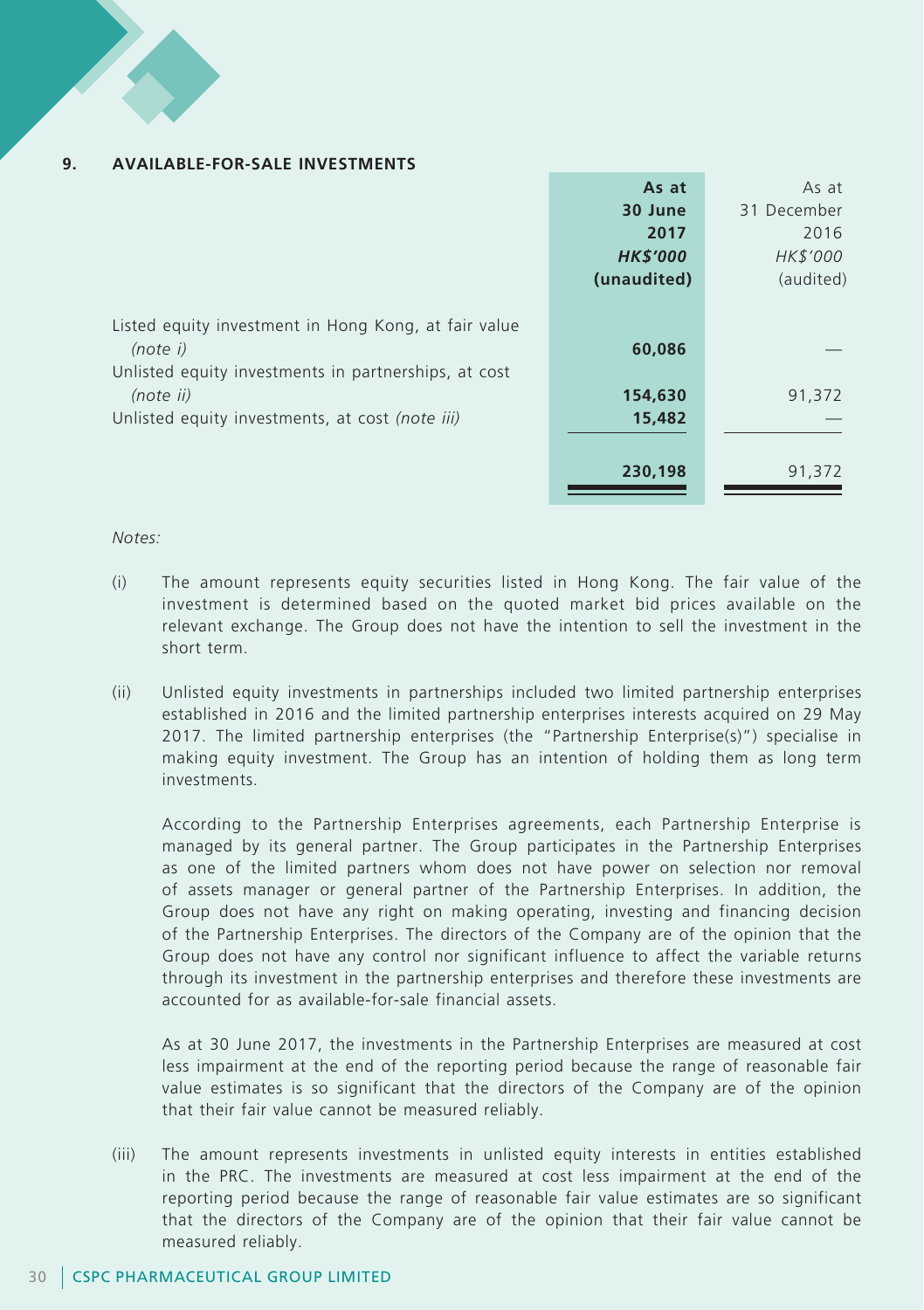| <b>TRADE AND OTHER RECEIVABLES/BILLS RECEIVABLES</b> | 10. |  |  |  |  |  |
|------------------------------------------------------|-----|--|--|--|--|--|
|------------------------------------------------------|-----|--|--|--|--|--|

|                                          | As at           | As at       |
|------------------------------------------|-----------------|-------------|
|                                          | 30 June         | 31 December |
|                                          | 2017            | 2016        |
|                                          | <b>HK\$'000</b> | HK\$'000    |
|                                          | (Unaudited)     | (Audited)   |
| Trade receivables                        | 1,821,042       | 1,492,855   |
| Less: allowance for doubtful debts       | (10, 943)       | (10, 423)   |
|                                          |                 |             |
|                                          | 1,810,099       | 1,482,432   |
| Prepayment for purchase of raw materials | 160,150         | 150,585     |
| Deposits and prepayment for utilities    | 60,089          | 51,720      |
| Other tax recoverable                    | 61,545          | 46,891      |
| Others                                   | 91,705          | 103,638     |
|                                          |                 |             |
|                                          | 2,183,588       | 1,835,266   |

The Group allows a general credit period of up to 90 days (31 December 2016: 90 days) to its trade customers. The following is an aged analysis of trade receivables (net of allowance for doubtful debts) at the end of the reporting period presented based on invoice dates which approximated the respective revenue recognition dates:

|                 | As at           | As at       |
|-----------------|-----------------|-------------|
|                 | 30 June         | 31 December |
|                 | 2017            | 2016        |
|                 | <b>HK\$'000</b> | HK\$'000    |
|                 | (Unaudited)     | (Audited)   |
|                 |                 |             |
| 0 to 90 days    | 1,589,711       | 1,357,953   |
| 91 to 180 days  | 203,058         | 114,647     |
| 181 to 365 days | 17,330          | 9,832       |
|                 |                 |             |
|                 | 1,810,099       | 1,482,432   |

Bills receivables represent bills on hand. All bills receivables of the Group are with a maturity period of less than 180 days (31 December 2016: less than 180 days) and not yet due at the end of the reporting period. The management considers the default rate is low based on historical information and experience.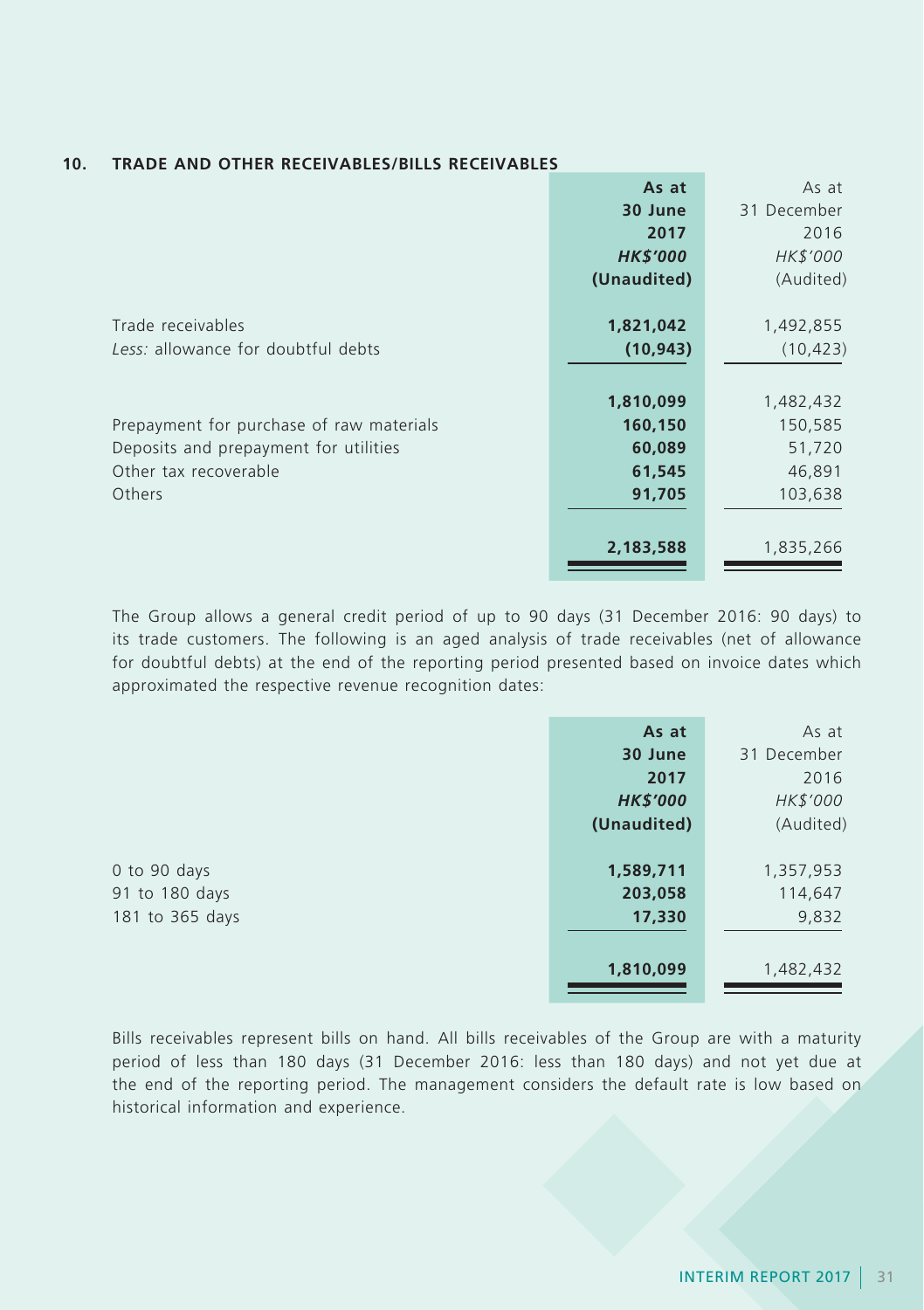## **11. RELATED PARTIES DISCLOSURES**

Other than the acquisition of subsidiaries as disclosed in note 19 and note (iii) to the condensed consolidated statement of changes in equity, during the period, the Group had significant transactions and balances with related parties with details as follows:

## **(I) RELATED COMPANIES**

|                                                                           |                                                                                                                                                                                 | For the six months<br>ended 30 June                        |                                                       |
|---------------------------------------------------------------------------|---------------------------------------------------------------------------------------------------------------------------------------------------------------------------------|------------------------------------------------------------|-------------------------------------------------------|
| Name of company                                                           | Nature of transactions/balances                                                                                                                                                 | 2017<br><b>HK\$'000</b><br>(Unaudited)                     | 2016<br>HK\$'000<br>(Unaudited)                       |
| CHL and its subsidiaries<br>and associates (note<br>iv) (the "CHL Group") | Purchase of pharmaceutical products<br>Sales of pharmaceutical products<br>Rental expense<br>Interest on borrowings (note iii)<br>Purchase of steam<br>Warehouse service income | 3,590<br>236,044<br>11,333<br>986<br>9,618<br>4,043        | 80,028<br>207,372<br>7,809<br>1,562<br>5,879<br>2,620 |
|                                                                           |                                                                                                                                                                                 | As at<br>30 June<br>2017<br><b>HK\$'000</b><br>(Unaudited) | As at<br>31 December<br>2016<br>HK\$'000<br>(Audited) |
|                                                                           | Balance due from/to the CHL Group<br>- trade receivables (note ii)<br>aged 0-90 days<br>aged 91-180 days<br>aged 181-365 days                                                   | 72,311<br>2,074<br>186<br>74,571                           | 61,530<br>12,040<br>73,570                            |
|                                                                           | - other payables - current (note i)                                                                                                                                             | 132,289                                                    | 657                                                   |
|                                                                           | - borrowings (note iii)<br>- current<br>- non-current                                                                                                                           | 25,922                                                     | 33,519<br>8,380                                       |
|                                                                           |                                                                                                                                                                                 | 25,922                                                     | 41,899                                                |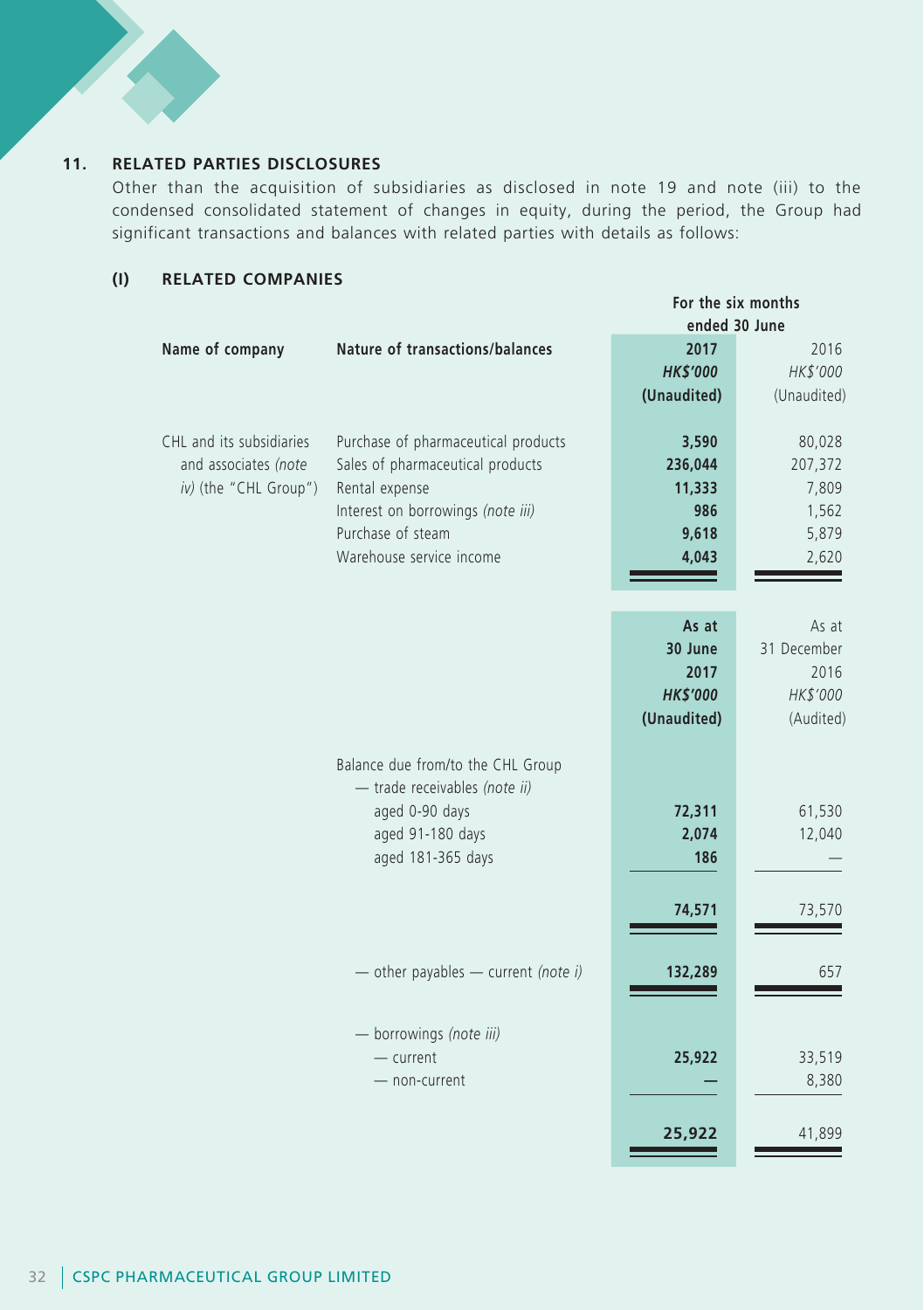#### **11. RELATED PARTIES DISCLOSURES** *(Continued)* **(II) JOINT VENTURES**

|                                                                              |                                                                                      |                                                            | For the six months<br>ended 30 June                   |
|------------------------------------------------------------------------------|--------------------------------------------------------------------------------------|------------------------------------------------------------|-------------------------------------------------------|
| Name of company                                                              | Nature of transactions/balances                                                      | 2017<br><b>HK\$'000</b><br>(Unaudited)                     | 2016<br>HK\$'000<br>(Unaudited)                       |
| Hebei Huarong<br>Pharmaceutical Co.,<br>Ltd. ("Huarong")                     | Purchase of raw materials<br>Provision of utility services<br>Sales of raw materials | 19,792<br>41,482<br>81,304                                 | 3,622<br>43,947<br>82,738                             |
|                                                                              |                                                                                      | As at<br>30 June<br>2017<br><b>HK\$'000</b><br>(Unaudited) | As at<br>31 December<br>2016<br>HK\$'000<br>(Audited) |
|                                                                              | Balance due from Huarong<br>$-$ other receivables (note i)                           | 55,561                                                     | 72,187                                                |
| Yantai Jiashi<br>Pharmaceutical<br>Technology Co., Ltd.<br>("Yantai Jiashi") | Balance due from Yantai Jiashi<br>- other receivables (note i)                       | 194,549                                                    | 43,799                                                |

*Notes:*

- (i) Amounts are unsecured, non-interest bearing and repayable on demand, except for a loan of approximately HK\$149,770,000 granted by the Group to Yantai Jiashi during 2017 which is unsecured, interest-bearing at a fixed rate of 6% per annum and repayable on demand.
- (ii) The Group allows a general credit period of 90 days to its trade customers.
- (iii) The Group obtained loans from a related company which are unsecured, bear interest rate of 4.6% per annum and repayable within 1 to 3 years. The Group repaid part of the loans in the current period of approximately HK\$16,969,000 (2016: HK\$35,088,000).
- (iv) Mr. Cai Dongchen, the Chairman and Chief Executive Officer of the Company, has significance influence over the Company and exercises control over CHL through a series of controlled corporations. CHL and its subsidiaries and associates are related parties of the Group.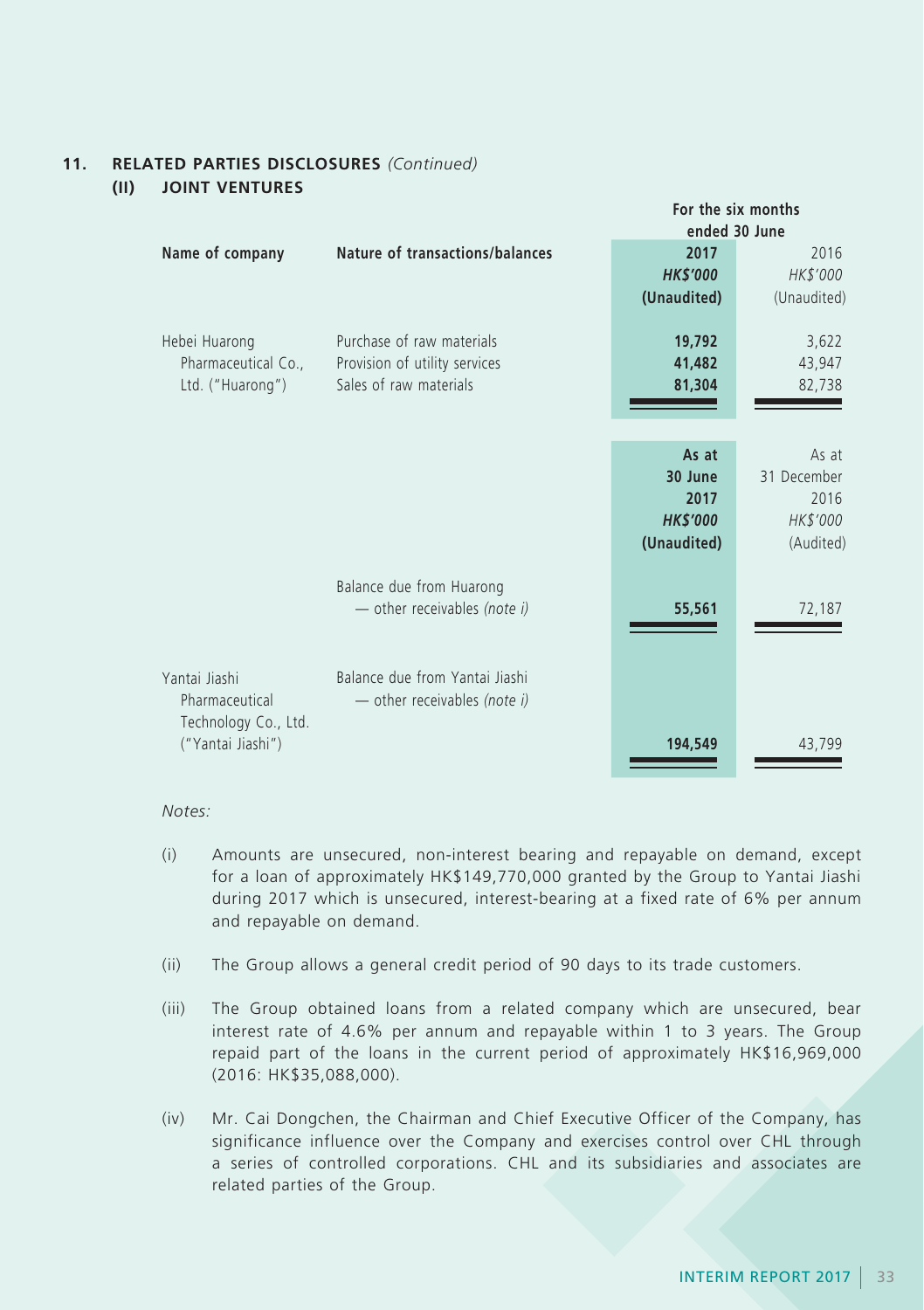#### **11. RELATED PARTIES DISCLOSURES** *(Continued)*

#### **(III) COMPENSATION OF KEY MANAGEMENT PERSONNEL**

The remuneration of key management personnel, which represents the Company's directors during the period is as follows:

|                          | For the six months |             |
|--------------------------|--------------------|-------------|
|                          | ended 30 June      |             |
|                          | 2017               | 2016        |
|                          | <b>HK\$'000</b>    | HK\$'000    |
|                          | (Unaudited)        | (Unaudited) |
|                          |                    |             |
| Short-term benefits      | 5,845              | 5,899       |
| Post-employment benefits | 502                | 489         |
|                          |                    |             |
|                          | 6,347              | 6,388       |
|                          |                    |             |

#### **12. BANK BALANCES/RESTRICTED BANK DEPOSITS**

Bank balances and restricted bank deposits carry interest at market interest rates, ranging from 0.01% to 1.15% (31 December 2016: 0.01% to 1.35%) per annum.

As at 30 June 2017 and 31 December 2016, restricted bank deposits represent deposits required to be placed in banks for securing letters of credit and guarantee for trade and other payables and are classified as current assets. The restricted bank deposits will be released upon settlement of relevant short term bank facilities.

#### **13. TRADE AND OTHER PAYABLES/BILLS PAYABLES**

|                                                      | As at           | As at       |
|------------------------------------------------------|-----------------|-------------|
|                                                      | 30 June         | 31 December |
|                                                      | 2017            | 2016        |
|                                                      | <b>HK\$'000</b> | HK\$'000    |
|                                                      | (Unaudited)     | (Audited)   |
|                                                      |                 |             |
| Trade payables                                       | 1,677,985       | 1,113,908   |
| Customer deposits and advance from customers         | 544,509         | 547,937     |
| Other tax payables                                   | 63,836          | 86,518      |
| Freight and utilities charges payables               | 76,778          | 79,299      |
| Construction cost and acquisition of property, plant |                 |             |
| and equipment payable                                | 801,929         | 678,108     |
| Government grants                                    | 136,416         | 126,114     |
| Staff welfare payable                                | 126,592         | 109,749     |
| Selling expense payable                              | 227,033         | 115,388     |
| Others                                               | 160,186         | 80,872      |
|                                                      |                 |             |
|                                                      | 3,815,264       | 2,937,893   |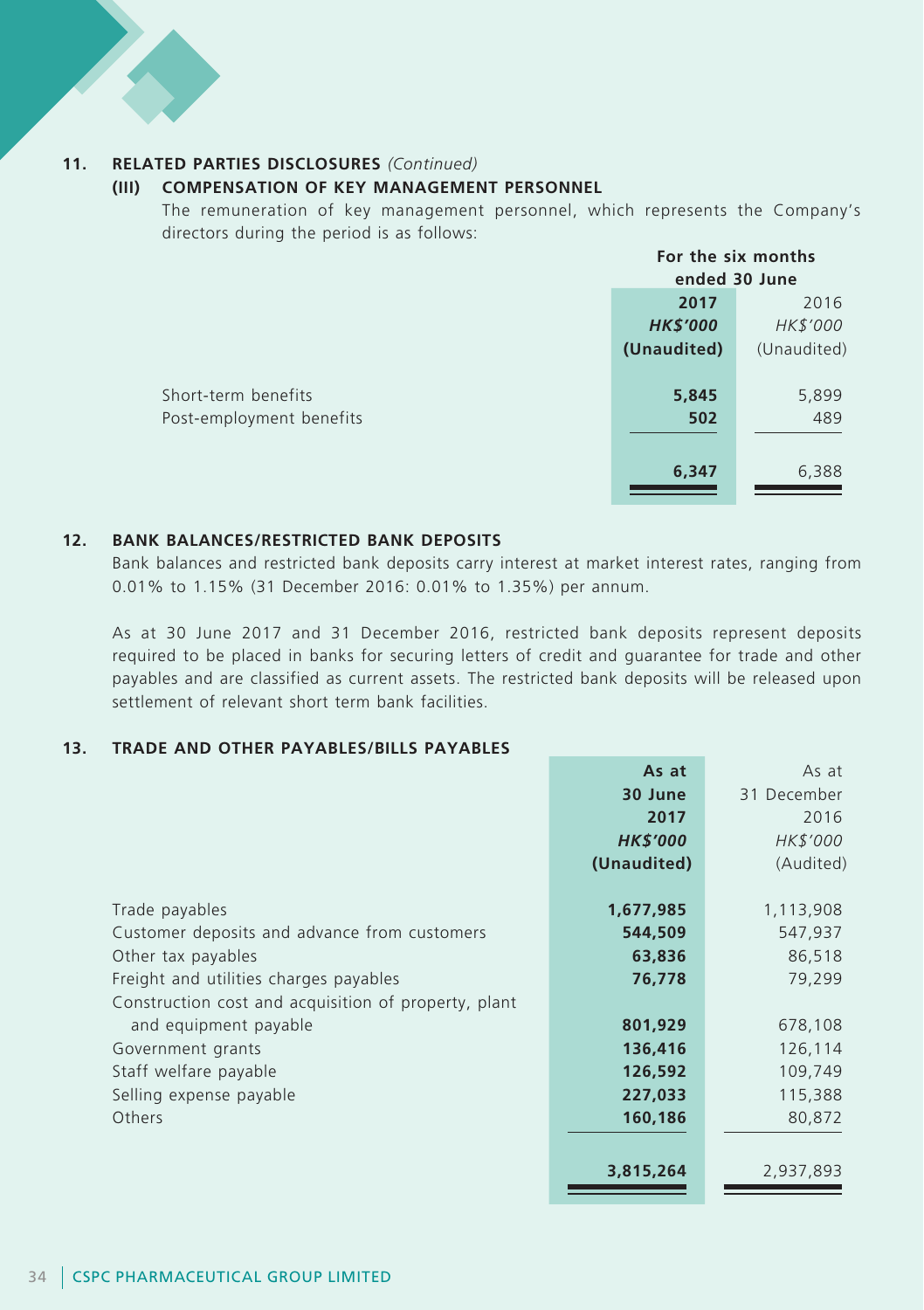## **13. TRADE AND OTHER PAYABLES/BILLS PAYABLES** *(Continued)*

The following is an aged analysis of trade payables presented based on the invoice dates at the end of the reporting period:

|                    | As at           | As at       |
|--------------------|-----------------|-------------|
|                    | 30 June         | 31 December |
|                    | 2017            | 2016        |
|                    | <b>HK\$'000</b> | HK\$'000    |
|                    | (Unaudited)     | (Audited)   |
|                    |                 |             |
| 0 to 90 days       | 1,461,714       | 1,008,024   |
| 91 to 180 days     | 156,071         | 45,290      |
| More than 180 days | 60,200          | 60,594      |
|                    |                 |             |
|                    | 1,677,985       | 1,113,908   |
|                    |                 |             |

All bills payables of the Group are aged within 180 days (31 December 2016: 180 days) and not yet due at the end of the reporting period.

## **14. BORROWINGS**

|                                                                                                                                                                                                                                     | As at                                                          | As at                                               |
|-------------------------------------------------------------------------------------------------------------------------------------------------------------------------------------------------------------------------------------|----------------------------------------------------------------|-----------------------------------------------------|
|                                                                                                                                                                                                                                     | 30 June                                                        | 31 December                                         |
|                                                                                                                                                                                                                                     | 2017                                                           | 2016                                                |
|                                                                                                                                                                                                                                     | <b>HK\$'000</b>                                                | HK\$'000                                            |
|                                                                                                                                                                                                                                     | (Unaudited)                                                    | (Audited)                                           |
| Unsecured<br>- floating-rate HK\$ bank loans<br>- floating-rate United States dollar ("USD") bank loans<br>- fixed-rate USD bank loans<br>- floating-rate RMB bank loans<br>- fixed-rate RMB loans from a related company (note 11) | 477,300<br>93,000<br>332,786<br>155,530<br>25,922<br>1,084,538 | 277,000<br>93,000<br>726,258<br>41,899<br>1,138,157 |
| The carrying amounts of the above borrowings are repayable<br>as follows:                                                                                                                                                           |                                                                |                                                     |
| On demand or within one year                                                                                                                                                                                                        | 833,938                                                        | 897,777                                             |
| Within a period of more than one year, but not exceeding<br>two years                                                                                                                                                               | 250,600                                                        | 240,380                                             |
|                                                                                                                                                                                                                                     | 1,084,538                                                      | 1,138,157                                           |
| Less: Amounts due within one year shown under current<br>liabilities                                                                                                                                                                | (833,938)                                                      | (897, 777)                                          |
| Amounts shown under non-current liabilities                                                                                                                                                                                         | 250,600                                                        | 240,380                                             |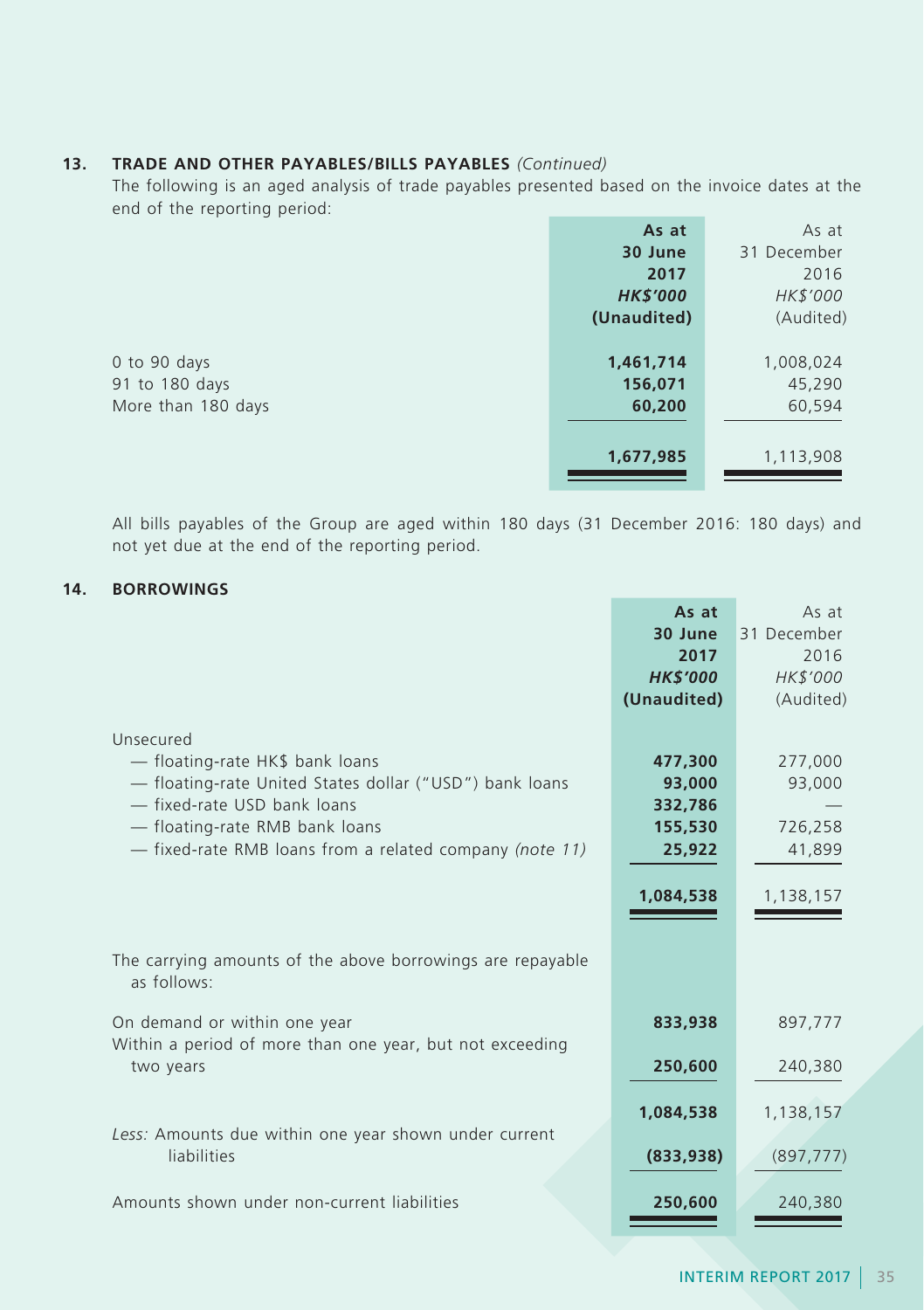#### **14. BORROWINGS** *(Continued)*

The ranges of effective interest rates (which are also equal to contracted interest rates) on the Group's borrowings are as follows:

|                                                | As at<br>30 June 2017               | As at<br>31 December 2016           |
|------------------------------------------------|-------------------------------------|-------------------------------------|
| Effective interest rate:                       |                                     |                                     |
| Floating-rate HK\$ bank loans                  | From $2.02\%$ to $2.81\%$ per annum | From $2.03\%$ to $2.98\%$ per annum |
| Floating-rate USD bank loans                   | From $2.47\%$ to $2.91\%$ per annum | From $2.44\%$ to $3.12\%$ per annum |
| Fixed-rate USD bank loans                      | From 2.55% to 2.90% per annum       |                                     |
| Floating-rate RMB bank loans                   | From $3.50\%$ to $4.65\%$ per annum | From 3.15% to 4.085% per annum      |
| Fixed-rate RMB loans from a<br>related company | 4.60% per annum                     | 4.60% per annum                     |

The floating-rate of HK\$, USD and RMB borrowings are subject to interest at Hong Kong Interbank Offered Rate plus a spread, London Interbank Offered Rate plus a spread and benchmark interest rate of the PRC plus a spread, respectively.

#### **15. SHARE CAPITAL**

|                                              | Number of<br>shares | <b>Share</b><br>capital<br>HK\$'000 |
|----------------------------------------------|---------------------|-------------------------------------|
| Issued and fully paid                        |                     |                                     |
| At 1 January 2016 (audited) and 30 June 2016 |                     |                                     |
| (unaudited)                                  | 5,911,018,403       | 9,835,299                           |
| Exercise of share option                     | 141,500,000         | 734,321                             |
|                                              |                     |                                     |
| At 1 January 2017 (audited)                  | 6,052,518,403       | 10,569,620                          |
| Exercise of share option (note)              | 1,500,000           | 7,784                               |
|                                              |                     |                                     |
| At 30 June 2017 (unaudited)                  | 6,054,018,403       | 10,577,404                          |
|                                              |                     |                                     |

*Note:* In March 2017, the Company issued 1,500,000 shares upon exercise of share options at an exercise price of HK\$3.98 under the 2004 Scheme (as set out in note 16). These new shares ranked pari passu in all respects with other shares in issue.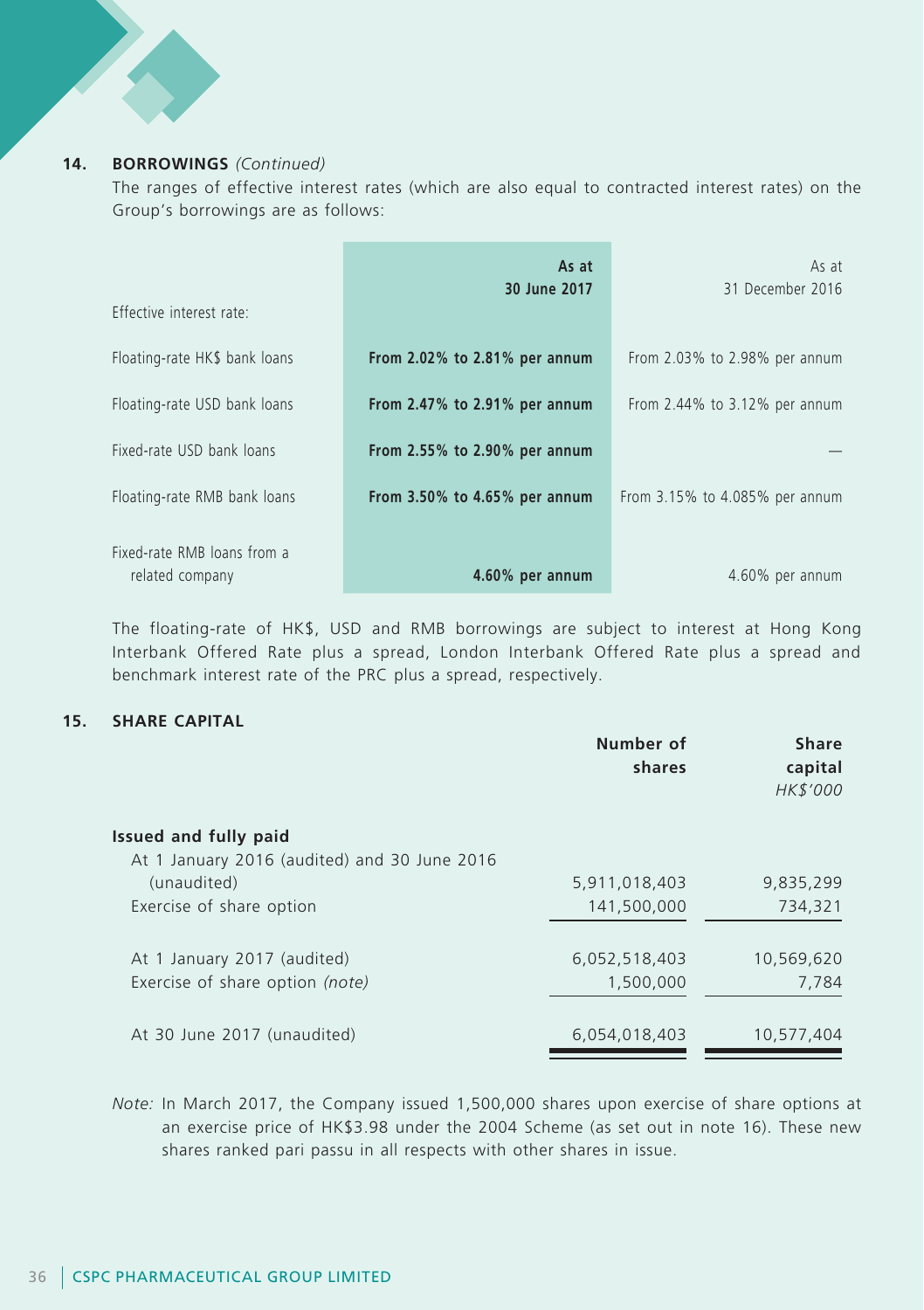### **16. SHARE OPTION SCHEME**

#### **(i) 2004 share option scheme**

The Company's share option scheme was adopted on 6 July 2004 for the purpose of providing incentive to directors (or any persons proposed to be appointed as such, whether executive or non-executive) and employees (whether full-time or part-time) of each member of the Group; eligible business consultants, professionals and other advisers who have rendered service or will render service to the Group as determined by the board of directors. The scheme shall be valid and effective for a period of 10 years from its adoption and has expired on 5 July 2014.

On 17 April 2013, the Company granted a total of 150,000,000 options to its directors and eligible employees. The options granted will fully vest on the first anniversary of the date of grant. The exercise price of the options and closing price of the Company's shares on 17 April 2013, the date of grant, was HK\$3.98. The share options granted on 17 April 2013 are exercisable from 17 April 2014 to 16 April 2023. The fair values of the options determined at the date of grant using the Binomial model were approximately HK\$181,433,000. Details of the fair value measurements are set out in the Group's consolidated financial statements for the year ended 31 December 2013.

During the period, the grantees exercised the remaining 1,500,000 (2016: nil) options. As at 30 June 2017, no share options were outstanding (31 December 2016: 1,500,000).

In respect of the share options exercised during the period, the weighted average share price at the dates on which the share options were exercised was HK\$10.04.

#### **(ii) 2015 share option scheme**

The shareholders of the Company approved the adoption of a new 2015 share option scheme (the "2015 Scheme") at an extraordinary general meeting on 9 December 2015. No share options have been granted under 2015 Scheme since its adoption.

#### **17. CAPITAL AND OTHER COMMITMENTS**

At the end of the reporting period, the Group had the following capital commitments:

|                                                                                                                                                    | As at           | As at       |
|----------------------------------------------------------------------------------------------------------------------------------------------------|-----------------|-------------|
|                                                                                                                                                    | 30 June         | 31 December |
|                                                                                                                                                    | 2017            | 2016        |
|                                                                                                                                                    | <b>HK\$'000</b> | HK\$'000    |
|                                                                                                                                                    | (Unaudited)     | (Audited)   |
| Capital expenditure in respect of acquisition of<br>property, plant and equipment contracted for<br>but not provided in the condensed consolidated |                 |             |
| financial statements                                                                                                                               | 983,935         | 643,254     |
| Other commitments (note)                                                                                                                           | 655,029         | 132,782     |

*Note:* Amounts refer to commitments arising from unlisted equity investments in partnerships and research and development projects.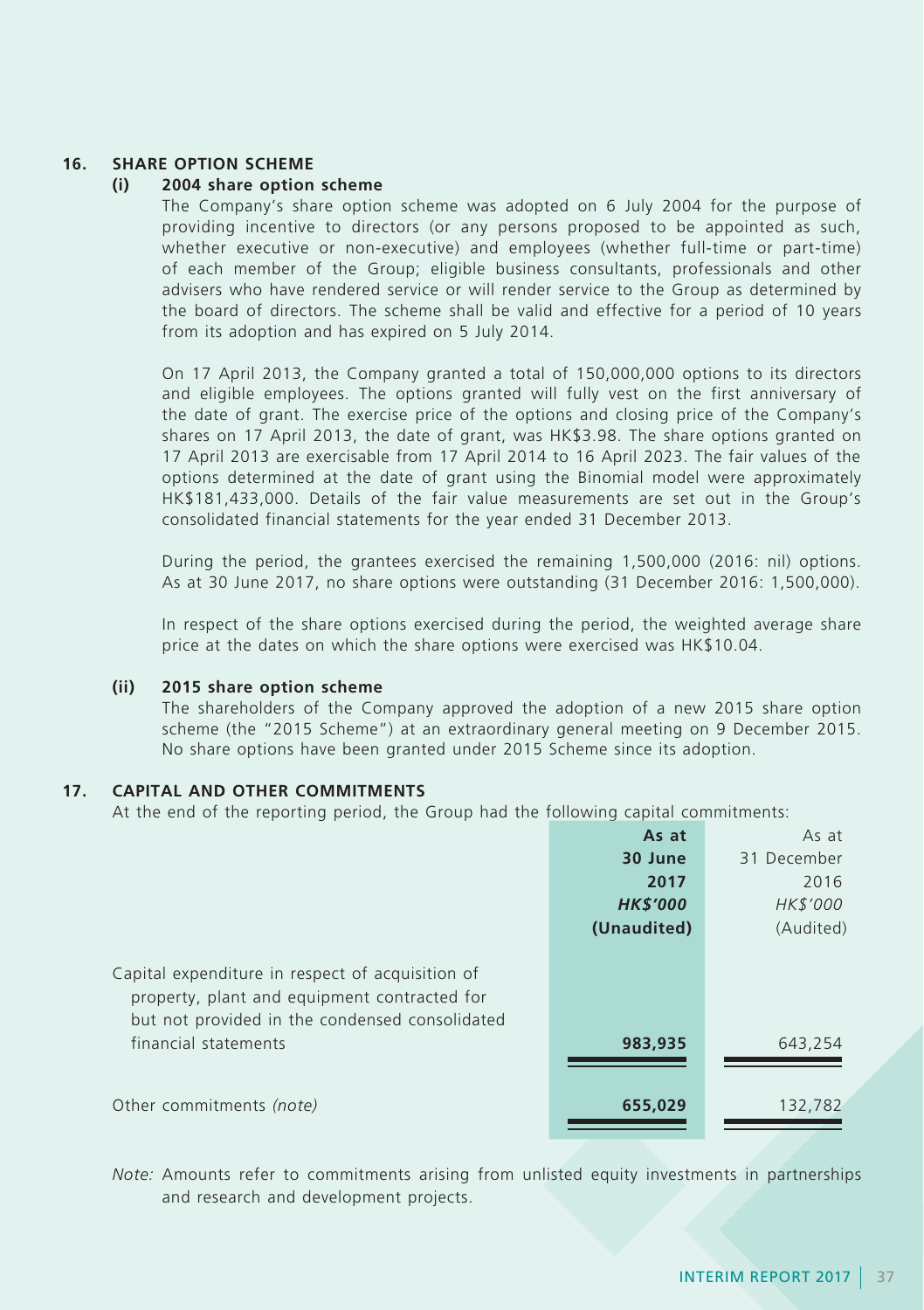### **18. FAIR VALUE MEASUREMENT OF FINANCIAL INSTRUMENT**

Some of the Group's financial assets are measured at fair value at the end of each reporting period and the directors consider that the relevant financial assets are insignificant, except for the listed available-for-sale investment. The fair value of the listed available-for-sales investment is determined by the quoted bid price in an active market.

There is no transfer between the different levels of the fair value hierarchy during the period.

The directors consider that the carrying amounts of other financial assets and financial liabilities recorded at amortised cost in the condensed consolidated financial statements approximate their fair values.

#### **19. ACQUISITION OF SUBSIDIARIES**

#### **(a) Business combinations**

During the period ended 30 June 2017, the following business acquisitions took place:

- (i) On 3 January 2017, the Group entered into an agreement to acquire 100% equity interest in Cenway Pharmaceutical (Inner Mongolia) Co. Ltd. ("Cenway") from an independent third party for a cash consideration of RMB68,000,000 (equivalent to approximately HK\$75,978,000). The acquisition was completed on 12 January 2017 and the name of Cenway was changed to CSPC Neimenggu Zhongnuo Pharmaceutical Co. Ltd. ("NMG Zhongnuo") on the same date. NMG Zhongnuo is engaged in manufacture and sales of pharmaceutical products and was acquired to strengthen the Group's production capability; and
- (ii) On 23 January 2017, the Group entered into an agreement to acquire 100% equity interest in Goldfaith Investments Limited ("Goldfaith") and its subsidiaries, Rockley Inc. ("Rockley") and Hebei Union Pharmaceutical Co., Ltd ("Union") (hereafter collectively referred to as the "Goldfaith Group"), from an independent third party for a cash consideration of RMB72,710,000 (equivalent to approximately HK\$82,167,000). Goldfaith holds 100% equity interest in Rockley and Rockley holds 90% equity interest in Union. The acquisition was completed on 23 January 2017. Goldfaith Group is engaged in the manufacture and sales of pharmaceutical products and was acquired to strengthen the Group's product portfolio.

All the above acquisitions have been accounted for using the acquisition method of accounting.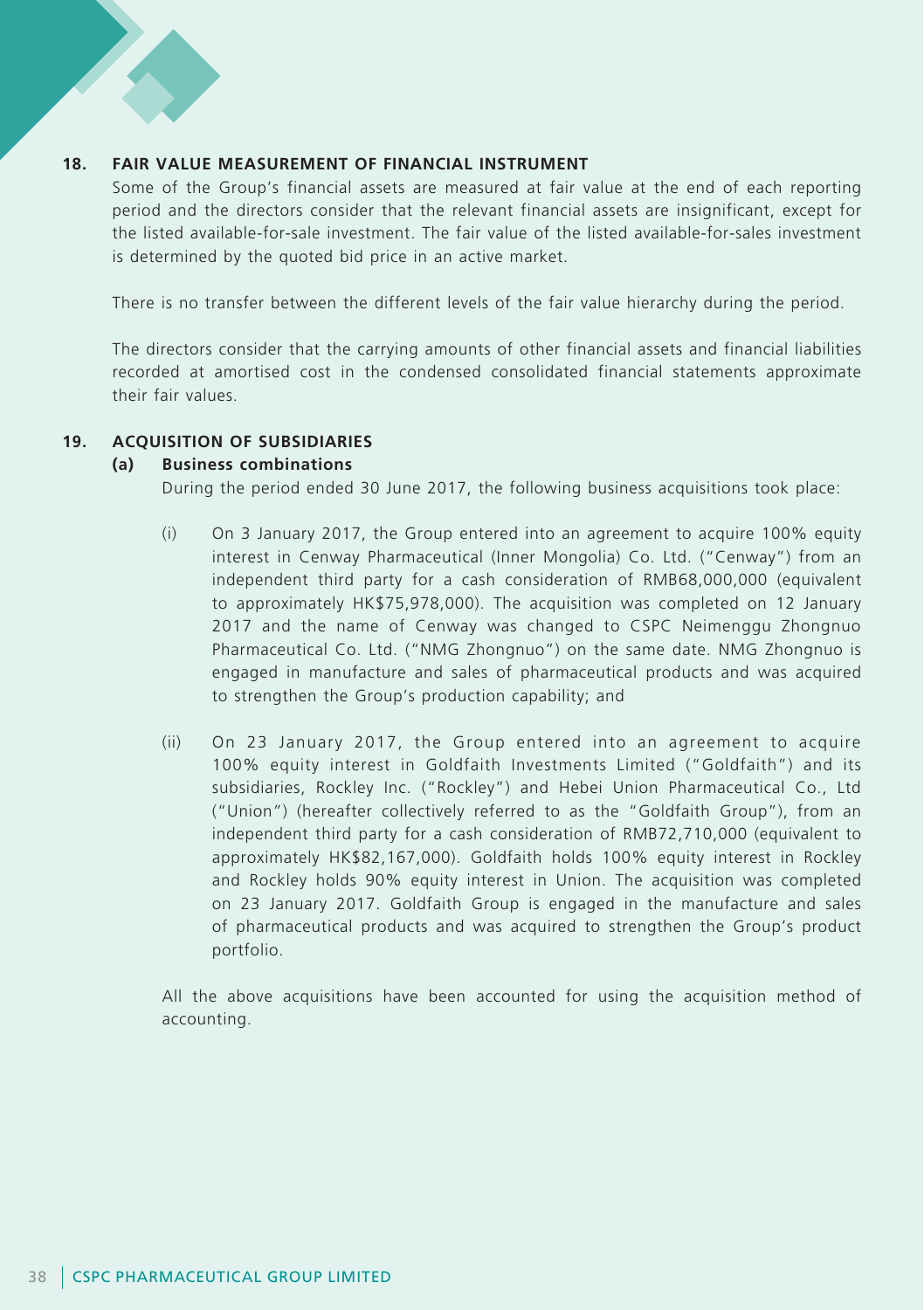## **19. ACQUISITION OF SUBSIDIARIES** *(Continued)*

## **(a) Business combinations** *(Continued) Assets acquired and liabilities recognised at the date of acquisitions*

|                                                                                   | NMG<br>Zhongnuo<br>HK\$'000 | Goldfaith<br>Group<br>HK\$'000 | <b>Total</b><br>HK\$'000 |
|-----------------------------------------------------------------------------------|-----------------------------|--------------------------------|--------------------------|
| Fair value of assets and liabilities<br>recognised at the date of<br>acquisition: |                             |                                |                          |
| <b>Non-current assets</b>                                                         |                             |                                |                          |
| Property, plant and equipment                                                     | 130,206                     | 25,888                         | 156,094                  |
| Prepaid lease payments                                                            |                             | 19,164                         | 19,164                   |
| Intangible assets<br>Available-for-sale investments                               |                             | 9<br>126                       | 9<br>126                 |
| <b>Current assets</b>                                                             |                             |                                |                          |
| Inventories                                                                       | 7,692                       | 16,947                         | 24,639                   |
| Trade and other receivables                                                       | 74,299                      | 20,111                         | 94,410                   |
| <b>Bills receivables</b>                                                          | 5,403                       | 4,076                          | 9,479                    |
| Prepaid lease payments                                                            |                             | 512                            | 512                      |
| Bank balances and cash                                                            | 986                         | 25,705                         | 26,691                   |
| <b>Current liabilities</b>                                                        |                             |                                |                          |
| Trade and other payables (note)                                                   | (142, 608)                  | (21, 025)                      | (163, 633)               |
| Tax liabilities                                                                   |                             | (3)                            | (3)                      |
| <b>Non-current liability</b>                                                      |                             |                                |                          |
| Deferred tax liabilities                                                          |                             | (2, 283)                       | (2, 283)                 |
| Total identifiable net assets acquired                                            | 75,978                      | 89,227                         | 165,205                  |
| Consideration transferred                                                         | 75,978                      | 82,167                         | 158,145                  |
| Plus: Non-controlling interests                                                   |                             | 8,927                          | 8,927                    |
| Less: Recognised amount of identifiable<br>net assets acquired                    | (75, 978)                   | (89, 227)                      | (165, 205)               |
| Goodwill                                                                          |                             | 1,867                          | 1,867                    |
| Cash consideration paid                                                           | 75,978                      | 82,167                         | 158,145                  |
| Bank balances and cash acquired                                                   | (986)                       | (25, 705)                      | (26, 691)                |
|                                                                                   |                             |                                |                          |
| Net cash outflow                                                                  | 74,992                      | 56,462                         | 131,454                  |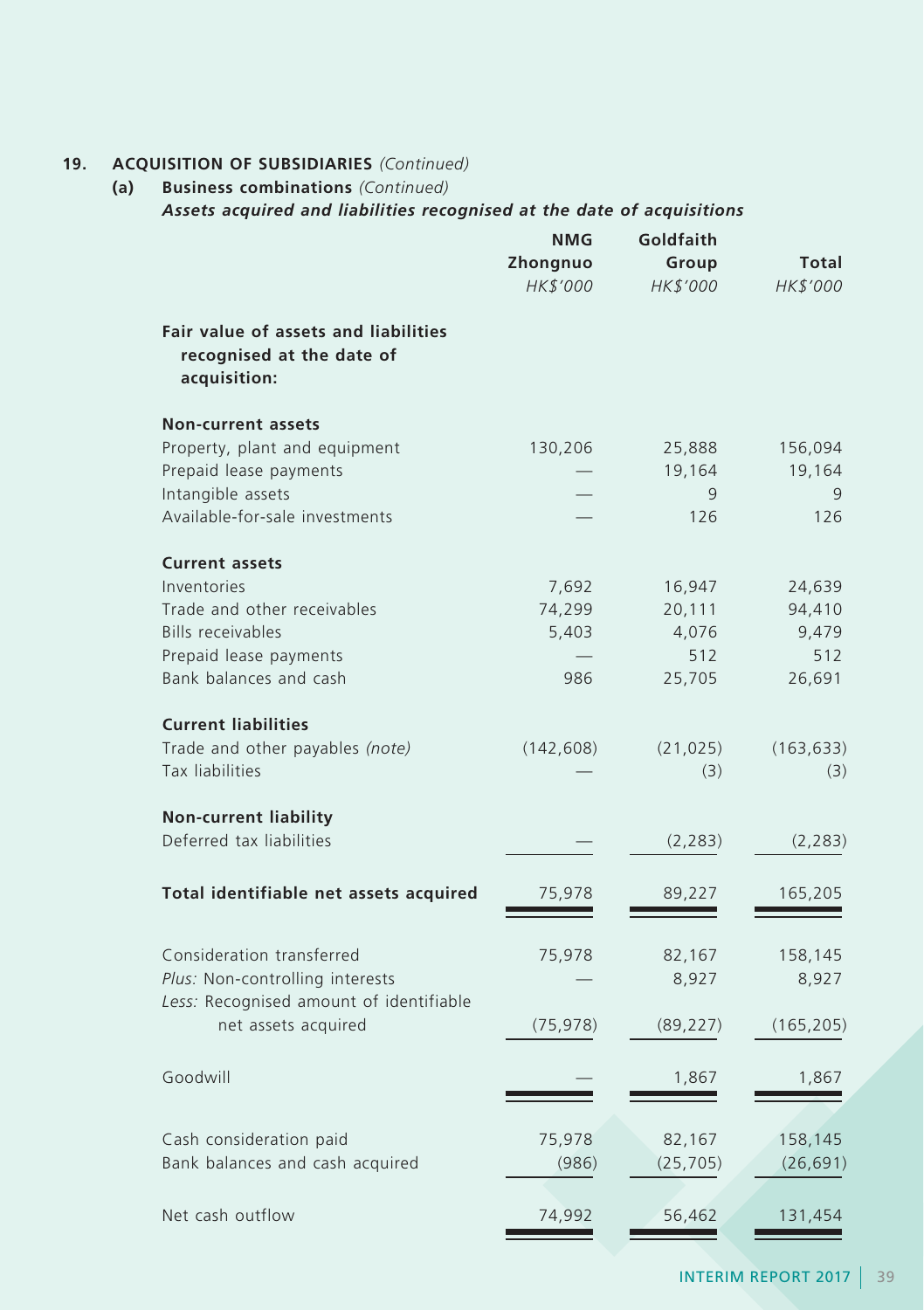#### **19. ACQUISITION OF SUBSIDIARIES** *(Continued)*

#### **(a) Business combinations** *(Continued)*

*Assets acquired and liabilities recognised at the date of acquisitions (Continued) Note:* Included in trade and other payables was an amount of approximately HK\$7,752,000 due to the Group.

The fair values of trade and other receivables of the acquired entities at the date of acquisition amounted to approximately HK\$94,410,000, which represent the gross contractual amounts at the date of acquisition.

The fair values of property, plant and equipment and prepaid lease payments were estimated by applying depreciated replacement cost approach and cost approximation approach, respectively.

#### *Non-controlling interests*

The non-controlling interests in Goldfaith Group recognised at the acquisition date were measured by reference to the non-controlling interests' proportionate share of the recognised amount of the net assets of Union and amounted to approximately HK\$8,927,000.

All acquired entities did not have any significant contribution to the Group's revenue or results for the period ended 30 June 2017. Had the acquisitions of the above entities been completed on 1 January 2017, total amount of the Group's revenue for the period would have been approximately HK\$7,205,052,000, and the profit for the period would have been approximately HK\$1,319,604,000. The pro forma information is for illustrative purposes only and is not necessarily an indication of revenue and results of operations of the Group that actually would have been achieved had the acquisitions been completed on 1 January 2017, nor is it intended to be a projection of future results.

#### **(b) Assets acquisitions**

During the period ended 30 June 2017, the following assets acquisitions took place as they did not operate any business prior to the date of acquisitions, and have been accounted for as acquisitions of assets.

(i) On 3 March 2017, the Group entered into an agreement to acquire 100% equity interest in Hebei Shiwei Pharmaceutical Trading Co., Ltd. ("Hebei Shiwei") from China Charmaine Pharmaceutical Company Limited, which is a wholly-owned subsidiary of CHL for a cash consideration of RMB200,030,689 (equivalent to approximately HK\$225,259,000). The acquisition was completed on 20 March 2017 and the name of Hebei Shiwei was changed to Shijiazhuang Ouyihe Medical Trading Co., Ltd. ("Ouyihe") on the same date. A pharmaceutical operation permit has been granted to Ouyihe from the China Food and Drug Administration for the engagement of wholesale of pharmaceutical products. The acquisition enabled the Group to commence its wholesales business for a new line of pharmaceutical products immediately after completion of the acquisition and to save time for applying the pharmaceutical operation permit; and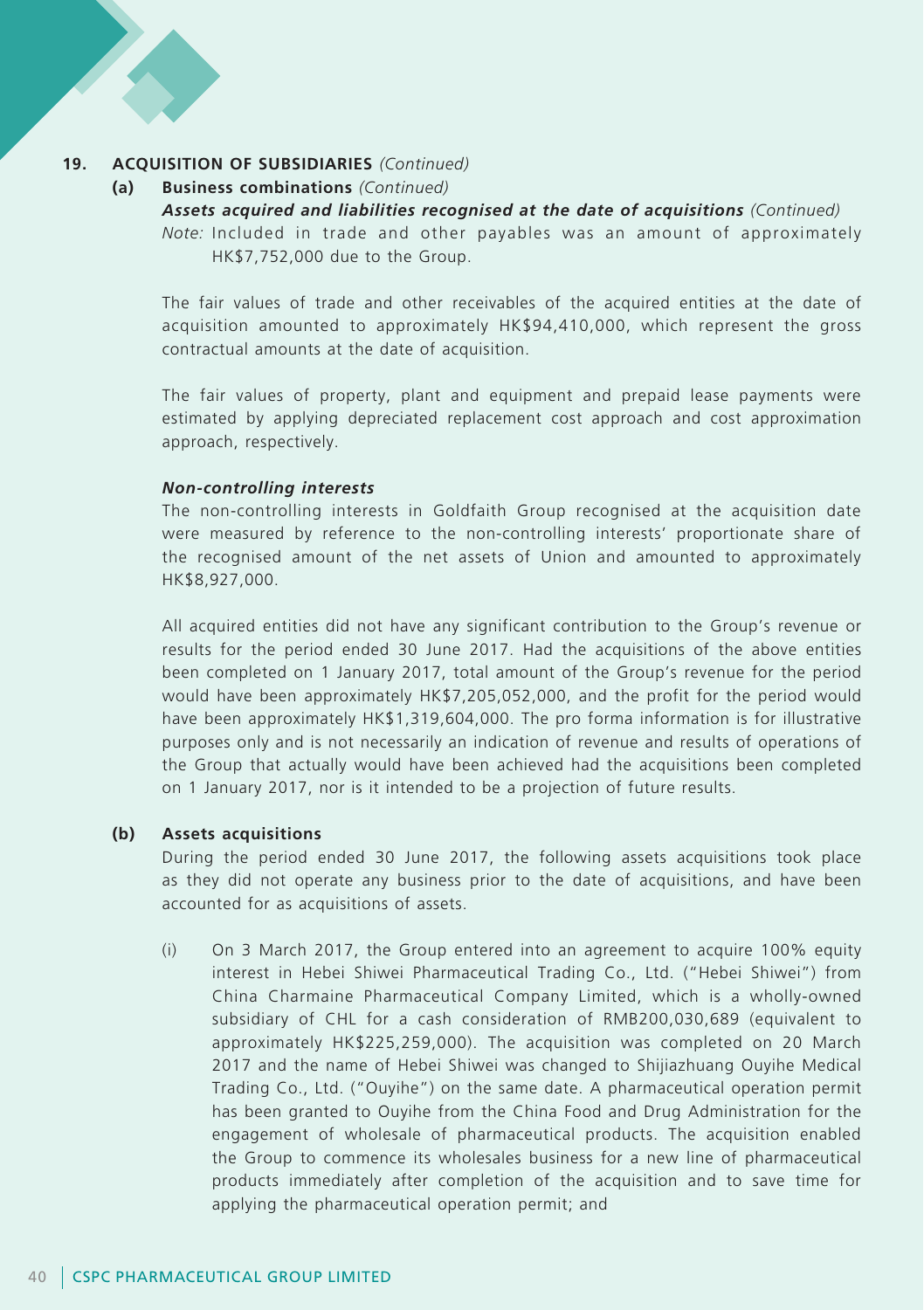### **19. ACQUISITION OF SUBSIDIARIES** *(Continued)*

- **(b) Assets acquisitions** *(Continued)*
	- (ii) On 9 May 2017, the Group entered into an agreement to acquire 100% equity interest in CSPC Dophen Corporation ("Dophen") from CHL for a consideration of USD9,700,000 (equivalent to approximately HK\$75,314,000). The acquisition was completed on 9 May 2017. Dophen is principally engaged in research and development of pharmaceutical products. The acquisition will be able to strengthen the Group's research and development capability of biopharmaceuticals and supplement its product pipeline.

#### *Assets acquired and liabilities recognised at the date of acquisitions*

|                                        | Ouyihe<br>HK\$'000 | Dophen<br>HK\$'000 | Total<br>HK\$'000 |
|----------------------------------------|--------------------|--------------------|-------------------|
| <b>Non-current assets</b>              |                    |                    |                   |
| Property, plant and equipment          | $\overline{4}$     | 11,847             | 11,851            |
| Intangible assets                      |                    | 69,745             | 69,745            |
| <b>Current assets</b>                  |                    |                    |                   |
| Other receivables (note)               | 181,282            |                    | 181,282           |
| Bank balances and cash                 | 44,870             | 7,304              | 52,174            |
| <b>Current liabilities</b>             |                    |                    |                   |
| Trade and other payables               | (897)              | (13, 582)          | (14, 479)         |
| Total identifiable net assets acquired | 225,259            | 75,314             | 300,573           |
| Cash consideration paid                | 225,259            |                    | 225,259           |
| Bank balances and cash acquired        | (44, 870)          | (7, 304)           | (52, 174)         |
| Net cash (outflow) inflow              | 180,389            | (7, 304)           | 173,085           |

*Note:* Included in trade and other receivables was an amount of approximately HK\$181,208,000 due from the Group.

The Group completed a business acquisition and an asset acquisition during the year ended 31 December 2016 and details are disclosed in the Group's 2016 annual report.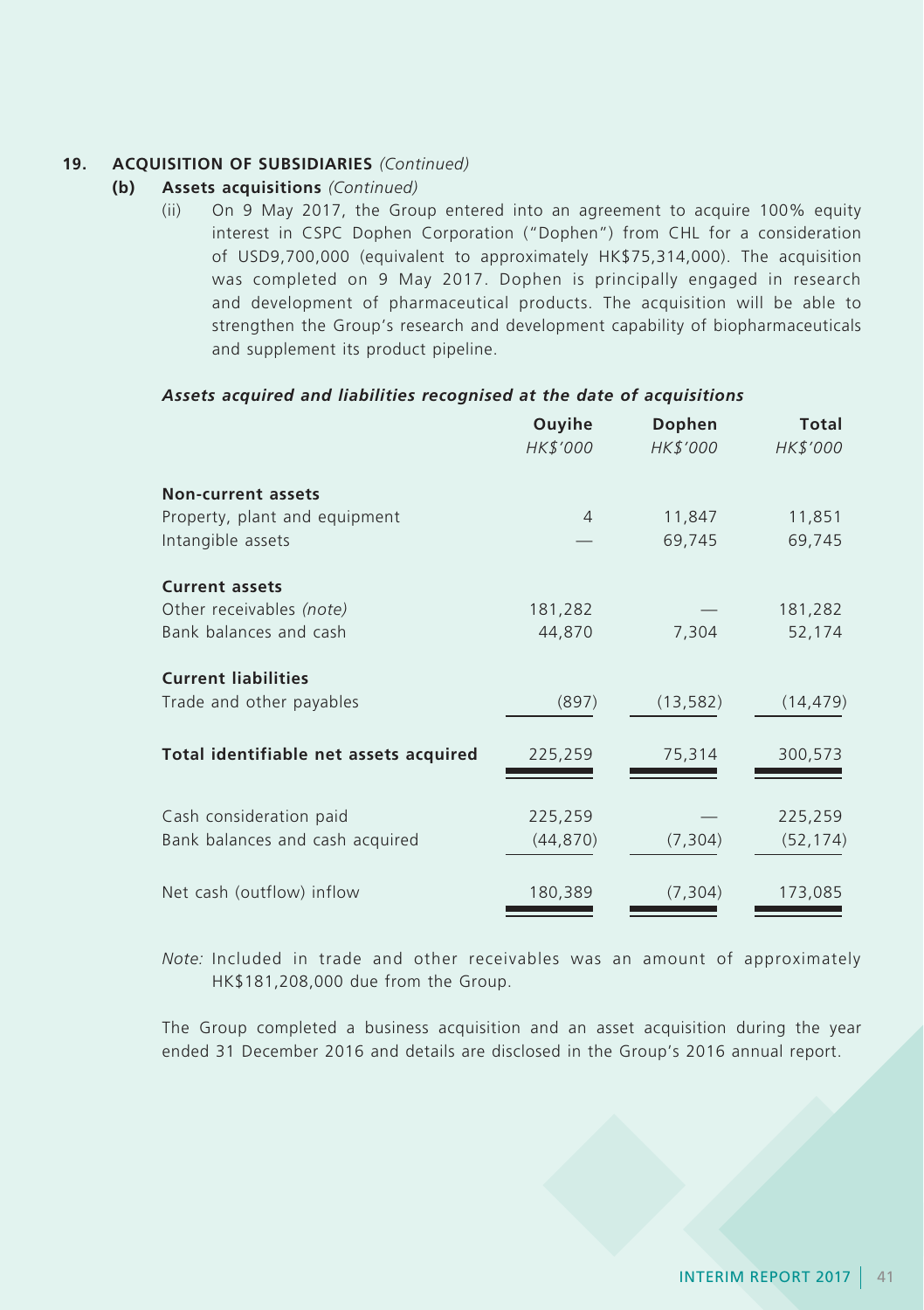## **Other Information**

### **Directors' Interest in Shares, Underlying Shares and Debentures**

As at 30 June 2017, the interests of the directors and their associates in the shares, underlying shares and debentures of the Company and its associated corporations (within the meaning of Part XV of the Securities and Future Ordinance ("SFO"), as recorded in the register maintained by the Company pursuant to Section 352 of the SFO, or as otherwise notified to the Company and The Stock Exchange of Hong Kong Limited (the "Stock Exchange") pursuant to the Model Code for Securities Transactions by Directors of Listed Companies (the "Model Code") contained in the Listing Rules, were as follows:

### *Long Positions*

| Name of<br>director | Capacity                           | Number of<br>issued ordinary<br>shares held | Percentage<br>of shares in<br>issue of<br>the Company |
|---------------------|------------------------------------|---------------------------------------------|-------------------------------------------------------|
| Cai Dongchen        | Beneficial owner                   | 86,538,000                                  | 1.43%                                                 |
|                     | Interest of controlled corporation | 1,765,825,534<br>(Note i)                   | 29.17%                                                |
| Chak Kin Man        | Beneficial owner                   | 4,000                                       | $0.0001\%$                                            |

*Notes:*

(i) Mr. Cai Dongchen is deemed to be interested in 1,765,825,534 shares, comprising (i) 493,880,000 shares directly held by True Ally Holdings Limited ("True Ally"), a direct whollyowned subsidiary of Mr. Cai Dongchen; (ii) 213,929,500 shares directly held by Key Honesty Limited, an indirect wholly-owned subsidiary of Mr. Cai Dongchen; and (iii) 1,058,016,034 shares directly held by Massive Giant Group Limited by virtue of his interests in a chain of corporations holding Massive Giant Group Limited, namely Massive Top Limited, of which March Rise Limited, Beijing Zhongyihe Hezhong Investment Management Centre (Limited Partnership) ( 北京中宜和合眾投資管理中心(有限合夥)) ("Zhongyihe") and True Ally own 75%, 15% and 10%, respectively. March Rise Limited in turn is owned as to 40% by True Ally and 60% by Zhongyihe, the general partner of which is Mr. Cai Dongchen.

Other than as disclosed above, none of the directors nor their associates had any interests or short positions in the shares, underlying shares and debentures of the Company or any of its associated corporations as at 30 June 2017.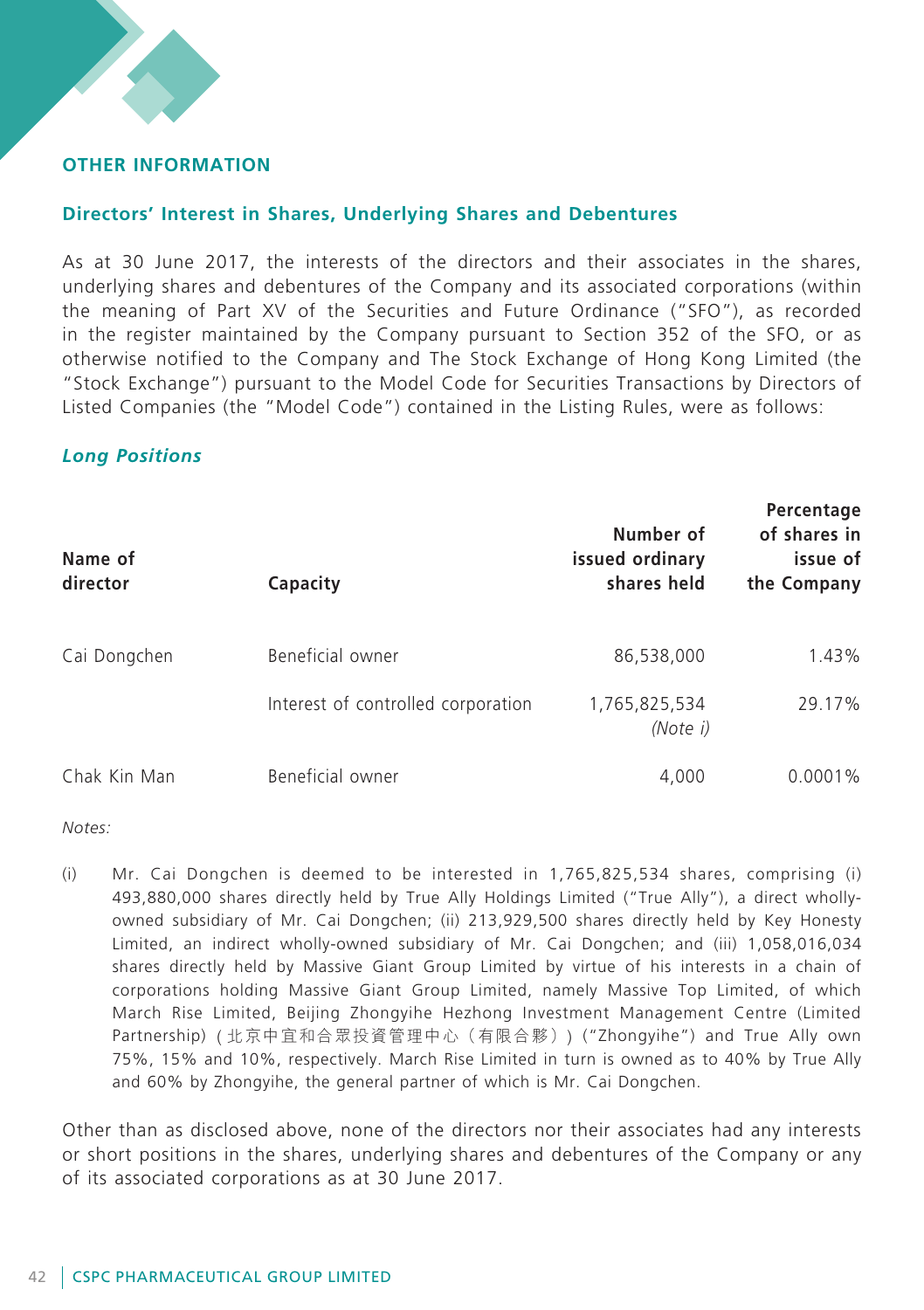### **Arrangements to Purchase Shares or Debentures**

Other than the share option scheme disclosed below, at no time during the period was the Company, or any of its holding companies, subsidiaries or fellow subsidiaries, a party to any arrangements to enable the directors of the Company to acquire benefits by means of the acquisition of shares in, or debentures of, the Company or any other body corporate.

## **Substantial Shareholders**

As at 30 June 2017, the register of substantial shareholders maintained by the Company pursuant to Section 336 of the SFO shows that the following shareholders (other than interests disclosed under the section "Directors' interests in shares, underlying shares and debentures"above) had notified the Company of relevant interests in the shares in issue of the Company.

### *Long Positions*

| Name of substantial shareholder                                                 | Capacity                                                                           | Number of issued<br>ordinary shares held |             | Percentage<br>of shares in issue<br>of the Company |
|---------------------------------------------------------------------------------|------------------------------------------------------------------------------------|------------------------------------------|-------------|----------------------------------------------------|
| True Ally Holdings Limited                                                      | Beneficial owner                                                                   | 493,880,000                              |             |                                                    |
|                                                                                 | Interest in controlled corporation                                                 | 1,271,945,534                            | (Note (i))  |                                                    |
|                                                                                 |                                                                                    | 1,765,825,534                            |             | 29.17%                                             |
| Beijing Zhongyihe Hezhong Investment<br>Management Centre (Limited Partnership) | Interest in controlled corporation                                                 | 1,058,016,034                            | (Note (ii)) | 17.48%                                             |
| March Rise Limited                                                              | Interest in controlled corporation                                                 | 1,058,016,034                            | (Note (ii)) | 17.48%                                             |
| Massive Top Limited                                                             | Interest in controlled corporation                                                 | 1,058,016,034                            | (Note (ii)) | 17.48%                                             |
| Massive Giant Group Limited                                                     | Beneficial owner                                                                   | 1,058,016,034                            | (Note (ii)) | 17.48%                                             |
| <b>UBS Group AG</b>                                                             | Persons having a security interest in shares<br>Interest in controlled corporation | 270,230,698<br>62,345,489                |             |                                                    |
|                                                                                 |                                                                                    | 332,576,187                              |             | 5.49%                                              |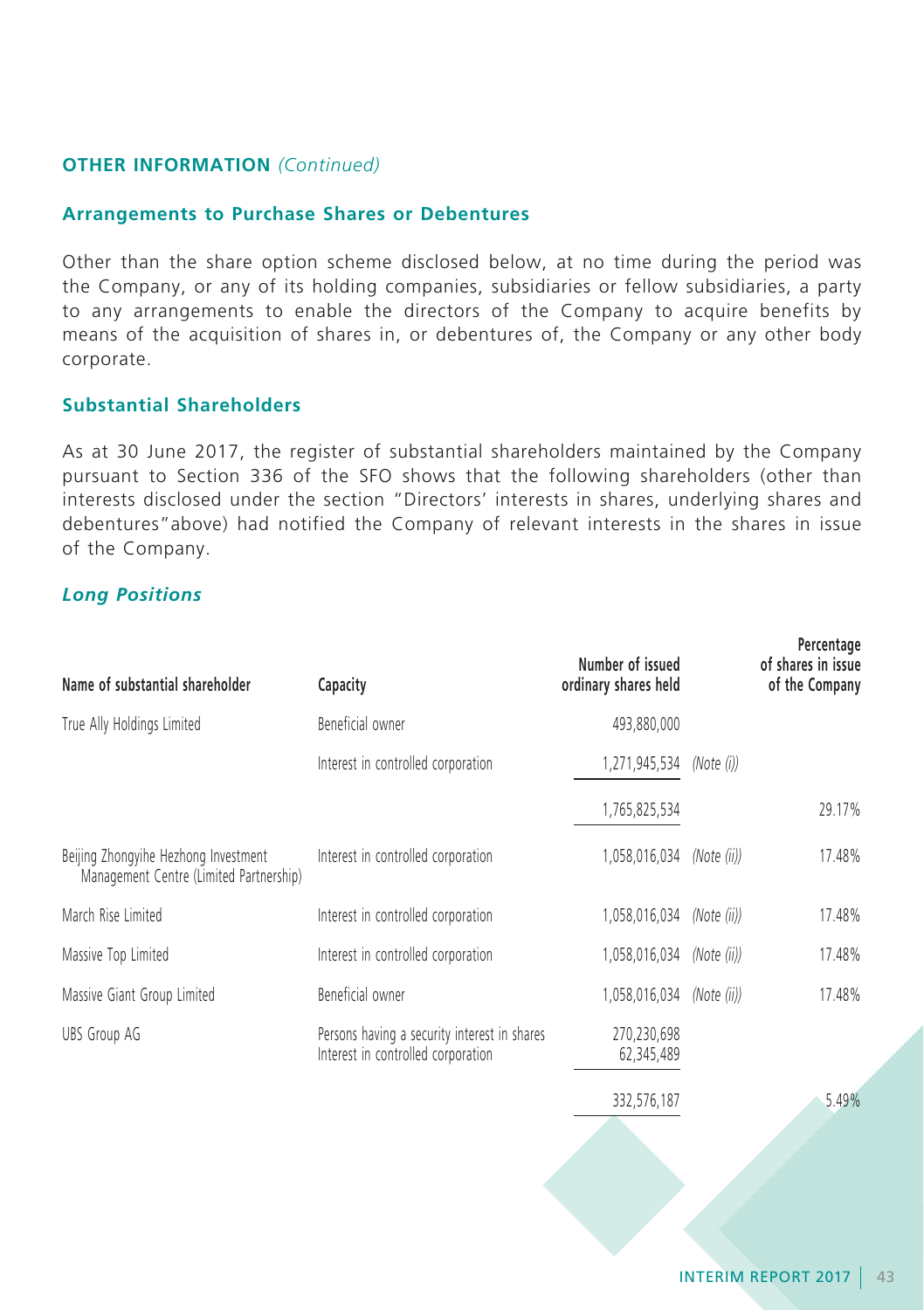## **Substantial Shareholders** *(Continued)*

## *Long Positions (Continued)*

*Notes:*

- (i) The interests comprise 213,929,500 shares directly held by Key Honesty Limited, a direct wholly-owned subsidiary of True Ally Holdings Limited ("True Ally") and 1,058,016,034 shares directly held by Massive Giant Group Limited described in Note (ii) below.
- (ii) The interests represent 1,058,016,034 shares directly held by Massive Giant Group Limited, of which Massive Top Limited owns 100%. Massive Top Limited in turn is owned as to 75% by March Rise Limited, 15% by Zhongyihe and 10% by True Ally. March Rise Limited is owned as to 40% by True Ally and 60% by Zhongyihe.

## *Short Positions*

| Name of substantial shareholder | Capacitv                           | Number of issued<br>ordinary shares held | Percentage<br>of shares in issue<br>of the Company |
|---------------------------------|------------------------------------|------------------------------------------|----------------------------------------------------|
| UBS Group AG                    | Interest in controlled corporation | 3.121.170                                | $0.05\%$                                           |

Other than as disclosed above, the Company has not been notified of any other relevant interests or short positions in the shares in issue of the Company or any other interests representing 5% or more of the shares in issue of the Company as at 30 June 2017.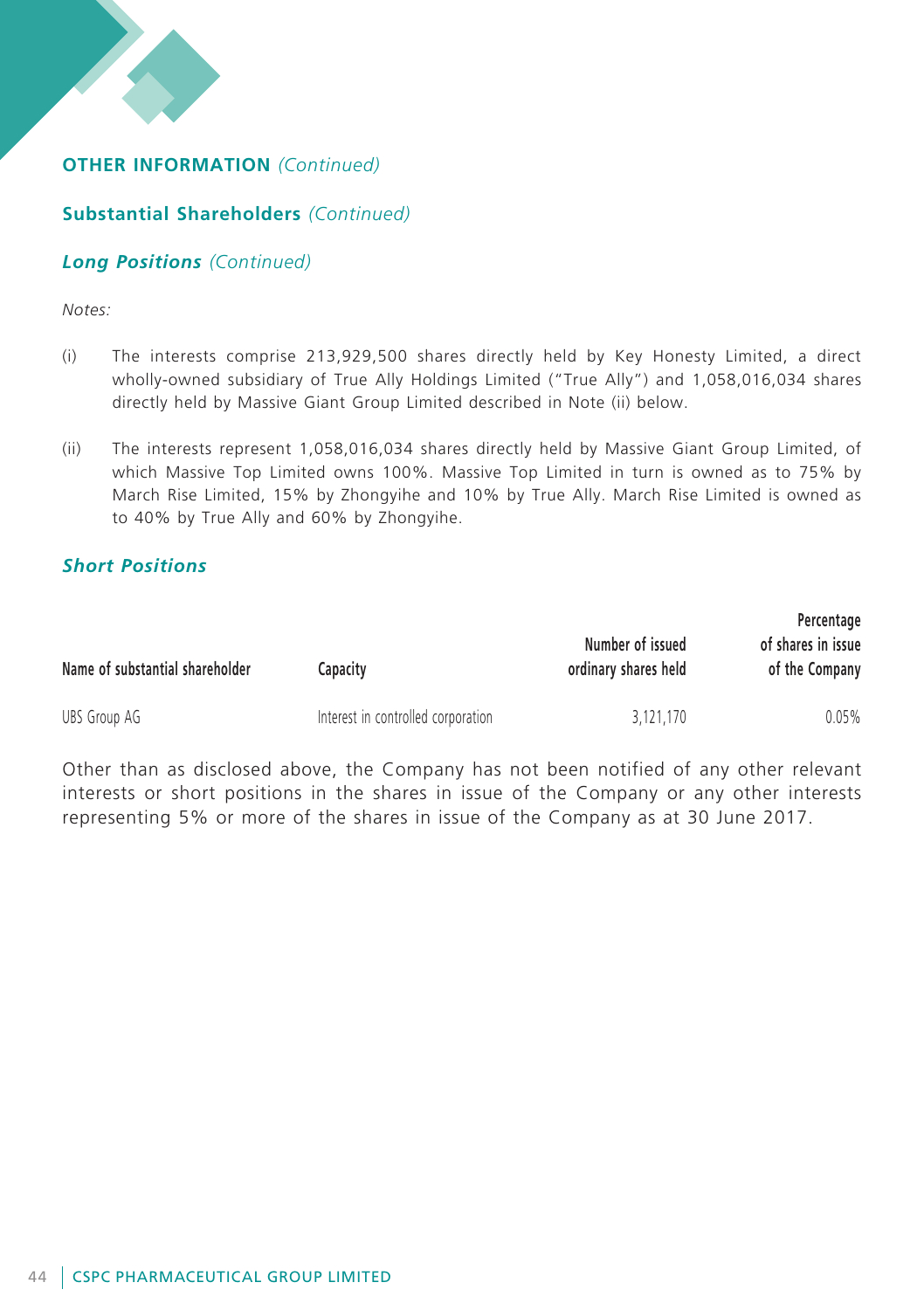#### **Share Option Scheme**

### *(i) 2004 share option scheme*

The share option scheme was adopted on 6 July 2004 (the "2004 Scheme") for the purpose of providing incentive to directors (or any persons proposed to be appointed as such, whether executive or non-executive) and employees (whether full-time or part-time) of each member of the Group, eligible business consultants, professionals and other advisers who have rendered services or will render service to the Group as determined by the board of directors. The scheme is valid and effective for a period of 10 years since its adoption and has expired on 5 July 2014.

The following table discloses movements in the Company's shares options granted under the 2004 Scheme during the period:

|                                  |                  |                                                |                                  | <b>Number of Share Options</b> |           |             |        |                          |  |
|----------------------------------|------------------|------------------------------------------------|----------------------------------|--------------------------------|-----------|-------------|--------|--------------------------|--|
| Category                         | Date of<br>grant | Exercise Exercisable<br>price period<br>(HK\$) | As at<br>1 January<br>2017       | Granted                        | Exercised | Cancelled   | Lapsed | As at<br>30 June<br>2017 |  |
| <b>Directors</b><br>Chak Kin Man | 17 April 2013    | 3.98                                           | 17 April 2014 -<br>16 April 2023 | 1,500,000                      | -         | (1,500,000) |        |                          |  |
| Total                            |                  |                                                |                                  | 1,500,000                      | -         | (1,500,000) | -      |                          |  |

*Notes:*

- 1. The closing price of the Company's shares immediately before the date of grant of the options was HK\$3.98.
- 2. The weighted average closing price of the Company's shares immedately before the dates on which the share options were exercised was HK\$10.04.

As at 30 June 2017, no options were outstanding as at the date of this report.

### *(ii) 2015 share option scheme*

At the extraordinary general meeting of the Company held on 9 December 2015, an ordinary resolution was passed for the adoption of a new share option scheme. No options have been granted under the new share option scheme since its adoption.